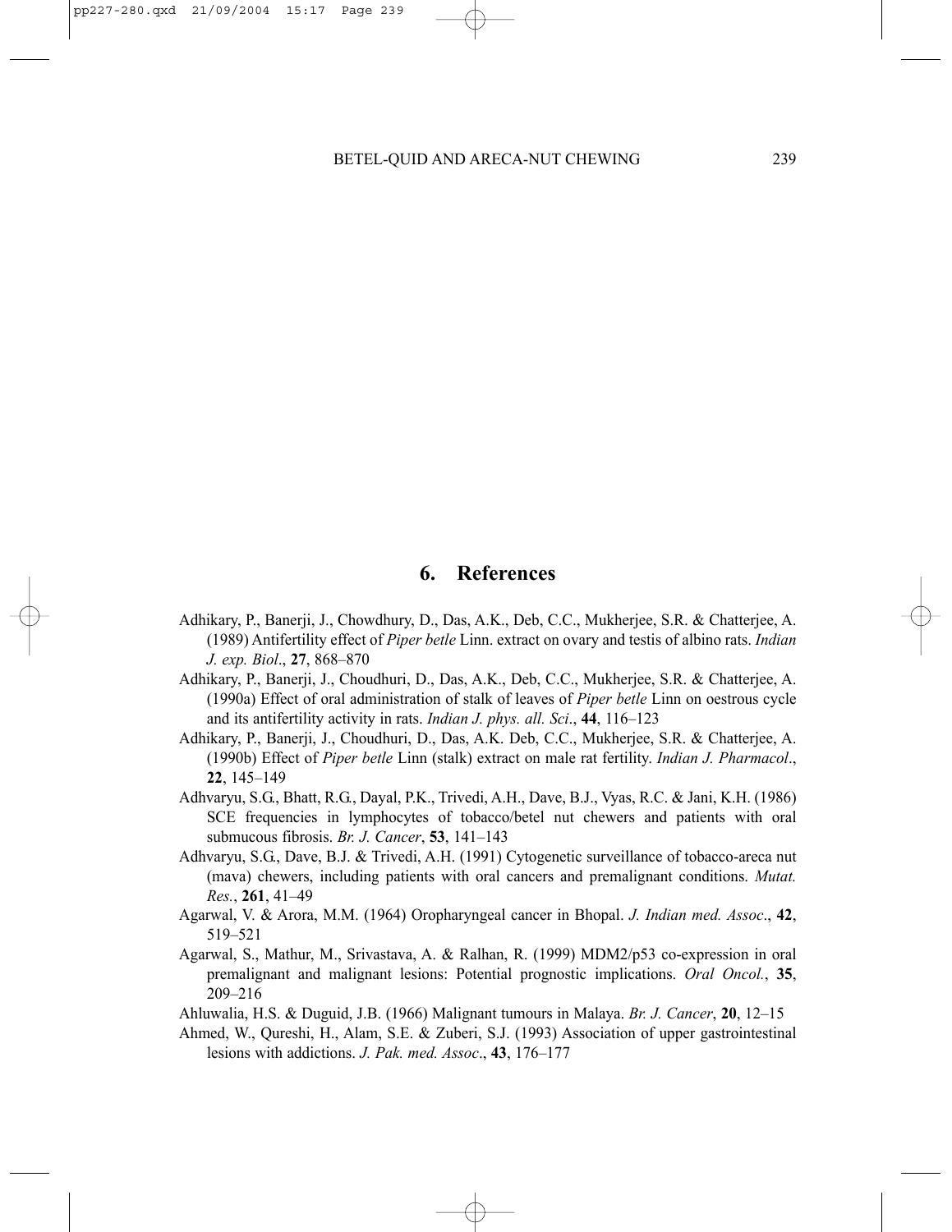- Alfthan, G., Aro, A. & Gey, K.F. (1997) Plasma homocysteine and cardiovascular disease mortality. *Lancet*, **349**, 397
- Amarasena, N., Ekanayake, A.N.I., Herath, L. & Miyazaki, H. (2003) Association between smoking, betel chewing and gingival bleeding in rural Sri Lanka. *J. clin. Periodontol*., **30**, 403–408
- Amonkar, A.J., Nagabhushan, M., D'Souza, A.V. & Bhide, S.V. (1986) Hydroxychavicol: A new phenolic antimutagen from betel leaf. *Food chem. Toxicol.*, **24**, 1321–1324
- Amonkar, A.J., Padma, P.R. & Bhide, S.V. (1989) Protective effect of hydroxychavicol, a phenolic component of betel leaf, against the tobacco-specific carcinogens. *Mutat. Res.*, **210**, 249–253
- Anantha, N., Nandakumar, A., Vishwanath, N., Venkatesh, T., Pallad, Y.G., Manjunath, P., Kumar, D.R., Murthy, S.G.S., Shivashankariah & Dayananda C.S. (1995) Efficacy of an anti-tobacco community education program in India. *Cancer Causes Control*, **6**, 119–129
- Ånerud, Å., Löe, H. & Boysen, H. (1991) The natural history and clinical course of calculus formation in man. *J. clin. Periodontol.*, **18**, 160–170
- Anisimov, V.N. (1978) Pharmacological study of cholinergic mechanisms of compensatory ovarian hypertrophy in rats. *Endokrinologie*, **71**, 149–153
- Anon. (2003) Betelnut: Mama'on [http://ns.gov.gu/pugua.html]
- Arbeille, P., Bosc, M., Vaillant, M.C. & Tranquart, F. (1992) Nicotine-induced changes in the cerebral circulation in ovine fetuses. *Am. J. Perinatol*., **9**, 270–274
- Arjungi, K.N. (1976) Areca nut: A review. *Arzneim.-Forsch. (Drug Res)*, **26**, 951–957
- Asma, S. (1997) Smokeless tobacco: Betel quid chewing among adult women in Lao People's Democratic Republic. *Tobacco Control*, **6**, 157–158
- Asthana, S., Greig, N.H., Holloway, H.W., Raffaele, K.C., Berardi, A., Schapiro, M.B., Rapoport, S.I. & Soncrant, T.T. (1996) Clinical pharmacokinetics of arecoline in subjects with Alzheimer's disease. *Clin. Pharmacol. Ther*., **60**, 276–282
- Atkinson, L., Chester, I.C., Smyth, F.G. & ten Seldam R.E.J. (1964) Oral cancer in New Guinea: A study in demography and etiology. *Cancer*, **17**, 1289–1298
- Atkinson, L., Purohit, R., Reay-Young, P. & Scott, G.C. (1982) Cancer reporting in Papua New Guinea: 1958–70 & 1971–78. *Natl Cancer Inst. Monogr.,* **62***,* 65–71
- Atwal, G.S., Warnakulasuriya, K.A.A.S. & Gelbier, S. (1996) Betel-quid chewing habits among a sample of South Asians. *J. dent. Res*., **75**, 1151
- Awang, M.N. (1986) Estimation of arecoline contents in commercial areca (betel) nuts and its relation to oral precancerous lesions. *Singapore med. J*., **27**, 317–320
- Awang, M.N. (1987) Quantitative analysis of areca catechu (betel) nut flavanols (tannins) in relation to oral submucous fibrosis. *Dent. J. Malaysia*, **9**, 29–32
- Awang, M.N. (1988) Fate of betel nut chemical constituents following nut treatment prior to chewing and its relation to oral precancerous and cancerous lesion. *Dent. J. Malaysia*, **10**, 33–37
- Axéll,T., Zain, R.B., Siwamoghstam, P., Tantinran, D. & Thampipit, J. (1990) Prevalence of oral soft tissue lesions in out-patients at two Malaysian and Thai dental schools. *Community dent. oral Epidemiol.*, **18**, 95–99
- Azuine, M.A. & Bhide, S.V. (1992) Protective single/combined treatment with betel leaf and turmeric against methyl (acetoxymethyl) nitrosamine-induced hamster oral carcinogenesis. *Int. J. Cancer*, **51**, 412–415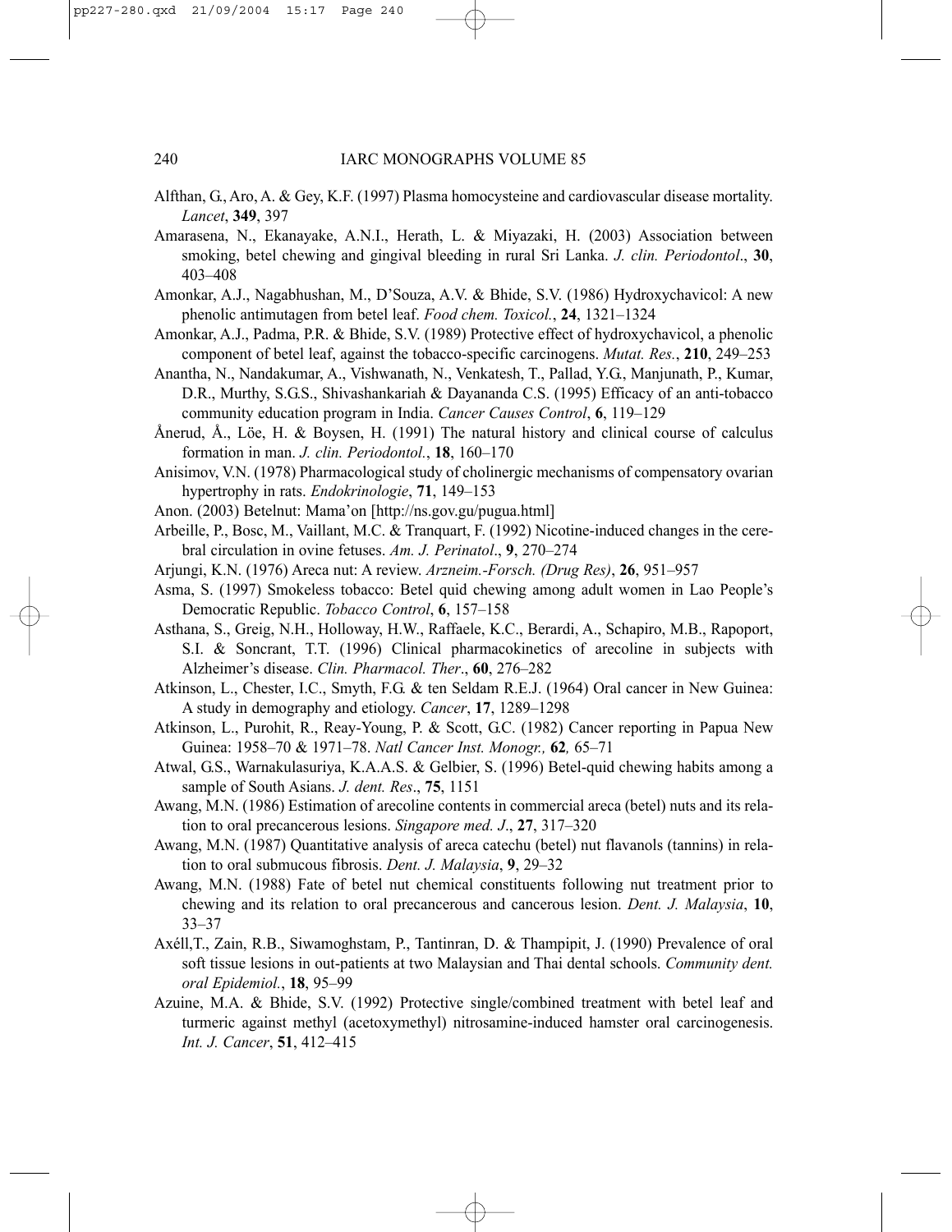- Azuine, M.A., Amonkar, A.J. & Bhide, S.V. (1991) Chemopreventive efficacy of betel leaf extract and its constituents on 7,12-dimethylbenz(a)anthracene induced carcinogenesis and their effect on drug detoxification system in mouse skin. *Indian J. exp. Biol.*, **29**, 346–351
- Babu, S., Bhat, R.V., Kumar, P.U., Sesikaran, B., Rao, K.V., Aruna, P. & Reddy, P.R.R. (1996) A comparative clinico-pathological study of oral submucous fibrosis in habitual chewers of pan masala and betel quid. *J. Toxicol. clin. Toxicol.*, **34**, 317–322
- Bagchi, M., Balmoori, J., Bagchi, D., Stohs, S.J., Chakrabarti, J. & Das, D.K. (2002) Role of reactive oxygen species in the development of cytotoxicity with various forms of chewing tobacco and pan masala. *Toxicology*, **179**, 247–255
- Bagwe, A.N., Ganu, U.K., Gokhale, S.V. & Bhisey, R.A. (1990) Evaluation of the mutagenicity of 'pan masala', a chewing substitute widely used in India. *Mutat. Res.*, **241**, 349–354
- Balaram, P., Pillai, M.R. & Abraham, T. (1987) Immunology of premalignant and malignant conditions of the oral cavity. II. Circulating immune complexes. *J. oral Pathol*., **16**, 389–391
- Balaram, P., Nalinakumari, K.R., Abraham, E., Balan, A., Hareendran, N.K., Bernard, H.U. & Chan, S.-Y. (1995) Human papillomaviruses in 91 oral cancers from Indian betel quid chewers — High prevalence and multiplicity of infections. *Int. J. Cancer*, **61**, 450–454
- Balaram, P., Sridhar, H., Rajkumar, T., Vaccarella, S., Herrero, R., Nandakumar, A., Ravichandran, K., Ramadas, K., Sankaranarayanan, R., Gajalakshmi, V., Munoz, N. & Franceschi, S. (2002) Oral cancer in southern India: The influence of smoking, drinking, paan chewing and oral hygiene. *Int. J. Cancer*, **98**, 440–445
- Balendra, W. (1949) Symposium on oral diseases in tropical countries. I. The effect of betel chewing on the dental and oral tissues and its possible relationship to buccal carcinoma. *Br. dent. J*., **87**, 83–87
- Balendra, W. (1965) The incidence of oral carcinoma in Ceylon. *Br. J. oral Surg*., **3**, 101–105
- Baral, R.N., Patnaik, S. & Das, B.R. (1998) Co-overexpression of p53 and c-myc proteins linked with advanced stages of betel- and tobacco-related oral squamous cell carcinomas from eastern India. *Eur. J. oral Sci*., **106**, 907–913
- Bedi, R. (1996) Betel-quid and tobacco chewing among the United Kingdom's Bangladeshi community. *Br. J. Cancer*, **74** (Suppl. 29), S73–S77
- Bedi, R. & Gilthorpe, M.S. (1995) Betel-quid and tobacco chewing among the Bangladeshi community in areas of multiple deprivation. In: Bedi, R. & Jones, P., eds, *Betel-quid and Tobacco Chewing among the Bangladeshi Community in the United Kingdom, Usage and Health Issues*, London, Centre for Transcultural Oral Health, pp. 37–52
- Behari, M., Sharma, A.K., Changkakoti, S., Sharma, N. & Pandey, R.M. (2000) Case–control study of Meige's syndrome. Result of a pilot study. *Neuroepidemiology*, **19**, 275–280
- Benjamin, A.L. (2001) Community screening for diabetes in the National Capital District, Papua New Guinea: Is betelnut chewing a risk factor for diabetes? *Papua New Guinea med. J*., **44**, 101–107
- Bentall, W.C. (1908) Cancer in Travancore, South India. A summary of 1700 cases. *Br. med. J*., **ii**, 1428–1431
- Bhargava, K., Smith, L.W., Mani, N.J., Silverman, S., Jr, Malaowalla, A.M. & Bilimoria, K.F. (1975) A follow-up study of oral cancer and precancerous lesions in 57 518 industrial workers of Gujarat, India. *Indian J. Cancer*, **12**, 124–129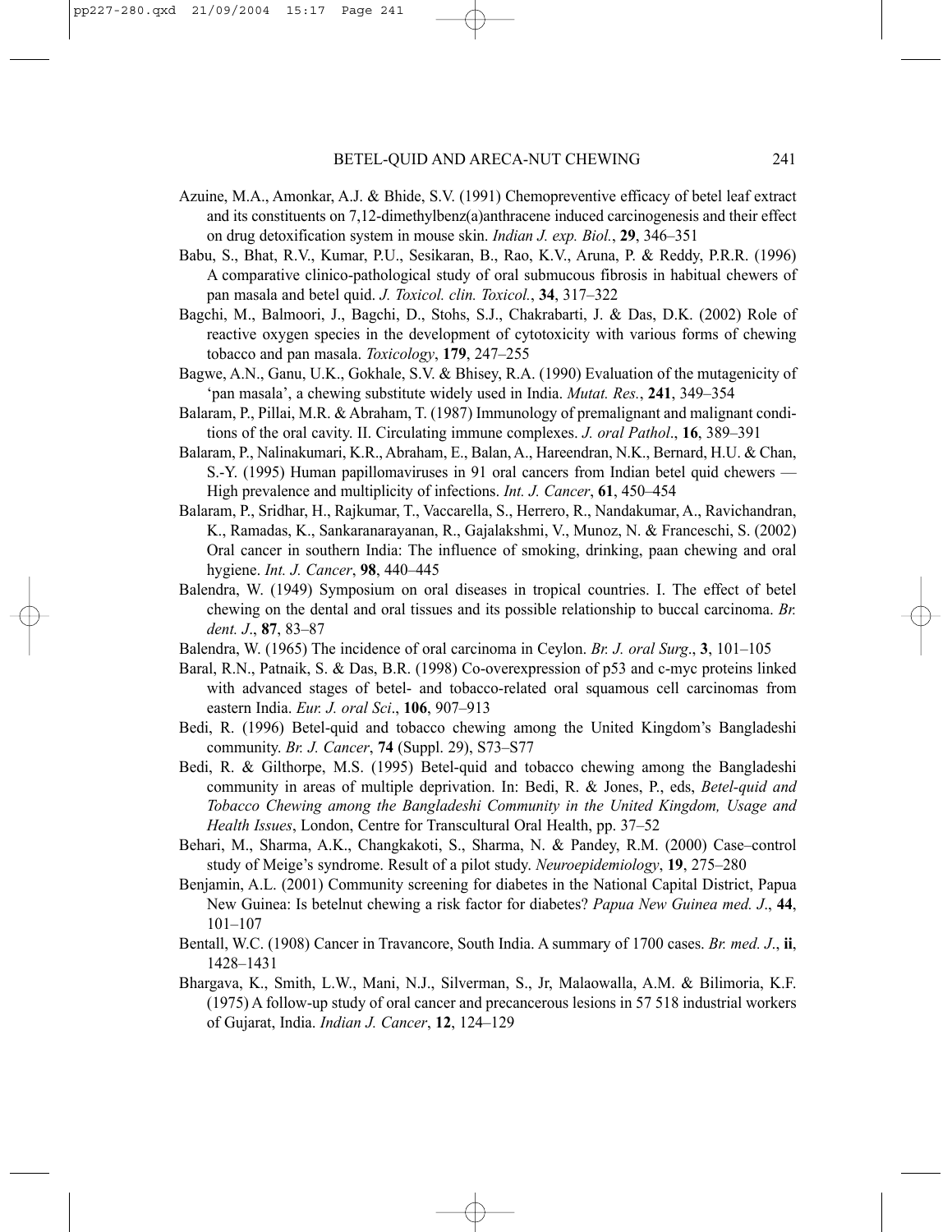- Bhide, S.V., Shivapurkar, N.M., Gothoskar, S.V. & Ranadive, K.J. (1979) Carcinogenicity of betel quid ingredients: Feeding mice with aqueous extract and the polyphenol fraction of betel nut. *Br. J. Cancer*, **40**, 922–926
- Bhide, S.V., Gothoskar, S.V. & Shivapurkar, N.M. (1984) Arecoline tumorigenicity in Swiss strain mice on normal and vitamin B deficient diet. *J. Cancer Res. clin. Oncol.*, **107**, 169–171
- Bhide, S.V., Nair, U.J., Nair, J., Spiegelhalder, B. & Preussmann, R. (1986) *N*-Nitrosamines in the saliva of tobacco chewers or masheri users. *Food chem. Toxicol*., **24**, 293–297
- Bhide, S.V., Zariwala, M.B., Amonkar, A.J. & Azuine, M.A. (1991) Chemopreventive efficacy of a betel leaf extract against benzo[a]pyrene-induced forestomach tumors in mice. *J. Ethnopharmacol.*, **34**, 207–213
- Bhisey, R.A., Ramchandani, A.G., D'Souza, A.V., Borges, A.M. & Notani, P.N. (1999) Long-term carcinogenicity of pan masala in Swiss mice. *Int. J. Cancer*, **83**, 679–684
- Bhurgri Y. (2001) History of cancer registration in Pakistan. *Asian Pacific J. Cancer Prev*., **2** (IACR Suppl.), 51–54
- Bolton, J.L., Valerio, L.G., Jr & Thompson, J.A. (1992) The enzymatic formation and chemical reactivity of quinone methides correlate with alkylphenol-induced toxicity in rat hepatocytes. *Chem. Res. Toxicol*., **5**, 816–822
- Boonyaphiphat, P., Thongsuksai, P., Sriplung, H. & Puttawibul, P. (2002) Lifestyle habits and genetic susceptibility and the risk of esophageal cancer in the Thai population. *Cancer Lett*., **186**, 193–199
- Borle, R.M. & Gupta, D.S. (1987) Fungal contamination of arecanut. *Indian J. Pathol. Microbiol*., **30**, 357–360
- Boucher, B.J. & Mannan, N. (2002) Metabolic effects of the consumption of Areca catechu. *Addict. Biol*., **7**, 103–110
- Boucher, B.J., Ewen, S.W.B. & Stowers, J.M. (1994) Betel nut (*Areca catechu*) consumption and the induction of glucose intolerance in adult CD1 mice and in their F1 and F2 offspring. *Diabetologia*, **37**, 49–55
- Boucher, B.J., Mannan, N., Noonan, K., Hales, C.N. & Evans, S.J.W. (1995) Glucose intolerance and impairment of insulin secretion in relation to vitamin D deficiency in East London Asians. *Diabetologia*, **38**, 1239–1245
- Boyland, E. & Nery, R. (1969) Mercapturic acid formation during the metabolism of arecoline and arecaidine in the rat. *Biochem. J*., **113**, 123–130
- Bravo, L. (1998) Polyphenols: Chemistry, dietary sources, metabolism, and nutritional significance. *Nutr. Rev.*, **56**, 317–333
- Buch, S.C., Notani, P.N. & Bhisey, R.A. (2002) Polymorphism at *GSTM1*, *GSTM3* and *GSTT1* gene loci and susceptibility to oral cancer in an Indian population. *Carcinogenesis*, **23**, 803–807
- Budhy, T.I., Soenarto, S.D., Yaacob, H.B. & Ngeow, W.C. (2001) Changing incidence of oral and maxillofacial tumours in East Java, Indonesia, 1987–1992. Part 2: Malignant tumours. *Br. J. oral maxillofac. Surg.*, **39**, 460–464
- Burt, A.D. (1993) C.L. Oakley Lecture 1993. Cellular and molecular aspects of hepatic fibrosis. *J. Pathol*., **170**, 105–114
- Burton-Bradley, B.G. (1977) Papua and New Guinea transcultural psychiatry: Some implications of betel chewing. In: Burton-Bradley, B.G., ed., *Some Aspects of South Pacific Ethnopsychiatry*, New Caledonia, South Pacific Commission, pp. 29–36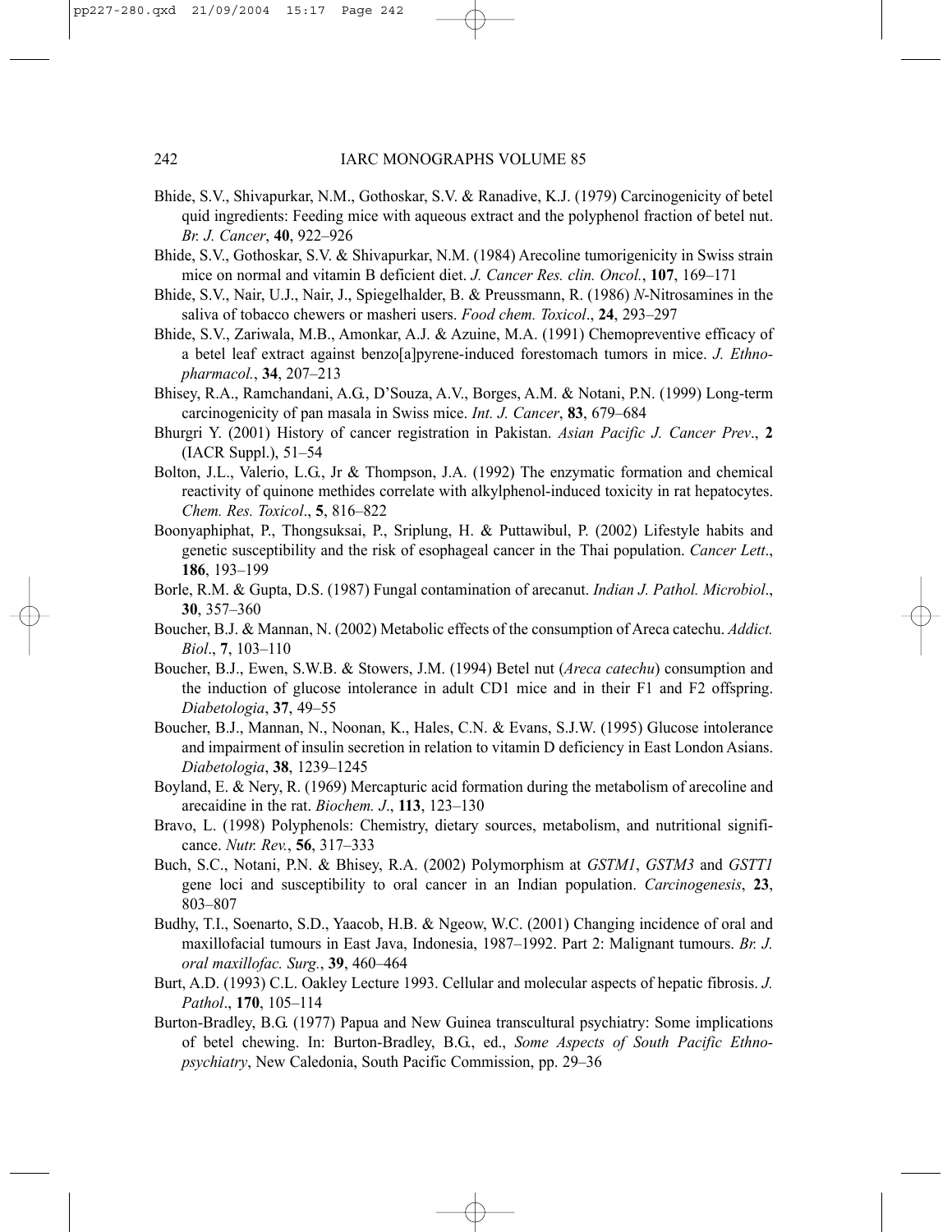Burton-Bradley, B.G. (1978) Betel chewing in retrospect. *Papua New Guinea med. J*., **21**, 236–241

- Byun, S.-J., Kim, H.-S., Jeon, S.-M., Park, Y.B. & Choi, M.S. (2001) Supplementation of *Areca catechu* L. extracts alters triglyceride absorption and cholesterol metabolism in rats. *Ann. Nutr. Metab*., **45**, 279–284
- Caggiula, A.R., McAllister, C.G., Epstein, L.H., Antelman, S.M., Knopf, S., Saylor, S. & Perkins, K.A. (1992) Nicotine suppresses the proliferative response of peripheral blood lymphocytes in rats. *Drug Dev. Res*., **26**, 473–479
- Calmels, S., Ohshima, H. & Bartsch, H. (1988) Nitrosamine formation by denitrifying and nondenitrifying bacteria: Implication of nitrite reductase and nitrate reductase in nitrosation catalysis. *J. gen. Microbiol.*, **134**, 221–226
- Canniff, J.P. & Harvey, W. (1981) The aetiology of oral submucous fibrosis: The stimulation of collagen synthesis by extracts of areca nut. *Int. J. oral Surg.*, **10** (Suppl. 1), 163–167
- Canniff, J.P., Harvey, W. & Harris, M. (1986) Oral submucous fibrosis: Its pathogenesis and management. *Br. dent. J*., **160**, 429–434
- Carley, K.W., Puttaiah, R., Alvarez, J.O., Heimburger, D.C. & Anantha, N. (1994) Diet and oral premalignancy in female south Indian tobacco and betel chewers: A case–control study. *Nutr. Cancer*, **22**, 73–84
- Carossa, S., Pera, P., Doglio, P., Lombardo, S., Colagrande, P., Brussino, L., Rolla, G. & Bucca, C. (2001) Oral nitric oxide during plaque deposition. *Eur. J. clin. Invest*., **31**, 876–879
- Cawte, J. (1985) Psychoactive substances in the South seas: Betel, kava, and pituri. *Aust. N.Z. J. Psychiat*., **19**, 83–87
- Chakrabarti, R.N., Dutta, K., Ghosh, K. & Sikdar, S. (1990) Uterine cervical dysplasia with reference to the betel quid chewing habit. *Eur. J. Gynaecol. Oncol.*, **11**, 57–59
- Chakradeo, P.P., Nair, J. & Bhide, S.V. (1994) Endogenous formation of N-nitrosoproline and other N-nitrosamino acids in tobacco users. *Cancer Lett*., **86**, 187–194
- Chakravarti, N., Mathur, M., Bahadur, S., Shukla, N.K., Rochette-Egly, C. & Ralhan, R. (2001) Expression of RAR $\alpha$  and RAR $\beta$  in human oral potentially malignant and neoplastic lesions. *Int. J. Cancer*, **91**, 27–31
- Chakravarti, N., Mathur, M., Bahadur, S., Kumar Shukla, N. & Ralhan, R. (2003) Retinoic acid receptor-alpha as a prognostic indicator in oral squamous cell carcinoma. *Int. J. Cancer*, **103**, 544–549
- Chan, J.M., Rimm, E.B., Colditz, G.A., Stampfer, M.J. & Willett, W.C. (1994) Obesity, fat distribution, and weight gain as risk factors for clinical diabetes in men. *Diabetes Car*e, **17**, 961–969
- Chandra, A. (1962) Different habits and their relation with cancer cheek. *Chittaranjan Cancer Hosp. Calcutta natl. Cancer Res. Centre Bull*., 33–36
- Chang, K.-M. (1964) Betel nut chewing and mouth cancer in Taiwan. First report: Survey of disposition of mouth cancer in Taiwan. *J. Formosan med. Assoc*., **63**, 437–448
- Chang, K.-W., Chang, C.-S., Lai, K.-S., Chou, M.-J. & Choo, K.-B. (1989) High prevalence of human papilloma virus infection and possible association with betel quid chewing and smoking in oral epidermoid carcinomas in Taiwan. *J. med. Virol.*, **28**, 57–61
- Chang, Y.-S., Lin, T.-J., Tsai, C.-N., Shu, C.-H., Tsai, M.-S., Choo, K.-B. & Liu, S.-T. (1992) Detection of mutations in the p53 gene in human head and neck carcinomas by single strand conformation polymorphism analysis. *Cancer Lett*., **67**, 167–174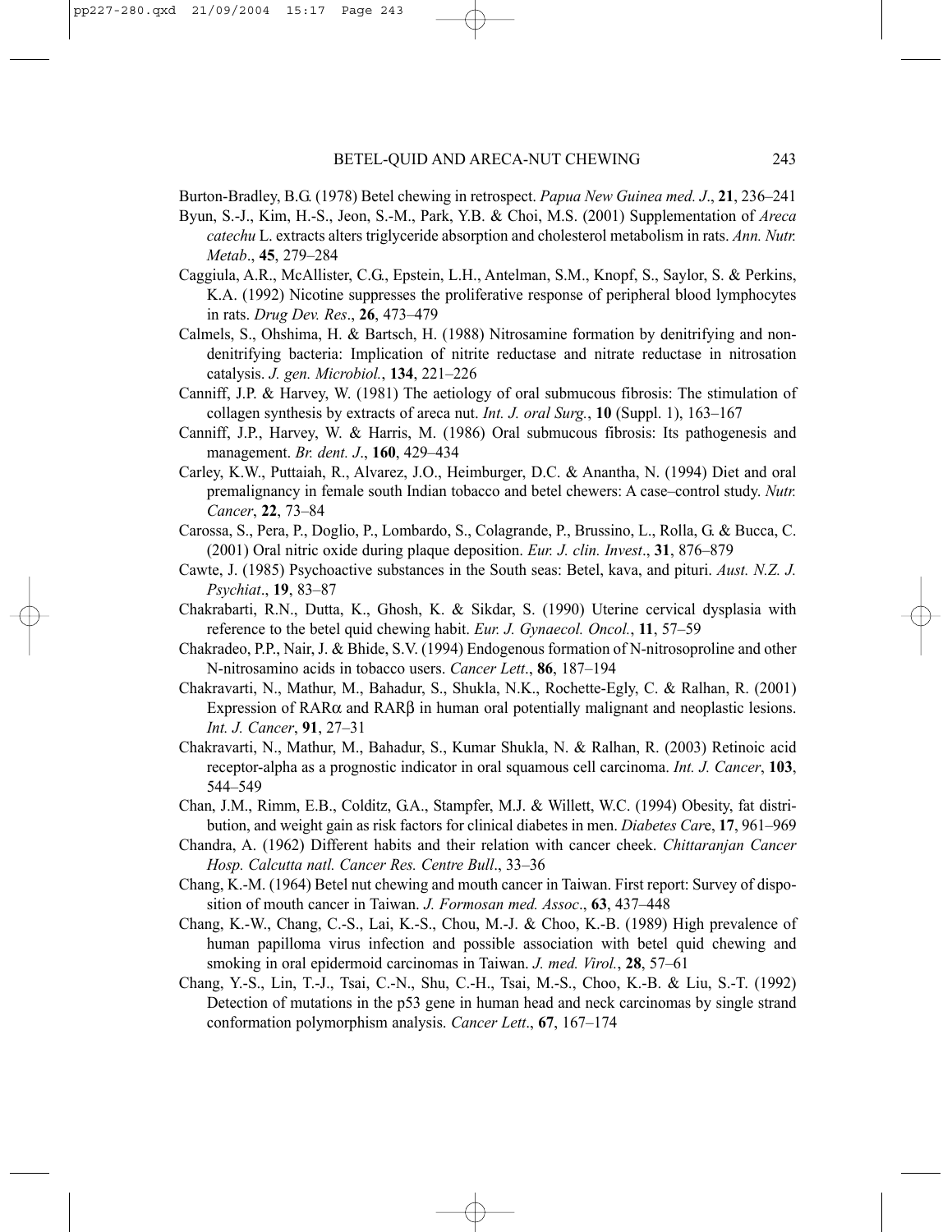- Chang, M.-C., Kuo, M.Y.-P., Hahn, L.-J., Hsieh, C.-C., Lin, S.-K. & Jeng, J.-H. (1998) Areca nut extract inhibits the growth, attachment, and matrix protein synthesis of cultured human gingival fibroblasts. *J. Periodontol.*, **69**, 1092–1097
- Chang, Y.C., Tai, K.W., Cheng, M.H., Chou, L.S.S. & Chou, M.Y. (1998) Cytotoxic and non-genotoxic effects of arecoline on human buccal fibroblasts *in vitro*. *J. oral Pathol. Med*., **27**, 68–71
- Chang, M.C., Ho, Y.S., Lee, P.H., Chan, C.P., Lee, J.J., Hahn, L.J., Wang, Y.J. & Jeng, J.H. (2001) Areca nut extract and arecoline induced the cell cycle arrest but not apoptosis of cultured oral KB epithelial cells: Association of glutathione, reactive oxygen species and mitochondrial membrane potential. *Carcinogenesis*, **22**, 1527–1535
- Chang, Y.-C., Hu, C.-C., Tseng, T.-H., Tai, K.-W., Lii, C.-K. & Chou, M.-Y. (2001a) Synergistic effects of nicotine on arecoline-induced cytotoxicity in human buccal mucosal fibroblasts. *J. oral Pathol. Med.*, **30**, 458–464
- Chang, Y.-C., Lii, C.-K., Tai, K.-W. & Chou, M.-Y. (2001b) Adverse effects of arecoline and nicotine on human periodontal ligament fibroblasts in vitro. *J. clin. Periodontol*., **28**, 277–282
- Chang, K.-C., Su, I.-J., Tsai, S.-T., Shieh, D.-B. & Jin, T.-T. (2002) Pathological features of betel quid-related oral epithelial lesions in Taiwan with special emphasis on the tumor progression and human papillomavirus association. *Oncology*, **63**, 362–369
- Chang, K.-W., Kao, S.-Y., Tzeng, R.-J., Liu, C.-J., Cheng, A.-J., Yang, S.-C., Wong, Y.-K. & Lin, S.-C. (2002) Multiple molecular alterations of *FHIT* in betel-associated oral carcinoma. *J. Pathol*., **196**, 300–306
- Chang, M.C., Uang, B.J., Wu, H.L., Lee, J.J., Hahn, L.J. & Jeng, J.H. (2002a) Inducing the cell cycle arrest and apoptosis of oral KB carcinoma cells by hydroxychavicol: Roles of glutathione and reactive oxygen species. *Br. J. Pharmacol.*, **135**, 619–630
- Chang, M.C., Ho, Y.S., Lee, J.J., Kok, S.H., Hahn, L.J. & Jeng, J.H. (2002b) Prevention of the areca nut extract-induced unscheduled DNA synthesis of gingival keratinocytes by vitamin C and thiol compounds. *Oral Oncol.*, **38**, 258–265
- Chang, M.J.W., Ko, C.Y., Lin, R.F. & Hsieh, L.L. (2002) Biological monitoring of environment exposure to safrole and the Taiwanese betel quid chewing. *Arch. environ. Contam. Toxicol.*, **43**, 432–437
- Chang, Y.-C., Yang, S.-F., Tai, K.-W., Chou, M.-Y. & Hsieh, Y.-S. (2002a) Increased tissue inhibitor of metalloproteinase-1 expression and inhibition of gelatinase A activity in buccal mucosal fibroblasts by arecoline as possible mechanisms for oral submucous fibrosis. *Oral Oncol*., **38**, 195–200
- Chang, Y.-C., Tsai, C.-H., Tai, K.-W., Yang, S.-H., Chou, M.-Y. & Lii, C.-K. (2002b) Elevated vimentin expression in buccal mucosal fibroblasts by arecoline *in vitro* as a possible pathogenesis for oral submucous fibrosis. *Oral Oncol.*, **38**, 425–430
- Chatterjee, A. & Deb, S. (1999) Genotoxic effect of arecoline given either by peritoneal or oral route in murine bone marrow cells and the influence of *N*-acetylcysteine. *Cancer Lett*., **139**, 23–31
- Chauhan, R. (2000) *The Sale of Pan and Smokeless Tobacco Products (Betel Quid, Gutka) within Greater London and Pattern of Consumption amongst a Minority Asian Community Residing in London*, MSc Thesis, London, University of London
- Chempakan, B. (1993) Hypoglycaemic activity of arecoline in betel nut *Areca catechu* L. *Indian J. exp. Biol*., **31**, 474–475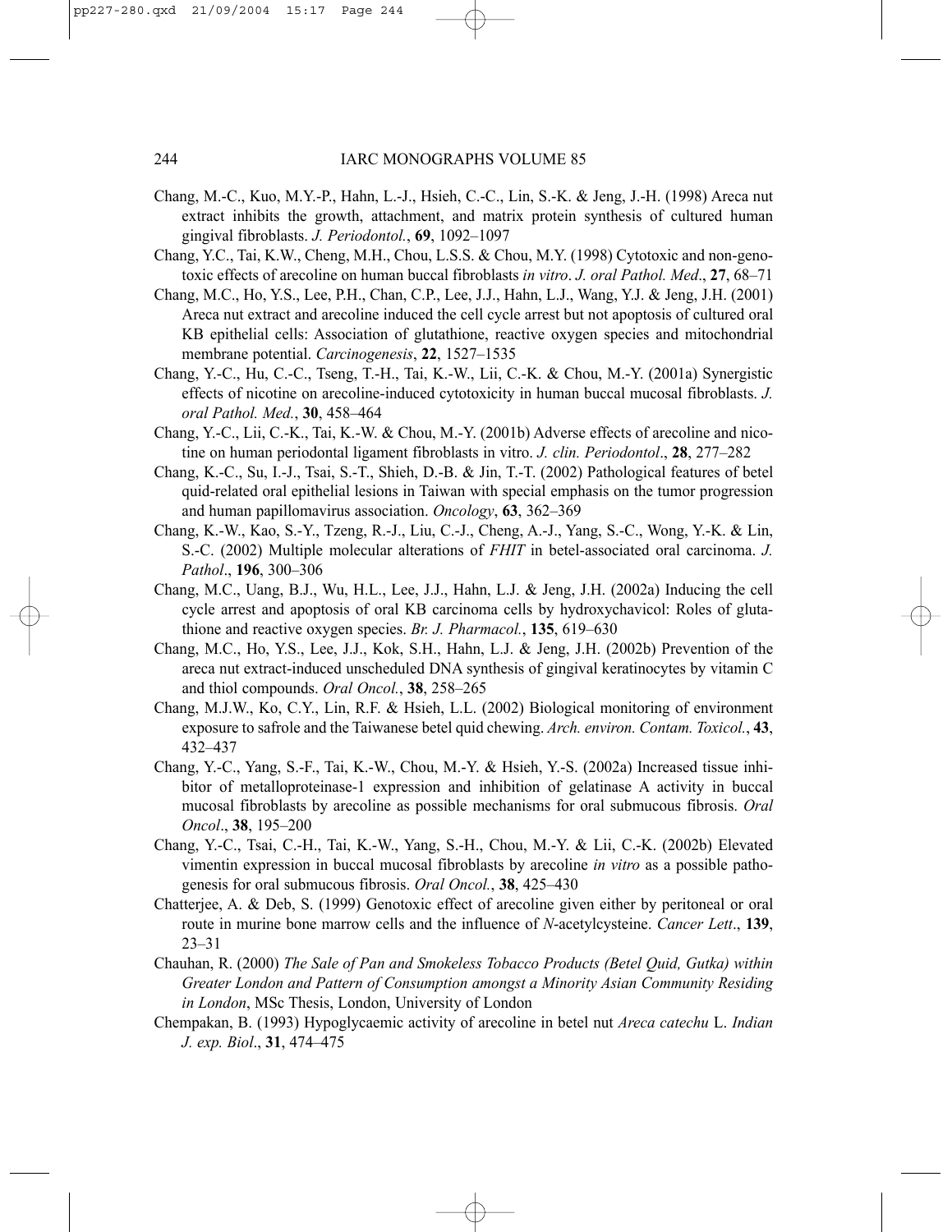- Chen, J.W. & Shaw, J.H. (1996) A study on betel quid chewing behavior among Kaohsiung residents aged 15 years and above. *J. oral Pathol. Med.*, **25**, 140–143
- Cheng, Y.-A. & Tsai, C.-C. (1999) Nicotine- and arecoline-induced interleukin-1 secretion and intercellular adhesion molecular-1 expression in human oral epidermoid carcinoma cells *in vitro*. *Arch. oral Biol.*, **44**, 843–851
- Chen, H.-C., Chang, Y.-S. & Lee, T.-C. (1984) The mutagenicity of nitrite-treated aqueous extract of *Piper betle* L. *Proc. natl Sci. Counc. Repub. China B*, **8**, 4–10
- Chen, S.J., Wu, B.N., Yeh, J.L., Lo, Y.C., Chen, I.S. & Chen, I.J. (1995) C-fiber evoked autonomic cardiovascular effects after injection of *Piper betle* inflorescence extracts. *J. Ethnopharmacol*., **45**, 183–188
- Chen, C.-L., Chi, C.-W., Chang, K.-W. & Liu, T.-Y. (1999) Safrole-like DNA adducts in oral tissue from oral cancer patients with a betel quid chewing history. *Carcinogenesis*, **20**, 2331–2334
- Chen, C.-L., Chi, C.-W. & Liu, T.-Y. (2000) Enhanced hydroxychavicol-induced cytotoxic effects in glutathione-depleted HepG2 cells. *Cancer Lett.*, **155**, 29–35
- Chen, K.T., Chen, C.J., Fagot-Campagna, A. & Narayan, K.M. (2001) Tobacco, betel quid, alcohol, and illicit drug use among 13- to 35-year-olds in I-Lan, rural Taiwan: Prevalence and risk factors. *Am. J. Public Health*, **91**, 1130–1134
- Chen, C.-L., Chi, C.-W. & Liu, T.-Y. (2002) Hydroxyl radical formation and oxidative DNA damage induced by areca quid in vivo. *J. Toxicol. environ. Health*, **A65**, 327–336
- Chen, P.C., Kuo, C., Pan, C.C. & Chou, M.Y. (2002) Risk of oral cancer associated with human papillomavirus infection, betel quid chewing, and cigarette smoking in Taiwan — An integrated molecular and epidemiological study of 58 cases. *J. Oral Pathol. Med*., **31**, 317–322
- Cheng, Y.-A., Shiue, L.-F., Yu, H.-S., Hsieh, T.-Y. & Tsai, C.-C. (2000) Interleukin-8 secretion by cultured oral epidermoid carcinoma cells induced with nicotine and/or arecoline treatments. *Kaoshiung J. med. Sci.*, **16**, 126–133
- Cheong, Y.H. (1984) The fading links between tradition and oral health in Singapore. *Int. dent. J*., **34**, 253–256
- Chiang, C.-P., Huang, J.-S., Wang, J.-T., Liu, B.-Y., Kuo, Y.-S., Hahn, L.-J. & Kuo, M.Y.-P. (1999) Expression of p53 protein correlates with decreased survival in patients with areca quid chewing and smoking-associated oral squamous cell carcinomas in Taiwan. *J. oral Pathol. Med*., **28**, 72–76
- Chiang, C.-P., Lang, M.-J., Liu, B.-Y., Wang, J.-T., Leu, J.-S., Hahn, L.-J. & Kuo, M.Y.-P. (2000a) Expression of p53 protein in oral submucous fibrosis, oral epithelial hyperkeratosis, and oral epithelial dysplasia. *J. Formos. med. Assoc*., **99**, 229–234
- Chiang, C.P., Lang, M.J., Liu, B.Y., Wang, J.T., Leu, J.S., Hahn, L.J. & Kuo, M.Y.P. (2000b) Expression of proliferating cell nuclear antigen (PCNA) in oral submucous fibrosis, oral epithelial hyperkeratosis and oral epithelial dysplasia in Taiwan. *Oral Oncol*., **36**, 353–359
- Chiang, C.P., Hsieh, R.P., Chen, T.H.H., Chang, Y.F., Liu, B.Y., Wang, J.T., Sun, A. & Kuo, M.Y.P. (2002a) High incidence of autoantibodies in Taiwanese patients with oral submucous fibrosis. *J. oral Pathol. Med*., **31**, 402–409
- Chiang, C.P., Wu, H.Y., Liu, B.Y., Wang, J.T. & Kuo, M.Y.P. (2002b) Quantitiative analysis of immunocompetent cells in oral submucous fibrosis in Taiwan. *Oral Oncol*., **38**, 56–63
- Chiba, I., Muthumala, M., Yamazaki, Y., Uz Zaman, A., Iizuka, T., Amemiya, A., Shibata, T., Kashiwazaki, H., Sugiura, C. & Fukuda, H. (1998) Characteristics of mutations in the *p53*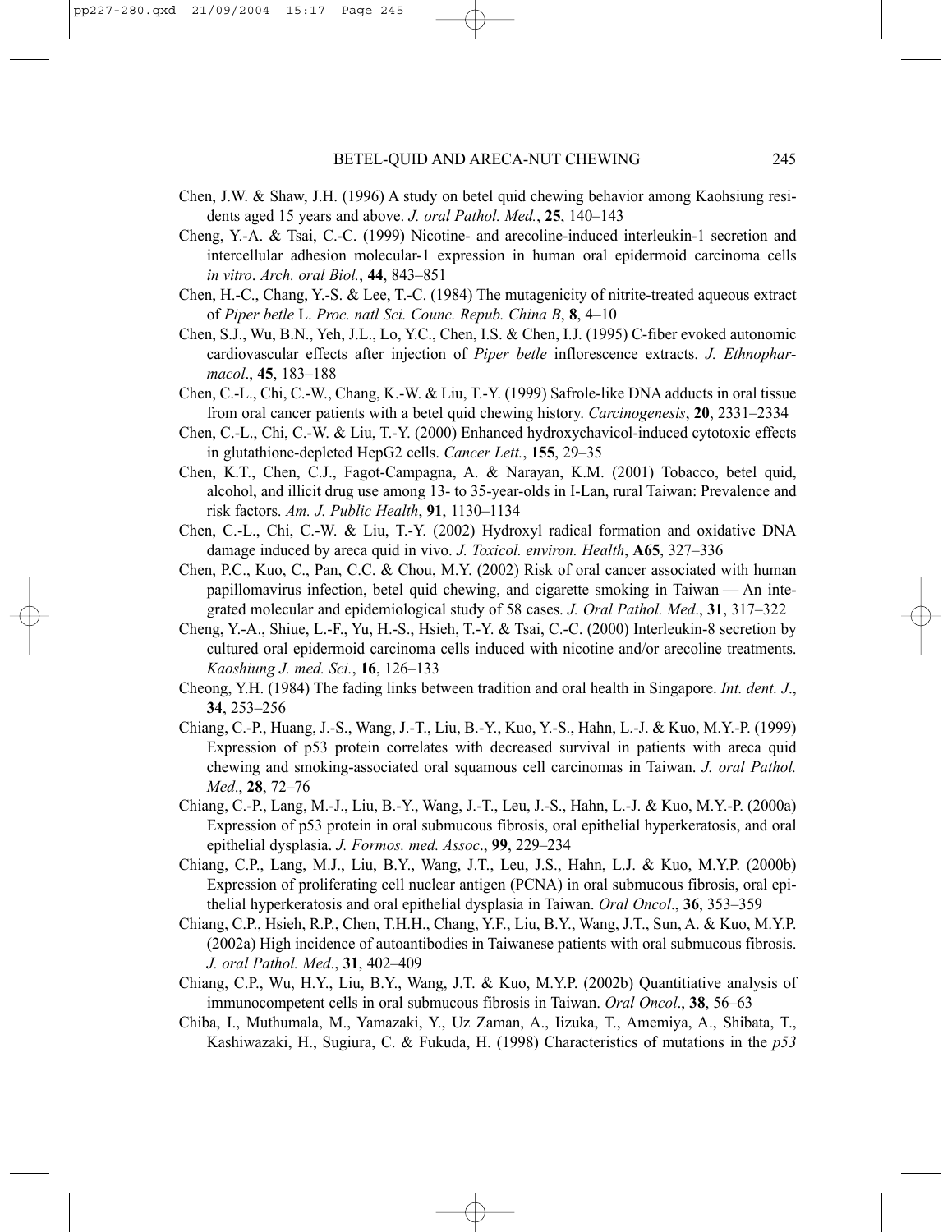gene of oral squamous-cell carcinomas associated with betel-quid chewing in Sri Lanka. *Int. J. Cancer*, **77**, 839–842

- Chin, C.T. & Lee, K.W. (1970) The effects of betel-nut chewing on the buccal mucosa of 296 Indians and Malays in West Malaysia. A clinical study. *Br. J. Cancer*, **24**, 427–432
- Chiu, C.-J., Chang, M.-L., Chiang, C.-P., Hahn, L.-J., Hsieh, L.-L. & Chen, C.-J. (2002) Interaction of collagen-related genes and susceptibility to betel quid-induced oral submucous fibrosis. *Cancer Epidemiol. Biomarkers Prev*., **11**, 646–653
- Chong, M.-Y., Chan, K.-W. & Cheng, A.T.A. (1999) Substance use disorders among adolescents in Taiwan: Prevalence, sociodemographic correlates and psychiatric co-morbidity. *Psych. Med.*, **29**, 1387–1396
- Choonoo, A.G. (1967) *Indentured Indian Immigration into Natal 1860–1911 with Particular Reference to its Role in the Development of the Natal Sugar Industry*, MA Thesis, Durban, University of Natal, p. 27
- Choudhary, D. & Kale, R.K. (2002) Antioxidant and non-toxic properties of *Piper betle* leaf extract: *In vitro* and *in vivo* studies. *Phytother. Res*., **16**, 461–466
- Chu, N.-S. (1993) Cardiovascular responses to betel chewing. *J. Formos. med. Assoc*., **92**, 835–837
- Chu, N.-S. (1994) Effects of betel chewing on electroencephalographic activity: Spectral analysis and topographic mapping. *J. Formos. med. Assoc*., **93**, 167–169
- Chu, N.S. (1995a) Sympathetic response to betel chewing. *J. psychoact. Drugs*, **27**, 183–186
- Chu, N.S. (1995b) Effect of betel chewing on RR interval variation. *J. Formos. med. Assoc*., **94**, 106–110
- Chu, N.-S. (2001) Effects of betel chewing on the central and autonomic nervous systems. *J. biomed. Sci*., **8**, 229–236
- Chu, N.-S. (2002) Neurological aspects of areca and betel chewing. *Addict. Biol*., **7**, 111–114
- Cooke, R.A. (1969) Verrucous carcinoma of the oral mucosa in Papua-New Guinea. *Cancer*, **24**, 397–402
- Council of Agriculture, ROC (2003) Available at [http://stat.cora.gov.tw/dba\_as/english/ as\_root.htm] under *4. Agricultural Production, Quantity of Major Agricultural Production, Crops, d. Fruits*
- Council of the European Communities (2001) Directive 2001/37/EC of the European Parliament and of the Council of 5 June 2001 on the approximation of the laws, regulations and administrative provisions of the Member States concerning the manufacture, presentation and sale of tobacco products. *Off. J. Eur. Communities*, **L194**, 26–34
- Council of the Pharmaceutical Society of Great Britain (1911) *The British Pharmaceutical Codex, 1911*, London, The Pharmaceutical Press; available at [http://www.ibiblio.org/herbmed/ eclectic/bpc/1911/main.html]
- Cox, S.C. & Walker, D.M. (1996) Epithelial growth fraction and expression of p53 tumour suppressor gene in oral submucous fibrosis. *Aust. dent. J*., **41**, 91–96
- Croucher, R. & Islam, S. (2002) Socio-economic aspects of areca nut use. *Addict. Biol*., **7**, 139–146
- Daftary, D.K., Bhonsle, R.B., Murti, R.B., Pindborg, J.J. & Mehta, F.S. (1980) An oral lichen planus-like lesion in Indian betel-tobacco chewers. *Scand. J. dent. Res*., **88**, 244–249
- Dar, A. & Khatoon, S. (2000) Behavioral and biochemical studies of dichloromethane fraction from the *Areca catechu* nut. *Pharmacol. Biochem. Behav*., **65**, 1–6
- Dave, B.J., Trivedi, A.H. & Adhvaryu, S.G. (1991) Cytogenetic studies reveal increased genomic damage among 'pan masala' consumers. *Mutagenesis*, **6**, 159–163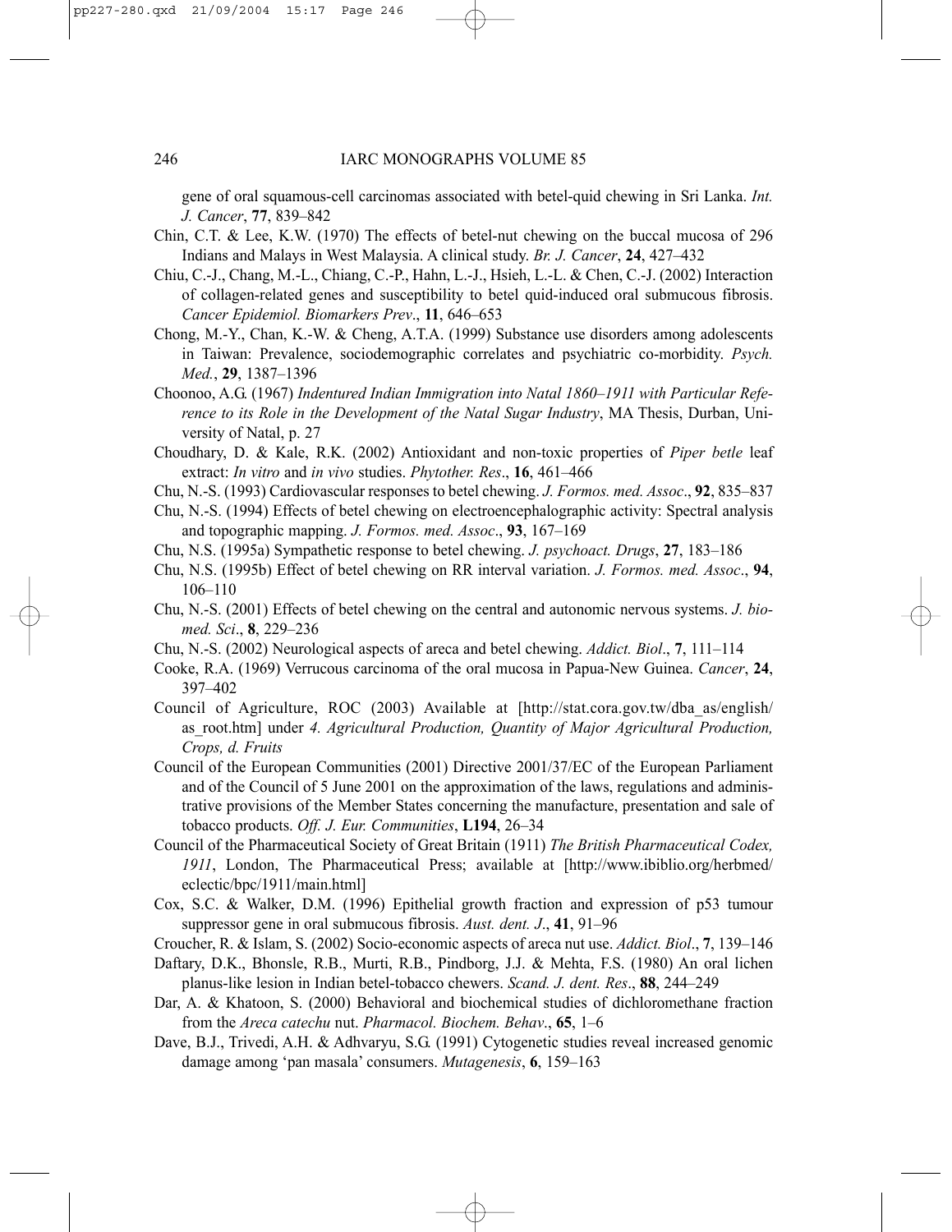- Dave, B.J., Trivedi, A.H. & Adhvaryu, S.G. (1992a) Role of areca nut consumption in the cause of oral cancers: A cytogenetic assessment. *Cancer*, **70**, 1017–1023
- Dave, B.J., Trivedi, A.H. & Adhvaryu, S.G. (1992b) In vitro genotoxic effects of areca nut extract and arecoline. *Cancer Res. clin. Oncol.*, **118**, 283–288
- Davis, G.G. (1915) Buyo cheek cancer with special reference to etiology. *J. Am. med. Assoc*., **64**, 711–718
- Dayal, P.K., Mani, N.J. & Bhargava, K. (1978) Prevalence of oral cancer and precancerous lesions in 'pan'/'supari' chewers. *Indian J*. *publ. Health*, **22**, 234–245
- De Costa, C. & Griew, A.R. (1982) Effects of betel chewing on pregnancy outcome. *Aust. N.Z. J. Obstet. Gynaecol*., **22**, 22–24
- Deahl, M. (1989) Betel nut-induced extrapyramidal syndrome: An unusual drug interaction. *Mov. Disord*., **4**, 330–333
- Deb, S. & Chatterjee, A. (1998) Influence of buthionine sulfoximine and reduced glutathione on arecoline-induced chromosomal damage and sister chromatid exchange in mouse bone marrow cells *in vivo*. *Mutagenesis*, **13**, 243–248
- Deng, J.-F., Ger, J., Tsai, W.-J., Kao, W.-F. & Yang, C.-C. (2001) Acute toxicities of betel nut: Rare but probably overlooked events. *J. Toxicol. clin. Toxicol*., **39**, 355–360
- Desai, S.S., Ghaisas, S.D., Jakhi, S.D. & Bhide, S.V. (1996) Cytogenetic damage in exfoliated oral mucosal cells and circulating lymphocytes of patients suffering from precancerous oral lesions. *Cancer Lett.*, **109**, 9–14
- Dikshit, R.P. & Kanhere, S. (2000) Tobacco habits and risk of lung, oropharyngeal and oral cavity cancer: A population-based case–control study in Bhopal, India. *Int. J. Epidemiol*., **29**, 609–614
- Dockrat, I. & Shear, M. (1969) Oral submucous fibrosis in Natal. In: Cahn, L., ed., *Fourth Proceedings of the International Academy of Oral Pathology*, New York, Gordon & Breach, pp. 57–63
- Donaldson, L.J. & Clayton, D.G. (1984) Occurrence of cancer in Asians and non-Asians. *J. Epidemiol. Commmunity Health*, **38**, 203–207
- Dunham, L.J. & Herrold, K.M. (1962) Failure to produce tumors in the hamster cheek-pouch by exposure to ingredients of betel quid; Histopathologic changes in the pouch and other organs by exposure to known carcinogens. *J. natl Cancer Inst*., **29**, 1047–1067
- Dunham, L.J., Muir, C.S. & Hamner, J.E., III (1966) Epithelial atypia in hamster cheek-pouches treated repeatedly with calcium hydroxide. *Br. J. Cancer*, **20**, 588–593
- Dunham, L.J., Sheets, R.H. & Morton, J.F. (1974) Proliferative lesions in cheek-pouch and esophagus of hamsters treated with plants from Curaçao, Netherland Antilles. *J. natl Cancer Inst.*, **53**, 1259–1269
- Dunham, L.J., Snell, K.C. & Stewart, H.L. (1975) Argyrophilic carcinoids in two Syrian hamsters *(Mesocricetus auratus). J. natl Cancer Inst.*, **54**, 507–513
- Dunn, B.P. & Stich, H.F. (1986) 32P-Postlabelling analysis of aromatic DNA adducts in human oral mucosal cells. *Carcinogenesis*, **7**, 1115–1120
- Eisen, M. J. (1946) Betel chewing among natives of the Southwest Pacific Islands: Lack of carcinogenic action. *Cancer Res.*, **6**, 139–141
- Ernst, H., Ohshima H., Bartsch, H., Mohr, U. & Reichart, P. (1987) Tumorigenicity study in Syrian hamsters fed areca nut together with nitrite. *Carcinogenesis*, **8**, 1843–1845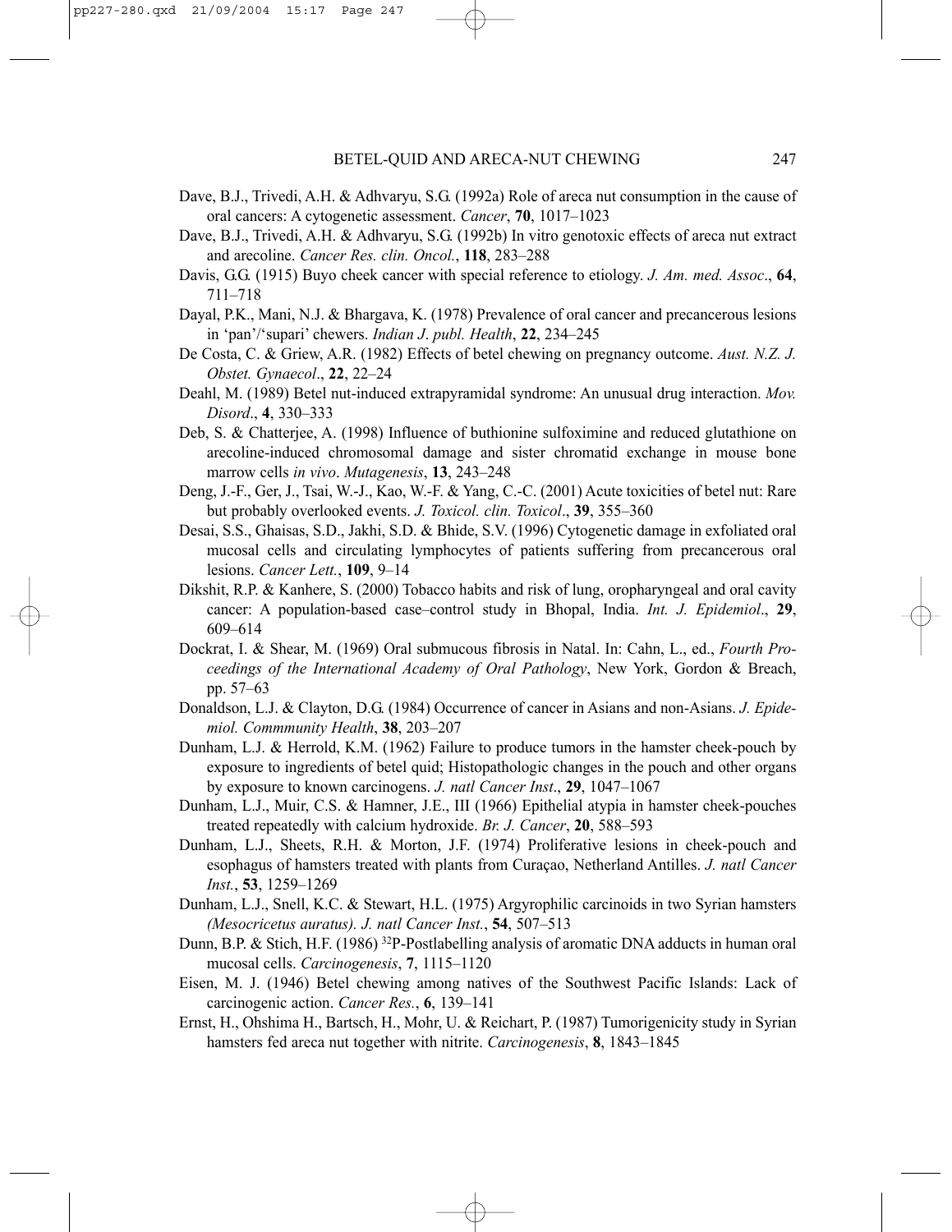- Fabunmi, R.P., Sukhova, G.K., Sugiyama, S. & Libby, P. (1998) Expression of tissue inhibitor of metalloproteinases-3 in human atheroma and regulation in lesion-associated cells: A potential protective mechanism in plaque stability. *Circ. Res*., **83**, 270–278
- FAO (2003) FAO *Statistical Databases: Agriculture*, available at [http://apps.fao.org/page/ collections?subset=agriculture], under Crops Primary
- Farago, C. (1963a) Review of 110 cases of cancer of oral cavity in Papua and New Guinea. *Br. med. J.*, **i**, 1264–1266
- Farago, C. (1963b) Report of 1160 registered tumor cases in Papua and New Guinea. *Cancer*, **16**, 670–680
- Farrand, P., Rowe, R.M., Johnston, A. & Murdoch, H. (2001) Prevalence, age of onset and demographic relationships of different areca nut habits amongst children in Tower Hamlets, London. *Br. dent. J*., **190**, 150–154
- Fells, A. (1908) Cancer of the mouth in southern India, with an analysis of 209 operations. *Br. med. J*., **ii**, 1357–1358
- Ferlay, J., Bray, F., Pisani, P. & Parkin, D.M. (2001) *Globocan 2000: Cancer Incidence, Mortality and Prevalence Worldwide, Version 1.0. IARC CancerBase No. 5,* Lyon, IARC*Press*
- Forlen, H.P., Hornstein, O. & Stüttgen, G. (1965) Betel quid and leukoplakia. *Arch. klin. exp. Dermatol.,* **221***,* 463–480 (in German)
- Frewer, L.J. (1990) The effect of betel nut on human performance. *Papua New Guinea med. J*., **33**, 143–145
- Furatado, C.X. (1933) The limits of the genus *Areca Linn* and its section. *Fedde's Repertor. Spec. Navar. Regn. Veget*., **33**, 217–239
- Gajalakshmi, C.K. & Shanta, V. (1996) Lifestyle and risk of stomach cancer: A hospital-based case–control study. *Int. J. Epidemiol*., **25**, 1146–1153
- Gajalakshmi, V., Hung, R.J., Mathew, A., Varghese, C., Brennan, P. & Boffetta, P. (2003) Tobacco smoking and chewing, alcohol drinking and lung cancer risk among men in southern India. *Int. J. Cancer*, **107**, 441–447
- Galis, Z.S., Sukhova, G.K., Lark, M.W. & Libby, P. (1994) Increased expression of matrix metalloproteinases and matrix degrading activity in vulnerable regions of atherosclerotic plaques. *J. clin. Invest*., **94**, 2493–2503
- Gan, C. (1998) Tobacco usage among rural Bajaus in Sabah, Malaysia. *Southeast Asian J. trop. Med. Public Health*, **29**, 643–648
- Gandagule, V.N. & Agarwal, S. (1969) Oral and pharyngeal cancer in Madhya Pradesh. *J. Indian med. Assoc*., **53**, 582–585
- Gao, Y.J., Yin, X.M. & Wu, H.J. (2001) [Relationship between vertical root fracture and the habits of chewing betel nut.] *Hunan Yi Ke Da Xue Xue Bao*, **26**, 161–162 (in Chinese)
- Geng, Y., Savage, S.M., Johnson, L.J. Seagrave, J. & Sopori, M.L. (1995) Effects of nicotine on immune response: I. Chronic exposure to nicotine impairs antigen receptor-mediated signal transduction in lymphocytes. *Toxicol. appl. Pharmacol*., **135**, 268–278
- Geng, Y. Savage, S.M., Razani-Boroujerdi, S. & Sopori, M.L. (1996) Effects of nicotine on the immune response: II. Chronic nicotine treatment induces T cell anergy. *J. Immunol*., **156**, 2384–2390
- George, A., Varghese, C., Sankaranarayanan, R. & Nair, M.K. (1994) Use of tobacco and alcoholic beverages by children and teenagers in a low-income coastal community in South India. *J. Cancer Educ*., **9**, 111–113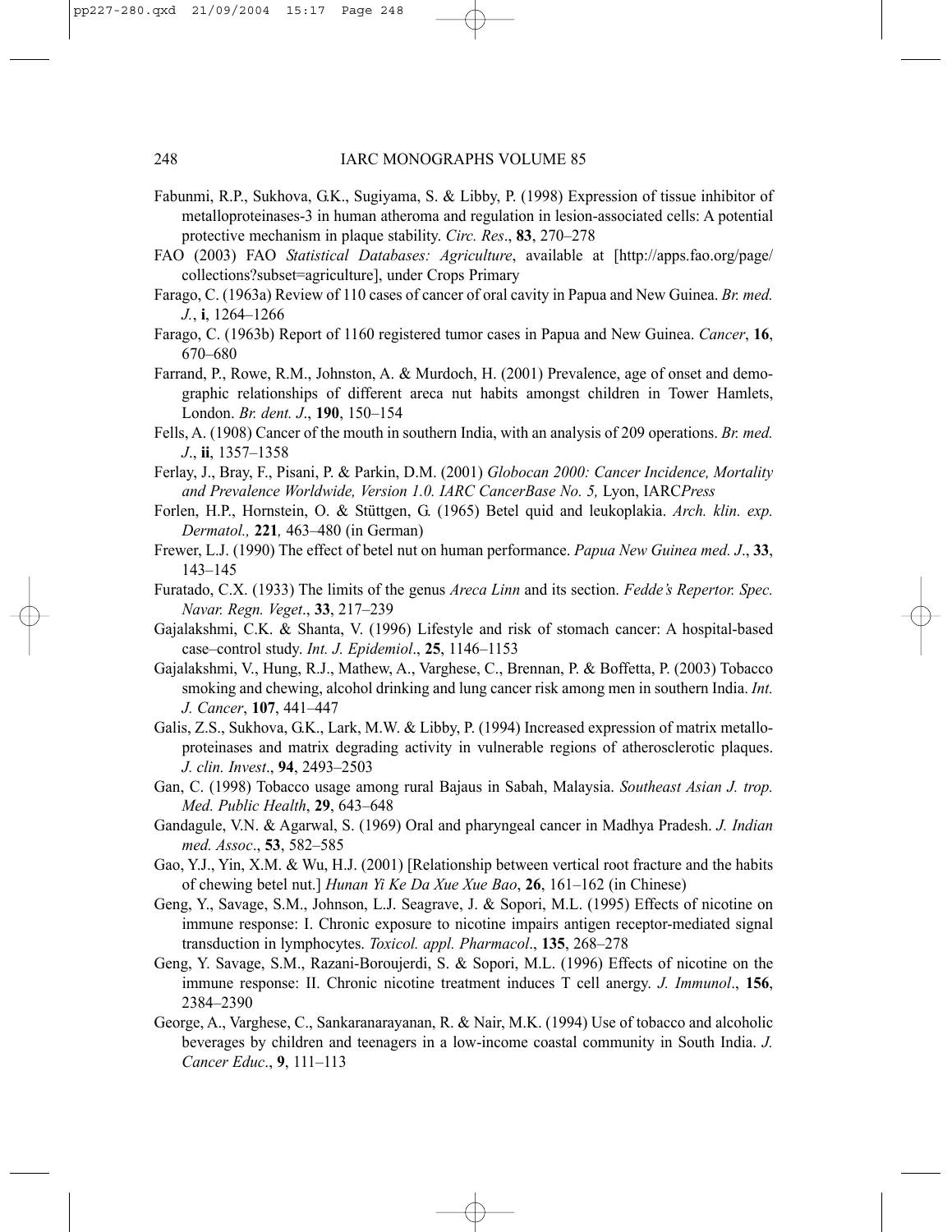- Gerry, R.G., Smith, S.T. & Calton, M.L. (1952) The oral characteristics of Guamanians including the effects of betel chewing on the oral tissues. Part I. Part II. Diseases of the oral mucous membranes and dental supporting tissues in Guamanians. Part III. *Oral Surg.,* **5**, 762–781, 884–894, 1004–1011
- Ghaisas, S.D. & Bhide, S.V. (1994) In vitro studies on chemoprotective effect of Purnark against benzo(a)pyrene-induced chromosomal damage in human lymphocytes. *Cell Biol. int.*, **18**, 21–27
- Gilani, A.H., Aziz, N., Khurran, I.M., Rao, Z.A. & Ali, N.K. (2000) The presence of cholinomimetic and calcium channel antagonist constituents in *Piper betle* Linn. *Phytother. Res.*, **14**, 436–442
- Giri, A.K., Banerjee, T.S., Talukder, G. & Sharma, A. (1987) Induction of sister chromatid exchange and dominant lethal mutation by 'Katha' (catechu) in male mice. *Cancer Lett.*, **36**, 189–196
- Gopalan, C., Rama Sastri, B.V., Balasubramanian, S.C., Narasinga Rao, B.S., Deosthale, Y.G. & Pant, K.C. (1989) *Nutritive Value of Indian Foods*, Hyderabad, Indian Council of Medical Research, National Institute of Nutrition
- Gothoskar, S.V. & Pai, S.R. (1986) A study on parotid gland tumor induced in Swiss mice by tanin containing fraction of betelnut. *Indian J. exp. Biol.*, **24**, 229–231
- Goto, H., Tanaka, N., Tanigawa, K., Shimada, Y., Itoh, T. & Terasawa, K. (1997) Endothelium dependent vasodilator effect of extract prepared from seeds of Areca catechu on isolated rat aorta. *Phytother. Res.*, **11**, 457–459
- Govekar, R.B. & Bhisey, R.A. (1993) Mutagenic activity in urine samples from female tobacco habitues. *Cancer Lett.*, **69**, 75–80
- Gupta, D.S., Gupta, M. & Oswal, R.H. (1985) Estimation of major immunoglobulin profile in oral submucous fibrosis by radial immunodiffusion. *Int. J. oral Surg*., **14**, 533–537
- Gupta, P.C. (1984) A study of dose–response relationship between tobacco habits and oral leukoplakia. *Br. J. Cancer*, **50**, 527–531
- Gupta, P.C. (1996) Survey of sociodemographic characteristics of tobacco use among 99 598 individuals in Bombay, India using handheld computers. *Tob. Control*, **5**, 114–120
- Gupta, P.C. (1999) Mouth cancer in India: A new epidemic? *J. Indian med. Assoc*., **97**, 370–373
- Gupta, P.C. & Ray, C.S. (2002) Tobacco and youth in the South East Asian region. *Indian J. Cancer*, **39**, 5–34
- Gupta, P.C. & Warnakulasuriya, S. (2002) Global epidemiology of areca nut usage. *Addict. Biol*., **7**, 77–83
- Gupta, P.C., Mehta, F.S., Daftary, D.K., Pindborg, J.J., Bhonsle, R.B., Jalnawalla, P.N., Sinor, P.N., Pitkar, V.K., Murti, P.R., Irani, R.R., Shah, H.T., Kadam, P.M., Iyer, K.S.S., Iyer, H.M., Hegde, A.K., Chandrashekar, G.K., Shroff, B.C., Sahiar, B.E. & Mehta, M.N. (1980) Incidence rates of oral cancer and natural history of oral precancerous lesions in a 10-year follow-up study of Indian villagers. *Community Dent. Oral Epidemiol*., **8**, 283–333
- Gupta, P.C., Aghi, M.B., Bhonsle, R.B., Murti, P.R., Mehta, F.S., Mehta, C.R. & Pindborg, J.J. (1986) An intervention study of tobacco chewing and smoking habits for primary prevention of oral cancer among 12 212 Indian villagers. In: Zaridze, D.G. & Peto, R., eds, *Tobacco: A Major International Health Hazard* (IARC Scientific Publications No. 74), Lyon, IARC*Press*, pp. 307–318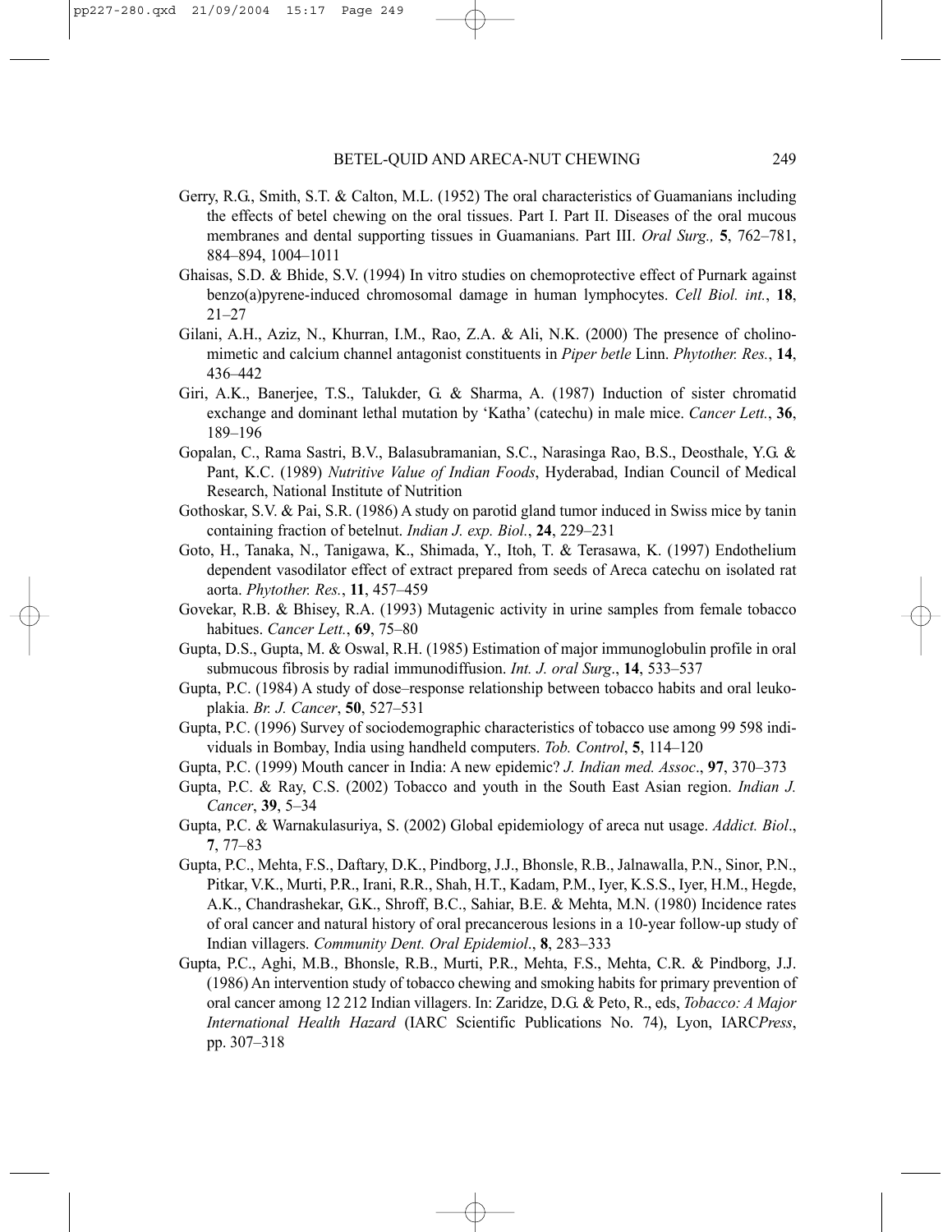- Gupta, P.C., Bhonsle, R.B., Murti, P.R., Daftary, D.K., Mehta, F.S. & Pindborg, J.J. (1989) An epidemiologic assessment of cancer risk in oral precancerous lesions in India with special reference to nodular leukoplakia. *Cancer,* **63**, 2247–2252
- Gupta, P.C., Murti, P.R., Bhonsle, R.B., Mehta, F.S. & Pindborg, J.J. (1995) Effect of cessation of tobacco use on the incidence of oral mucosal lesions in a 10-year follow-up study of 12,212 users. *Oral Dis*., **1**, 54–58
- Gupta, P.C., Bhonsle, R.B. & Murti, P.R. (1997) Oral mucosal lesions related to betel-quid chewing — An epidemiologic assessment from a 10-year follow-up study of 12,212 individuals in Ernakulam district, Kerala, India. *Dent. J. Malaysia*, **18**, 38–42
- Gupta, P.C., Sinor, P.N., Bhonsle, R.B., Pawar, V.S. & Mehta, H.C. (1998) Oral submucous fibrosis in India: A new epidemic? *Natl med. J. India*, **11**, 113–116
- Hada, S., Kakiuchi, N., Hattori, M. & Namba, T. (1989) Identification of antibacterial principles against *Streptococcus mutans* and inhibitory principles against glucosyltransferase from the seed of *Areca catechu* L. *Phytother. Res.*, **3**, 140–144
- Hafström, O. Milerad, J. & Sundell, H.W. (2002) Prenatal nicotine exposure blunts the cardiorespiratory response to hypoxia in lambs. *Am. J. respir. crit. Care Med*., **166**, 1544–1549
- Hamner , J.E., III (1972) Betel quid inducement of epithelial atypia in the buccal mucosa of baboons. *Cancer*, **30**, 1001–1005
- Haque, M.F., Harris, M., Meghji, S. & Speight, P.M. (1997) An immunohistochemical study of oral submucous fibrosis. *J. oral Pathol. Med*., **26**, 75–82
- Harvey, W., Scutt, A., Meghji, S. & Canniff, J.P. (1986) Stimulation of human buccal mucosa fibroblasts in vitro by betel-nut alkaloids. *Arch. oral Biol.*, **31**, 45–49
- Hashibe, M., Sankaranarayanan, R., Thomas, G., Kuruvilla, B., Mathew, B., Somanathan, T., Parkin, D.M. & Zhang, Z.F. (2000a) Alcohol drinking, body mass index and the risk of oral leukoplakia in an Indian population. *Int. J. Cancer*, **88**, 129–134
- Hashibe, M., Mathew, B., Kuruvilla, B., Thomas, G., Sankaranarayanan, R., Parkin, D.M. & Zhang, Z.F. (2000b) Chewing tobacco, alcohol and the risk of erythroplakia. *Cancer Epidemiol. Biomarkers Prev*., **9**, 639–645
- Hashibe, M., Sankaranarayanan, R., Thomas, G., Kuruvilla, B., Mathew, B., Somanathan, T., Parkin, D.M. & Zhang, Z.F. (2002) Body mass index, tobacco chewing, alcohol drinking, and the risk of oral submucous fibrosis in Kerala, India. *Cancer Causes Control*, **13**, 55–64
- Hashibe, M., Jacob, B.J., Thomas, G., Ramadas, K., Mathew, B., Sankaranarayanan, R. & Zhang, Z.F. (2003) Socioeconomic status, lifestyle factors and oral premalignant lesions. *Oral Oncol.*, **39**, 664–671
- Hayes, P.A. (1985) Oral submucous fibrosis in a 4-year-old girl. *Oral Surg. oral Med. oral Pathol.*, **59**, 475–478
- Hayes, M.J., Khemani, L., Bax, M. & Alkalay, D. (1989) Quantitative determination of arecoline in plasma by gas chromatography chemical ionization mass spectrometry. *Biomed. environ. mass Spectrom*., **18**, 1005–1009
- Hazare, V.K., Goel, R.R. & Gupta, P.C. (1998) Oral submucous fibrosis, areca nut and pan masala use: A case–control study. *Natl med. J. India*, **11**, 299
- Health Canada (1995) *Herbs Used as Non-medicinal Ingredients in Nonprescription Drugs for Human Use*; available at [www.hc-sc.gc.ca/hpfb-dgpsa/tpd-dpt/herbnmi\_c/html]
- Heinzel, P.A., Balaram, P. & Bernard, H.U. (1996) Mutations and polymorphisms in the *p53*, *p21* and *p16* genes in oral carcinomas of Indian betel quid chewers. *Int. J. Cancer*, **68**, 420–423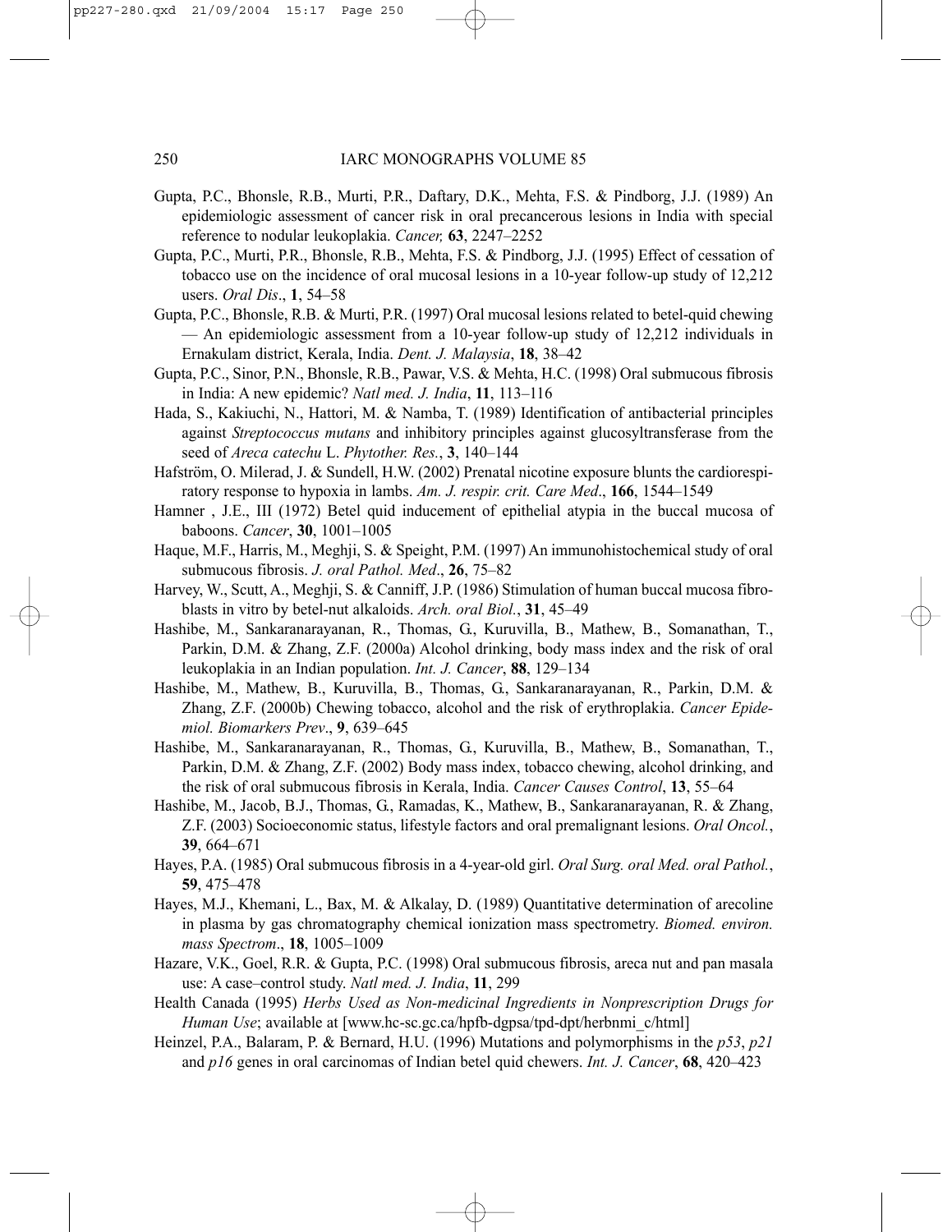- Henderson, B.E. & Aiken, G.H. (1979) Cancer in Papua-New Guinea. *Natl. Cancer Inst. Monogr*. **53**, 67–72
- Higdon, J.V. & Frei, B. (2003) Tea catechins and polyphenols: Health effects, metabolism, and antioxidant functions. *Crit. Rev. Food Sci. Nutr*., **43**, 89–143
- Hirayama, T. (1966) An epidemiological study of oral and pharyngeal cancer in central and South-East Asia. *Bull. World Health Organization*, **34**, 41–69
- Ho, C.S., Gee, M.J., Tsai, C.C., Lo, C.I. & Hwang, M.N. (2000a) Factors related to betel chewing among junior high school students in Taiwan. *Community Dent. oral Epidemiol.*, **28**, 150–154
- Ho, C.S., Gee, M.J., Tsai, C.C., Lo, C.I. & Hwang, M.N. (2000b) The prevalence of betel chewing among the students of the different senior high schools in southern Taiwan. *Kaohsiung. J. Med. Sci.*, **16**, 32–38
- Ho, T.-J., Chiang, C.-P., Hong, C.-Y., Kok, S.-H., Kuo, Y.-S. & Kuo, M.Y.-P. (2000) Induction of the c-*jun* protooncogene expression by areca nut extract and arecoline on oral mucosal fibroblasts. *Oral Oncol.*, **36**, 432–436
- Ho, P.S., Ko, Y.C., Yang, Y.C., Shieh, T.Y. & Tsai, C.C. (2002) The incidence of oropharyngeal cancer in Taiwan: An endemic betel quid chewing area. *J. oral Pathol. Med.*, **31**, 213–219
- Hogan, J. (2000) Tobacco products require redefining. *Br. dent. J*., **188**, 61
- Holdsworth, D.K., Jones, R.A. & Self, R. (1998) Volatile alkaloids from *Areca catechu*. *Phytochemistry*, **48**, 581–582
- Howden, G.F. (1984) The cariostatic effect of betel nut chewing. *Papua New Guinea med. J.*, **27**, 123–131
- Hsieh, L.-L., Wang, P.-F., Chen, I.-H., Liao, C.-T., Wang, H.-M., Chen, M.-C., Chang, J.T.-C. & Cheng, A.-J. (2001) Characteristics of mutations in the *p53* gene in oral squamous cell carcinoma associated with betel quid chewing and cigarette smoking in Taiwanese. *Carcinogenesis*, **22**, 1497–1503
- Hsieh, L.-L., Chien, H.-T., Chen, I.-H., Liao, C.-T., Wang, H.-M., Jung, S.-M., Wang, P.-F., Chang, J.T.-C., Chen, M.-C. & Cheng, A.-J. (2003) The *XRCC1* 339*Gln* polymorphism and the frequency of *p53* mtuations in Taiwanese oral squamous cell carcinomas. *Cancer Epidemiol. Biomarkers Prev*., **12**, 439–443
- Hsu, H.-J, Chang, K.-L., Uang, Y.-H. & Shieh, T.-Y. (2001) The effects of arecoline on the release of cytokines using cultured peripheral blood mononuclear cells from patients with oral mucous diseases. *Kaohsiung J. med. Sci.*, **17**, 175–182
- Huang, J.L. & McLeish, M.J. (1989) High-performance liquid chromatographic determination of the alkaloids in betel nut. *J. Chromatogr*., **475**, 447–450
- Huang, J.-S., Ho. T.-J., Chiang, C.-P., Kok, S.-H., Kuo, Y.-S. & Kuo, M.Y.-P. (2001) MDM2 expression in areca quid chewing-associated oral squamous cell carcinomas in Taiwan. *J. oral Pathol. Med.*, **30**, 53–58
- Hung, C.-R. & Cheng, J.-T. (1994) Betel quid chewing damaged gastric mucosa: Protective effects of cimetidine and sodium bicarbonate. *Chin. J. Physiol*., **37**, 213–218
- Hung, D.-Z. & Deng, J.-F. (1998) Acute myocardial infarction temporally related to betel nut chewing. *Vet. hum. Toxicol*., **40**, 25–28
- Hung, H.-C., Chuang, J., Chien, Y.-C., Chern, H.-D., Chiang, C.-P., Kuo, Y.-S., Hildesheim, A. & Chen, C.-J. (1997) Genetic polymorphisms of CYP2E1, GSTM1, and GSTT1; environmental factors and risk of oral cancer. *Cancer Epidemiol. Biomarkers Prev*., **6**, 901–905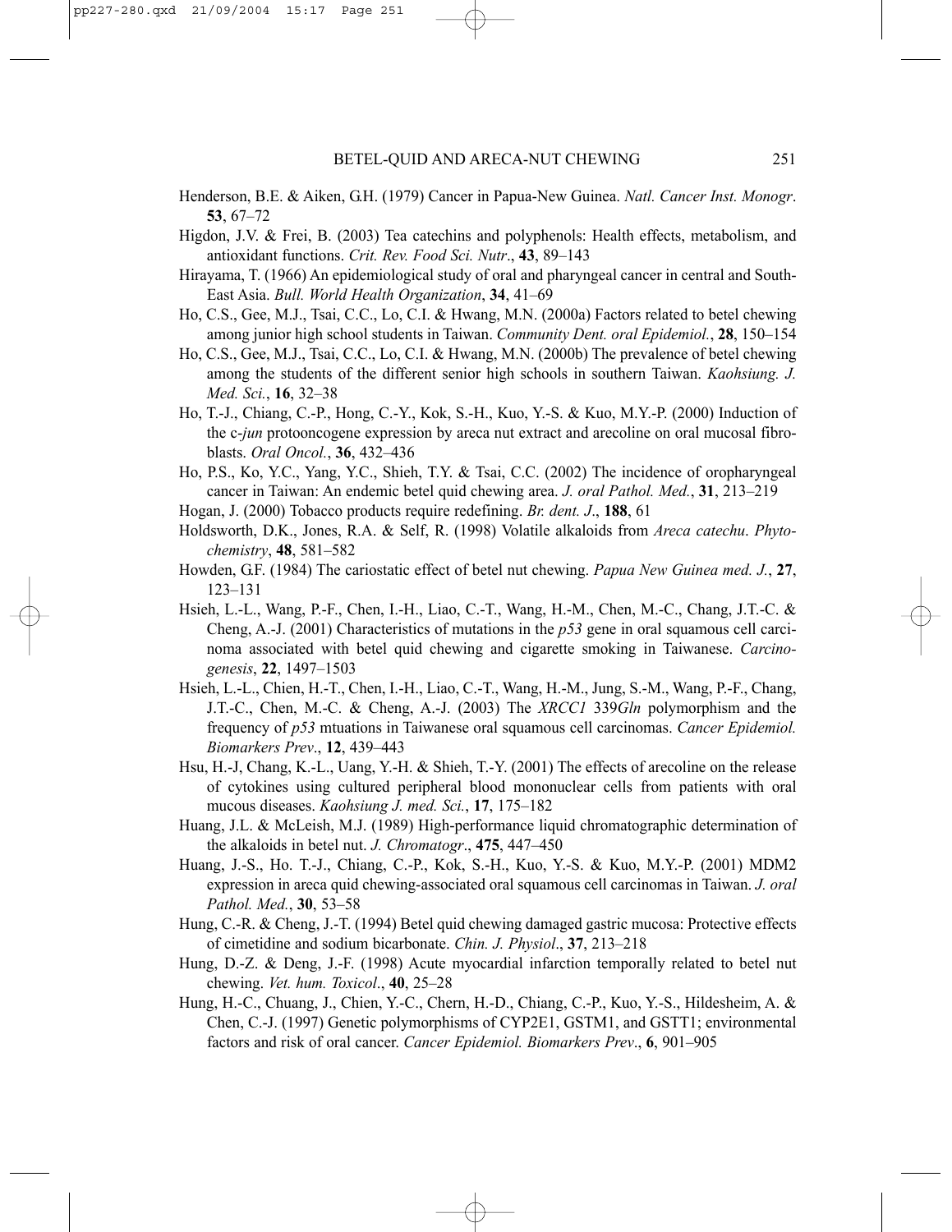- Hung, S.-L., Chen, Y.-L., Wan, H.-C., Liu, T.-Y., Chen, Y.-T. & Ling, L.-J. (2000) Effects of areca nut extracts on the function of human neutrophils *in vitro*. *J. periodont. Res*., **35**, 186–193
- Huq, S.F. (1965) Some aspect of site distribution of cancer in East Pakistan. *J. Pak. med. Assoc.*, **15**, 237–245
- Hwang, L.S., Wang, C.K., Sheu, M.J. & Kao, L.S. (1992) Phenolic compounds of *Piper betle* flower as flavoring and neuronal activity modulating agents. In: Ho, C.T., Lee, C.Y. & Huang, M.T., eds, *Phenolic Compounds in Food and their Effects on Health*, Vol. 1, *Analysis, Occurrence and Chemistry*, Washington DC, American Chemical Society, pp. 200–213
- IARC (1976) *IARC Monographs on the Evaluation of the Carcinogenic Risk of Chemicals to Humans*, Vol. 10, *Some Naturally Occurring Substances*, Lyon, IARC*Press*
- IARC (1985a) *IARC Monographs on the Evaluation of the Carcinogenic Risk of Chemicals to Humans*, Vol. 37, *Tobacco Habits Other than Smoking; Betel-Quid and Areca-nut Chewing; and Some Related Nitrosamines*, Lyon, IARC*Press*
- IARC (1985b) *IARC Monographs on the Evaluation of the Carcinogenic Risk of Chemicals to Humans*, Vol. 36, *Allyl Compounds, Aldehydes, Epoxides and Peroxides*, Lyon, IARC*Press*, pp. 75–97
- IARC (1986) *IARC Monographs on the Evaluation of the Carcinogenic Risk of Chemicals to Humans*, Vol. 40, *Some Naturally Occurring and Synthetic Food Components, Furocoumarins and Ultraviolet Radiation*, Lyon, IARC*Press*, pp. 123–159, 161–206
- IARC (1987) *IARC Monographs on the Evaluation of the Carcinogenic Risks to Humans*, Suppl. 7, *Overall Evaluations of Carcinogenicity: An Updating of IARC Monographs Volumes 1 to 42*, Lyon, IARC*Press*, p. 63
- IARC (2002) *IARC Monographs on the Evaluation of Carcinogenic Risks to Humans*, Vol. 82, *Some Traditional Herbal Medicines, Some Mycotoxins, Naphthalene and Styrene*, Lyon, IARC*Press*, pp. 171–274
- IARC (2004) *IARC Monographs on the Evaluation of Carcinogenic Risks to Humans*, Vol. 83, *Tobacco Smoke and Involuntary Smoking*, Lyon, IARC*Press*
- ICMR (Indian Council of Medical Research) (2001) *Consolidated Report of the Population Based Cancer Registries: Incidence and Distribution of Cancer: 1990–96*, National Cancer Registry Programme, New Delhi, pp 34–37
- Ikeda, N., Handa, Y., Khim, S.P. Durward, C., Axéll, T., Mizuno, T., Fukano, H. & Kawai, T. (1995) Prevalence study of oral mucosal lesions in a selected Cambodian population. *Community dent. oral Epidemiol.*, **23**, 49–54
- Inokuchi, J.-I., Okabe, H., Yamauchi, T., Nagamatsu, A., Nonaka, G.-I. & Nishioka, I. (1986) Antihypertensive substance in seeds of *Areca catechu* L. *Life Sci*., **38**, 1375–1382
- Iverson, S.L., Hu, L.Q., Vukomanovic, V. & Bolton, J.L. (1995) The influence of the *p*-alkyl substituent on the isomerization of *o*-quinones to *p*-quinone methides: Potential bioactivation mechanism for catechols. *Chem. Res. Toxicol*., **8**, 537–544
- Jafarey, N.A., Mahmood, Z. & Zaidi, S.H.M. (1977) Habits and dietary pattern of cases of carcinoma of the oral cavity and oropharynx. *J. Pak. med. Assoc*., **27**, 340–343
- Jaiswal, N., Jaiswal, R.K. & Malik, K.U. (1991) Muscarinic receptor-mediated prostacyclin and cGMP synthesis in cultured vascular cells. *Mol. Pharmacol*., **40**, 101–106
- Jaju, R.J., Patel, R.K., Bakshi, S.R., Trivedi, A.H., Dave, B.J. & Adhvaryu, S.G. (1992) Chromosome damaging effects of pan masala. *Cancer Lett.*, **65**, 221–226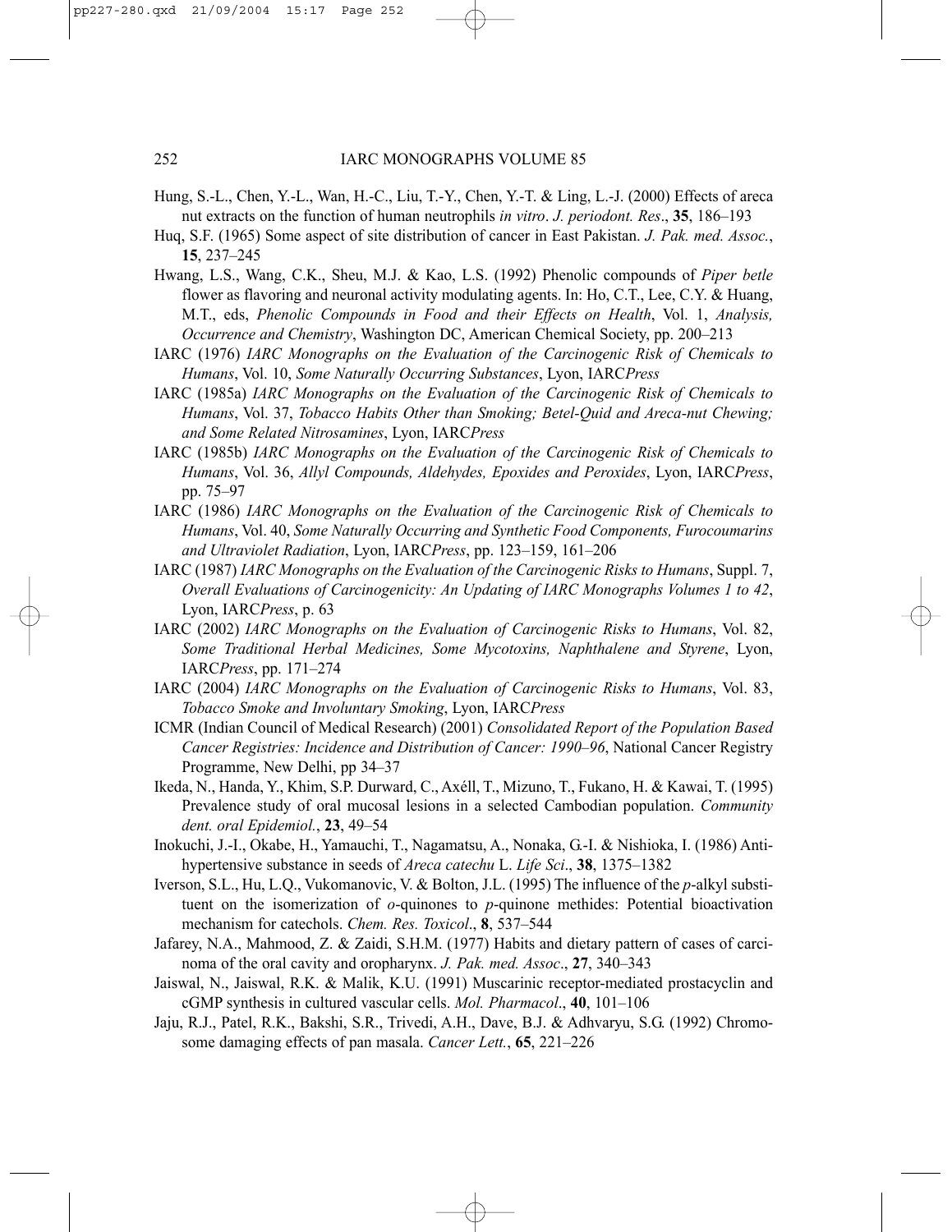- Jamrozik, K. (1985) Regional variation of oral cancer in Papua New Guinea. *Papua New Guinea med. J.*, **28**, 9–13
- Jayalakshmi, A. & Mathew, A.G. (1982) Chemical composition and processing. In: Bavappa, K.V.A., Nair, M.K. & Kumar, T.P., eds, *The Arecanut Palm*, Kerala, Central Plantation Crops Research Institute, pp. 225–244
- Jayant, K., Balakrishnan, V., Sanghvi, L.D. & Jussawalla, D.J. (1977) Quantification of the role of smoking and chewing tobacco in oral, pharyngeal, and oesophageal cancers. *Br. J. Cancer*, **35**, 232–235
- Jeng, J.H., Kuo, M.L., Hahn, L.J. & Kuo, M.Y.P. (1994a) Genotoxic and non-genotoxic effects of betel quid ingredients on oral mucosal fibroblasts *in vitro. J. dent. Res.*, **73**, 1043–1049
- Jeng, J.H., Hahn, L.J., Lu, F.J., Wang, Y.J. & Kuo, M.Y.P. (1994b) Eugenol triggers different pathobiological effects on human oral mucosal fibroblasts. *J. dent. Res.*, **73**, 1050–1055
- Jeng, J.H., Lan, W.H., Hahn, L.J., Hsieh, C.C. & Kuo, M.Y.P. (1996) Inhibition of the migration, attachment, spreading, growth and collagen synthesis of human gingival fibroblasts by arecoline, a major areca alkaloid, in vitro. *J. oral Pathol. Med.*, **25**, 371–375
- Jeng, J.H., Tsai, C.L., Hahn, L.J., Yang, P.J., Kuo, S. & Kuo, M.Y.P. (1999a) Arecoline cytotoxicity on human oral mucosal fibroblasts related to cellular thiol and esterase activities. *Food. chem. Toxicol*., **37**, 751–756
- Jeng, J.-H., Hahn, L.-J., Lin, B.-R., Hsieh, C.-C., Chan, C.-P. & Chang, M.-C. (1999b) Effects of areca nut, inflorescence Piper betle extracts and arecoline on cytotoxicity, total and unscheduled DNA synthesis in cultured gingival keratinocytes. *J. oral Pathol. Med.*, **28**, 64–71
- Jeng, J.H., Ho, Y.S., Chan, C.P., Wang,Y.J., Hahn, L.J., Lei, D., Hsu, C.C. & Chang, M.C. (2000) Areca nut extract up-regulates prostaglandin production, cyclooxygenase-2 mRNA and protein expression of human oral keratinocytes. *Carcinogenesis*, **21**, 1365–1370
- Jeng, J.-H., Chen, S.-Y., Liao, C.-H., Tung, Y.-Y., Lin, B.-R., Hahn, L.-J. & Chang, M.-C. (2002) Modulation of platelet aggregation by areca nut and betel leaf ingredients: Role of reactive oxygen species and cyclooxygenase. *Free Rad. Biol. Med*., **32**, 860–871
- Jeng, J.-H., Wang, Y.-J., Chiang, B.-L., Lee, P.-H., Chan, C.-P., Ho, Y.-S., Wang, T.-M., Lee, J.-J., Hahn, L.-J. & Chang, M.-C. (2003) Roles of keratinocyte inflammation in oral cancer: Regulating the prostaglandin  $E_2$ , interleukin-6 and TNF- $\alpha$  production of oral epithelial cells by areca nut extract and arecoline. *Carcinogenesis*, **24**, 1301–1315
- Jensen, G.D. & Polloi, A.H. (1988) The very old of Palau: Health and mental state. *Age Ageing*, **17**, 220–226
- Jeon, S.-M., Kim, H.-S., Lee, T.-G., Ryu, S.-H., Suh, P.-G., Byun, S.-J., Park, Y.B. & Choi, M.-S. (2000) Lower absorption of cholesteryl oleate in rats supplemented with *Areca catechu* L. extract. *Ann. Nutr. Metab*., **44**, 170–176
- Jin, Y.T., Tsai, S.T., Wong, T.Y., Chen, F.F. & Chen, R.M. (1996) Studies on promoting activity of Taiwan betel quid ingredients in hamster buccal pouch carcinogenesis. *Eur. J. Cancer*, **32B**, 343–346
- Johnson, J.D., Houchens, D.P., Kluwe, W.M., Craig, D.K. & Fisher, G.L. (1990) Effects of mainstream and environmental tobacco smoke on the immune system in animals and humans, a review. *Crit. Rev. Toxicol*., **20**, 369–395
- Johnston, G.A.R., Krogsgaard-Larsen, P. & Stephanson, A. (1975) Betel nut constituents as inhibitors of γ-aminobutyric acid uptake. *Nature*, **258**, 627–628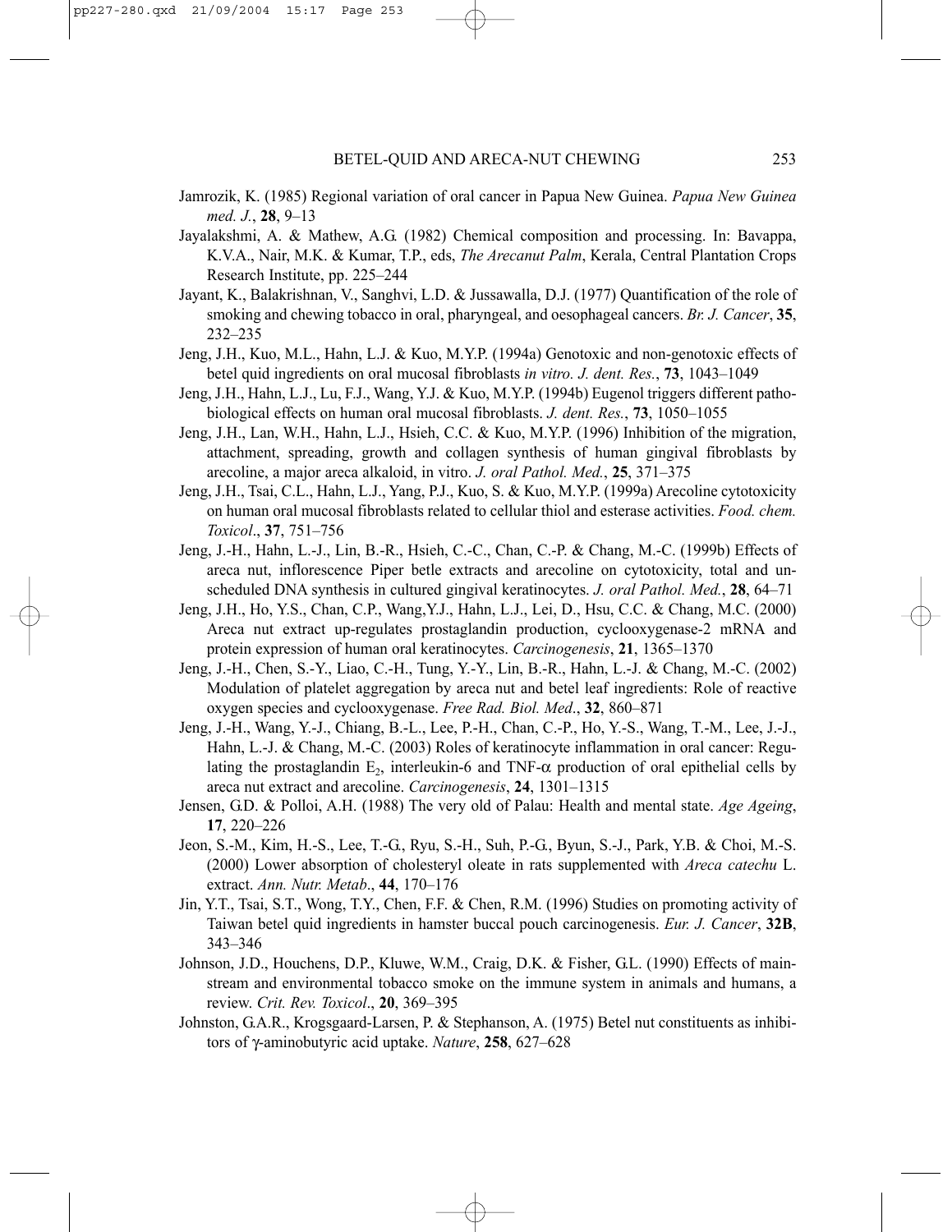- Joseph, K.C. & Sitaram, N. (1990) Topographical sleep EEG response to arecoline. *Psychiatry Res*., **35**, 91–94
- Jussawalla, D.J. & Deshpande, V.A. (1971) Evaluation of cancer risk in tobacco chewers and smokers: An epidemiologic assessment. *Cancer,* **28***,* 244–252
- Kai, H., Ikeda, H., Yasukawa, H., Kai, M., Seki, Y., Kuwahara, F., Ueno, T., Sugi, K. & Imaizumi, T. (1998) Peripheral blood levels of matrix metalloproteases-2 and -9 are elevated in patients with acute coronary syndromes. *J. Am. Coll. Cardiol.*, **32**, 368–372
- Kalra, R., Singh, S.P., Savage, S.M., Finch, G.L. & Sopori, M.L. (2000) Effects of cigarette smoke on immune response: Chronic exposure to cigarette smoke impairs antigen-mediated signaling in T cells and depletes IP3-sensitive Ca2+ stores. *J. Pharmacol. exp. Ther*., **293**, 166–171
- Kandarkar, S.V. & Sirsat, S.M. (1977) Changes in vitamin A conditioned hamster cheek pouch epithelium on exposure to commercial shell lime (calcium hydroxide) and tobacco. I. Optical histopathology. *J. oral Pathol.*, **6**, 191–202
- Kao, S.-Y., Tu, H.-F., Chang, K.-W., Chang, C.-S., Yang, C.-C. & Lin, S.-C. (2002a) The retinoic acid receptor-β (RAR-β) mRNA expression in the oral squamous cell carcinoma associated with betel quid use. *J. oral Pathol. Med.*, **31**, 220–226
- Kao, S.-Y., Wu, C.-H., Lin, S.-C., Yap, S.-K., Chang, C.-S., Wong, Y.-K., Chi, L.-Y. & Liu, T.-Y. (2002b) Genetic polymorphism of cytochrome P4501A1 and susceptibility to oral squamous cell carcinoma and oral precancer lesions associated with smoking/betel use. *J. oral Pathol. Med*., **31**, 505–511
- Kapadia, G.J., Chung, E.B., Ghosh, B., Shukla, Y.N., Basak, S.P., Morton, J.F. & Pradhan, S.N. (1978) Carcinogenicity of some folk medicinal herbs in rats. *J. natl Cancer Inst.*, **60**, 683–686
- Kaur, J. & Ralhan, R. (1995) Differential expression of 70-kDa heat shock-protein in human oral tumorigenesis. *Int. J. Cancer*, **63**, 774–779
- Kaur, J., Srivastava, A. & Ralhan, R. (1994) Overexpression of p53 protein in betel- and tobaccorelated human oral dysplasia and squamous-cell carcinoma in India. *Int. J. Cancer*, **58**, 340–345
- Kaur, J., Srivastava, A. & Ralhan, R. (1998a) Prognostic significance of p53 protein overexpression in betel- and tobacco-related oral oncogenesis. *Int. J. Cancer*, **79**, 370–375
- Kaur, J., Srivastava, A. & Ralhan, R. (1998b) Expression of 70-kDa heat shock protein in oral lesions: Marker of biological stress or pathogenicity. *Oral Oncol*., **34**, 496–501
- Kayal, J.J., Trivedi, A.H., Dave, B.J., Nair, J., Nair, U.J., Bhide, S.V., Goswami, U.C. & Adhvaryu, S.G. (1993) Incidence of micronuclei in oral mucosa of users of tobacco products singly or in various combinations. *Mutagenesis*, **8**, 31–33
- Kerdpon, D. & Sriplung, H. (2001) Factors related to advanced stage oral squamous cell carcinoma in southern Thailand. *Oral Oncol.*, **37**, 216–221
- Kerdpon, D., Sriplung, H. & Kietthubthew, S. (2001) Expression of p53 in oral squamous cell carcinoma and its association with risk habits in southern Thailand. *Oral Oncol*., **37**, 553–557
- Kevekordes, S., Mersch-Sundermann, V., Burghaus, C.M., Spielberger, J., Schmeiser, H.H., Arlt, V.M. & Dunkelberg, H. (1999) SOS induction of selected naturally occurring substances in *Escherichia coli* (SOS chromotest). *Mutat. Res.*, **445**, 81–91
- Kevekordes, S., Spielberger, J., Burghaus, C.M., Birkenkamp, P., Zietz, B., Paufler, P., Diez, M., Bolten, C. & Dunkelberg, H. (2001) Micronucleus formation in human lymphocytes and in the metabolically competent human hepatoma cell line Hep-G2: Results with 15 naturally occurring substances. *Anticancer Res.*, **21**, 461–470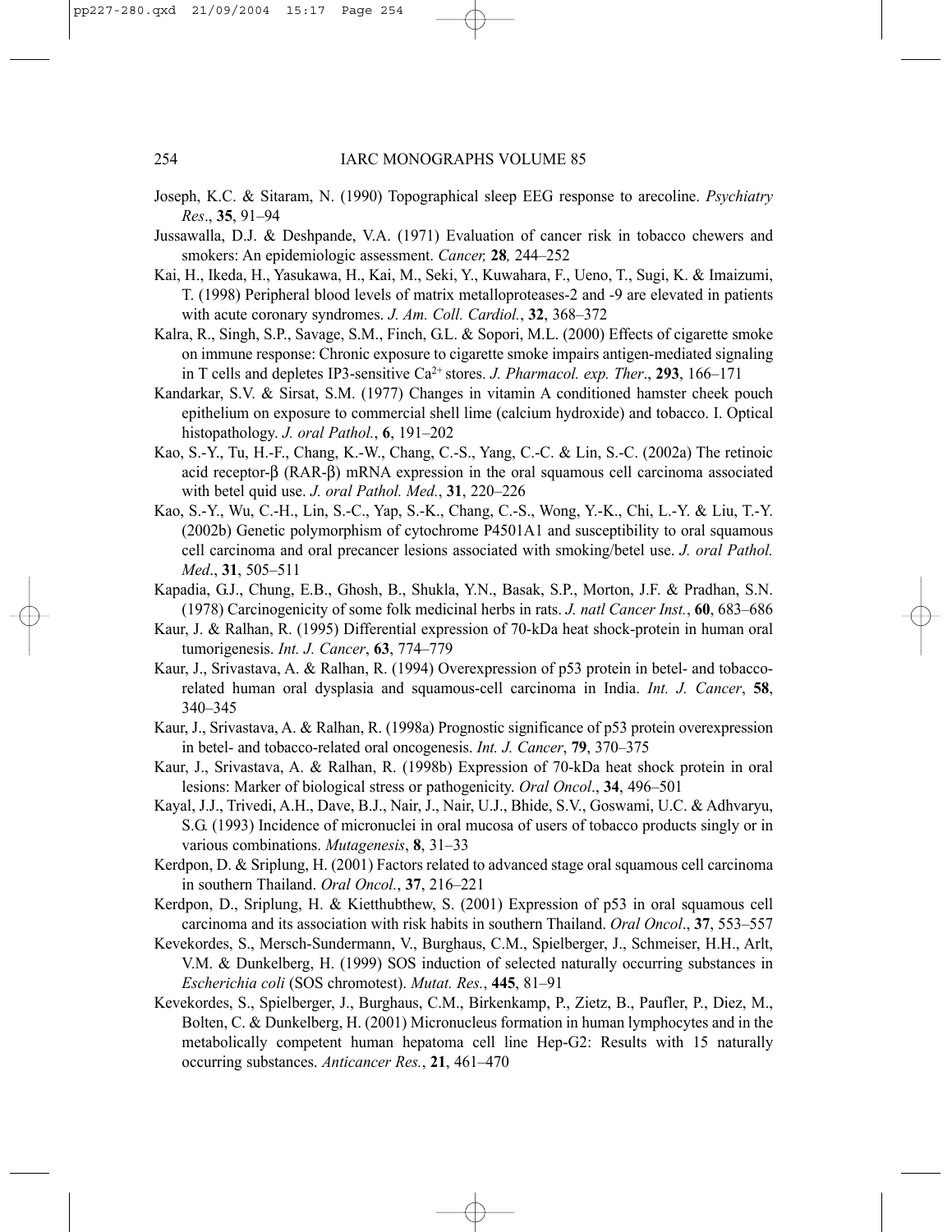- Khan, F.A., Robinson, P.G., Warnakulasuriya, K.A.A.S., Newton, J.T., Gelbier, S. & Gibbons, D.E. (2000) Predictors of tobacco and alcohol consumption and their prevalence to oral cancer control amongst people from minority ethnic communities in the South Thames health region, England. *J. oral Pathol. Med*., **29**, 214–219
- Khanna, N.N., Pant, G.C., Tripathi, F.M., Sanyal, B. & Gupta, S. (1975) Some observations on the etiology of oral cancer. *Indian J. Cancer*, **12**, 77–83
- Khanolkar, V.R. (1944) Oral cancer in Bombay, India. A review of 1,000 consecutive cases. *Cancer Res*., **4**, 313–319
- Khanolkar, V.R. (1959) Oral cancer in India. *Acta Unio int. contra Cancrum*, **15**, 67–77
- Khrime, R.D., Mehra, Y.N., Mann, S.B.S., Mehta, S.K. & Chakraborti, R.N. (1991) Effect of instant preparation of betel nut (*pan masala*) on the oral mucosa of albino rats. *Indian J. med. Res*., **94**, 119–124
- Kietthubthew, S., Sriplung, H. & Au, W.W. (2001) Genetic and environmental interactions on oral cancer in southern Thailand. *Environ. mol. Mutag*., **37**, 111–116
- Kiyingi, K.S. (1991) Betel-nut chewing may aggravate asthma. *Papua New Guinea med. J.*, **34**, 117–121
- Kiyingi, K.S. & Saweri, A. (1994) Betelnut chewing causes bronchoconstriction in some asthma patients. *Papua New Guinea med. J.*, **37**, 90–99
- Knudsen, B., Knudsen, B. & Saleem, M. (1985) [Dental diseases and betel chewing among Maldivian school children.] *Dan. Dent. J*. *(Tandlagebladed)*, **89**, 264–267 (in Danish)
- Ko, Y.C., Chiang, T.A., Chang, S.J. & Hsieh, S.F. (1992) Prevalence of betel quid chewing habit in Taiwan and related sociodemographic factors. *J. oral Pathol. Med.*, **21**, 261–264
- Ko, Y.C., Huang, Y.L., Lee, C.H., Chen, M.J., Lin, L.M. & Tsai, C.C. (1995) Betel quid chewing, cigarette smoking and alcohol consumption related to oral cancer in Taiwan. *J. oral Pathol. Med.*, **24**, 450–453
- Kok, S.-H., Lee, J.-J., Hsu, H.-C., Chiang, C.-P., Kuo, Y.-S. & Kuo, M.Y.-P. (2002) Mutations of the *adenomatous polyposis coli* gene in areca quid and tobacco-associated oral squamous cell carcinomas in Taiwan. *J. oral. Pathol. Med*., **31**, 395–401
- Krol, E.S. & Bolton, J.L. (1997) Oxidation of 4-alkylphenols and catechols by tyrosinase: *ortho*-Substituents alter the mechanism of quinoid formation. *Chem.-biol. Interactions*, **104**, 11–27
- Kuek, L.B.K., Chin, T.W. & Fong, K.W. (1990) Lip and intraoral tumours: A local perspective. *Ann. Acad. Med. Singapore*, **19**, 178–181
- Kumar, M., Kannan, A. & Upreti, R.K. (2000) Effect of betel/areca nut (*Areca catechu*) extracts on intestinal epithelial cell lining. *Vet. hum. Toxicol*., **42**, 257–260
- Kuo, M.Y.P., Jeng, J.H., Chiang, C.P. & Hahn, L.J. (1994) Mutations of Ki-*ras* oncogene codon 12 in betel quid chewing-related human oral squamous cell carcinoma in Taiwan. *J. oral Pathol. Med*., **23**, 70–74
- Kuo, M.Y.P., Chen, H.M., Hahn, L.J., Hsieh, C.C. & Chiang, C.P. (1995a) Collagen biosynthesis in human oral submucous fibrosis fibroblast cultures. *J. dent. Res*., **74**, 1783–1788
- Kuo, M.Y.P., Chang, H.H., Hahn, L.J., Wang, J.T. & Chiang, C.P. (1995b) Elevated ras p21 expression in oral premalignant lesions and squamous cell carcinoma in Taiwan. *J. oral Pathol. Med.*, **24**, 255–260
- Kuo, M.Y.-P., Huang, J.-S., Hsu, H.-C., Chiang, C.-P., Kok, S.-H., Kyo, Y.-S. & Hong, C.-Y. (1999a) Infrequent p53 mutations in patients with areca quid chewing-associated oral squamous cell carcinomas in Taiwan. *J. oral Pathol*. *Med.*, **28**, 221–225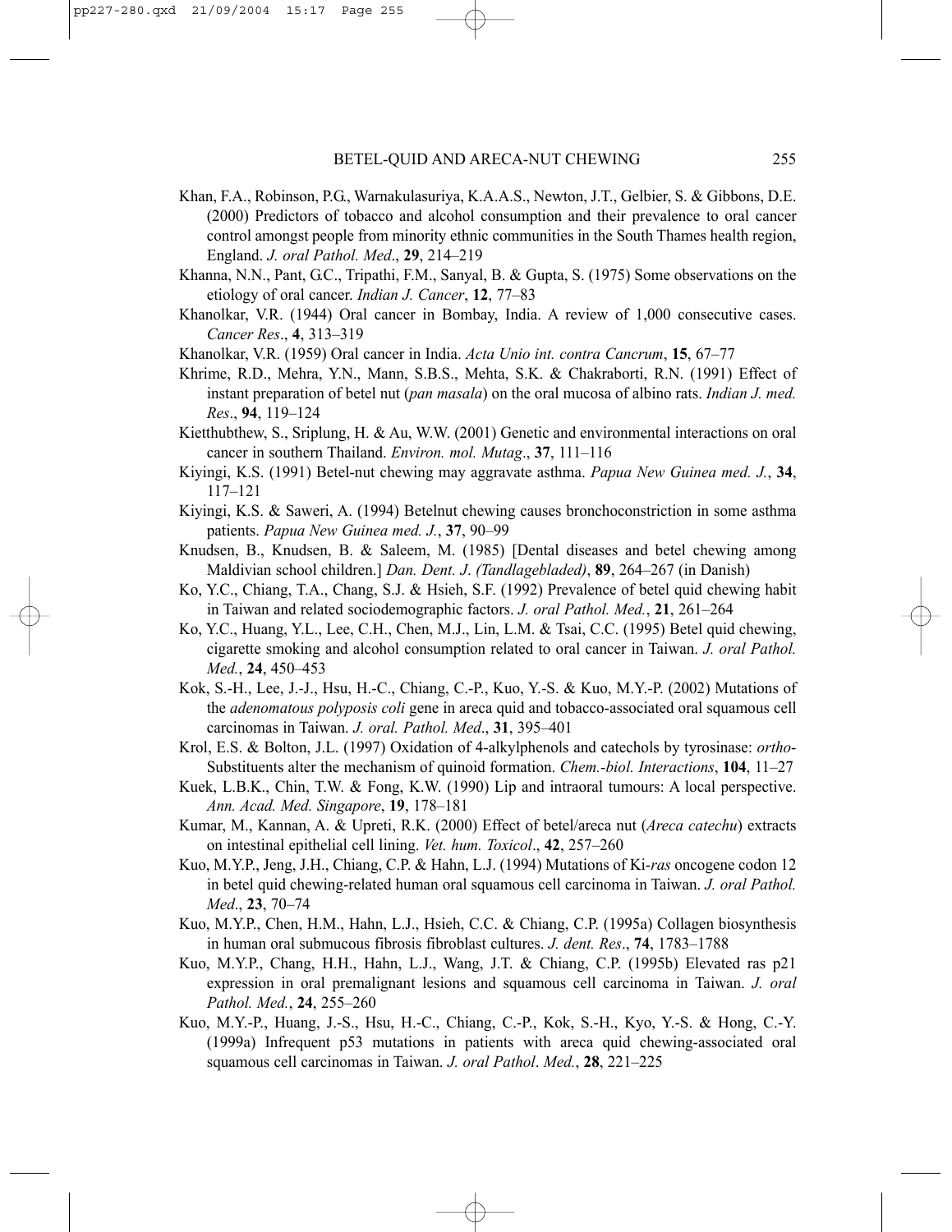- Kuo, M.Y.-P., Lin, C.-Y., Hahn, L.-J., Cheng, S.-J. & Chiang, C.-P. (1999b) Expression of cyclin D1 is correlated with poor prognosis in patients with areca quid chewing-associated oral squamous cell carcinomas in Taiwan. *J. oral Pathol. Med*., **28**, 165–169
- Kuo, M.Y.-P., Huang, J.-S., Kok, S.-H., Kuo, Y.-S. & Chiang, C.-P. (2002a) Prognostic role of p21WAF1 expression in areca quid chewing and smoking-associated oral squamous cell carcinoma in Taiwan. *J. oral Pathol. Med*., **31**, 16–22
- Kuo, M.Y.-P., Hsu, H.-Y., Kok, S.-H., Kuo, R.-C., Yang, H., Hahn, L.-J. & Chiang, C.-P. (2002b) Prognostic role of p27Kip1 expression in oral squamous cell carcinoma in Taiwan. *Oral Oncol*., **38**, 172–178
- Kuo, P.-H., Yang, H.-J., Soong, W.-T. & Chen, W.J. (2002) Substance use among adolescents in Taiwan: Associated personality traits, incompetence, and behavioral/emotional problems. *Drug. Alcohol Depend*., **67**, 27–39
- Kuruppuarachchi, K.A.L.A. & Williams, S.S. (2003) Betel use and schizophrenia. *Br. J. Psychiatry*, **182**, 455
- Kuttan, N.A.A., Rosin, M.P., Ambika, K., Priddy, R.W., Bhakthan, N.M.G. & Zhang, L. (1995) High prevalence of expression of p53 oncoprotein in oral carcinomas from India associated with betel and tobacco chewing. *Eur. J. Cancer*, **31B**, 169–173
- Kwan, H.-W. (1976) A statistical study on oral carcinomas in Taiwan with emphasis on the relationship with betel nut chewing: A preliminary report. *J. Formosa med*. *Assoc.,* **75**, 497–505
- Lahiri, M. & Bhide, S.V. (1993) Effect of four plant phenols, β-carotene and α-tocopherol on 3(H) benzopyrene-DNA interaction in vitro in the presence of rat and mouse liver postmitochondrial fraction. *Cancer Lett.*, **73**, 35–39
- Lay, K.M., Sein, K., Myint, A., Ko Ko, S. & Pindborg, J.J. (1982) Epidemiologic study of 6000 villagers of oral precancerous lesions in Bilugyun: Preliminary report. *Community dent. oral Epidemiol.*, **10**, 152–155
- Lee, C.H., Lin, R.H., Liu, S.H. & Lin-Shiau, S.Y. (1996) Mutual interactions among ingredients of betel quid in inducing genotoxicity on Chinese hamster ovary cells. *Mutat. Res.*, **367**, 99–104
- Lee, H.-C., Yin, P.-H., Yu, T.-N., Chang, Y.-D., Hsu, W.-C., Kao, S.-Y., Chi, C.-W., Liu, T.-Y. & Wei, Y.-H. (2001) Accumulation of mitochondrial DNA deletions in human oral tissues— Effects of betel quid chewing and oral cancer. *Mutat. Res.*, **493**, 67–74
- Lee, J.-M., Lee, Y.-C., Yang, S.-Y., Yang, P.-W., Luh, S.-P., Lee, C.-J., Chen, C.-J. & Wu, M.-T. (2001) Genetic polymorphisms of *XRCC1* and risk of the esophageal cancer. *Int. J. Cancer*, **95**, 240–246
- Lee, M.-J., Hsu, J.-D., Lin, C.-L., Lin, M.-H., Yuan, S.-C. & Wang, C.-J. (2002) Induction of epidermal proliferation and expression of PKC and NF-κB by betel quid extracts in mouse: The role of lime-piper additives in betel quid. *Chem.-biol. Interactions*, **140**, 35–48
- Lee, C.H., Ko, Y.C., Huang, H.L., Chao, Y.Y., Tsai, C.C., Shieh, T.Y. & Lin, L.M. (2003) The precancer risk of betel quid chewing, tobacco use and alcohol consumption in oral leukoplakia and oral submucous fibrosis in southern Taiwan. *Br. J. Cancer*, **88**, 366–372
- Lee-Chen, S.-F., Chen, C.-L., Ho, L.-Y., Hsu, P.-C., Chang, J.-T., Sun, C.-M., Chi, C.-W. & Liu, T.-Y. (1996) Role of oxidative DNA damage in hydroxychavicol-induced genotoxicity. *Mutagenesis*, **11**, 519–523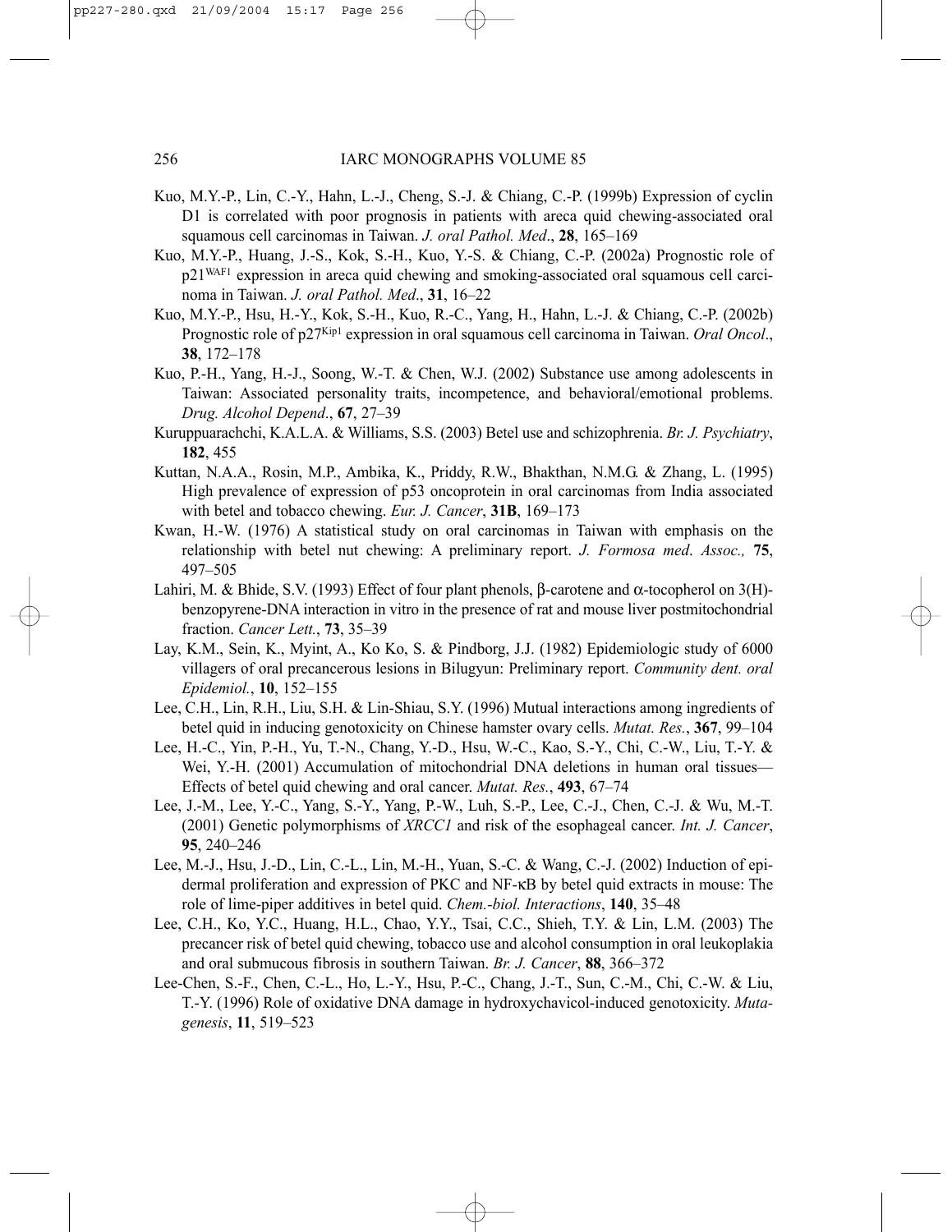- Lei, D., Chan, C.-P., Wang, Y.-J., Wang, T.-M., Lin, B.-R., Huang, C.-H., Lee, J.-J., Chen, H.-M., Jeng, J.-H. & Chang, M.-C. (2003) Antioxidative and antiplatelet effects of aqueous inflorescence *piper betle* extract*. J. agric. Food Chem.*, **51**, 2083–2088
- Len Meng, M. (1969) [Betel chewing.]. *Rev. Stomatol.*, **70**, 417–430 (in French)
- Liao, P.-H., Lee, T.-L., Yang, L.-C., Yang, S.-H., Chen, S.-L. & Chou, M.-Y. (2001) Adenomatous polyposis coli gene mutation and decreased wild-type p53 protein expression in oral submucous fibrosis: A preliminary investigation. *Oral Surg. oral Med. oral Pathol. oral Radiol. Endod*., **92**, 202–207
- Lichtensteiger, W. & Schlumpf, M. (1985) Prenatal nicotine affects fetal testosterone and sexual dimorphism of saccharin preference. *Pharmacol. Biochem. Behav*., **23**, 439–444
- Lin, L.M., Chen, Y.K., Lai, D.R. & Huang, Y.L. (1996) Minimal arecaidine concentrations showing a promotion effect during DMBA-induced hamster cheek pouch carcinogenesis. *J. oral Pathol. Med.*, **25**, 65–68
- Lin, L.M., Chen, Y.K., Lai, D.R., Huang, Y.L. & Chen, H.R. (1997) Cancer-promoting effect of Taiwan betel quid in hamster buccal pouch carcinogenesis. *Oral Dis.*, **3**, 232–235
- Lin, S.-C., Chang, K.-W., Chang, C.-S., Liu, T.-Y., Tzeng, Y.-S., Yang, F.-S. & Wong, Y.-K. (2000a) Alterations of *p16*/*MTS1* gene in oral squamous cell carcinomas from Taiwanese. *J. oral Pathol. Med*., **29**, 159–166
- Lin, S.-C., Chang, K.-W., Chang, C.-S., Yu, S.-Y., Chao, S.-Y. & Wong, Y.-K. (2000b) Establishment and characterization of a cell line (HCDB-1) derived from a hamster buccal pouch carcinoma induced by DMBA and Taiwanese betel quid extract. *Proc. natl Sci. Counc. Repub. China*, **B24**,129–135
- Lin, S.-C., Chen, Y.-J., Kao, S.-Y., Hsu, M.-T., Lin, C.-H., Yang, S.-C., Liu, T.-Y. & Chang, K.-W. (2002) Chromosomal changes in betel-associated oral squamous cell carcinomas and their relationship to clinical parameters. *Oral Oncol.*, **38**, 266–273
- Lin, S.-H., Lin, Y.-F., Cheema-Dhadli, S., Davids, M.R. & Halperin, M.L. (2002) Hypercalcaemia and metabolic alkalosis with betel nut chewing: Emphasis on its integrative pathophysiology. *Nephrol. Dial. Transplant*., **17**, 708–714
- Lin, S.-K., Chang, Y.-J., Ryu, S.-J. & Chu, N.-S. (2002) Cerebral hemodynamic responses to betel chewing: A Doppler study. *Clin. Neuropharmacol*., **25**, 244–250
- Ling, L.-J., Hung, S.-L., Tseng, S.-C., Chen, Y.-T., Chi, L.-Y., Wu, K.-M. & Lai, Y.-L. (2001) Association between betel quid chewing, periodontal status and periodontal pathogens. *Oral Microbiol. Immunol*., **16**, 364–369
- Liu, C.J., Chen, C.L., Chang, K.W., Chu, C.H. & Liu, T.Y. (2000) Safrole in betel quid may be a risk factor for hepatocellular carcinoma: Case report. *CMAJ*, **162**, 359–360
- Liu, T.-Y., Chen, C.-L. & Chi, C.-W. (1996) Oxidative damage to DNA induced by areca nut extract. *Mutat. Res.*, **367**, 25–31
- Liu, Y., Egyhazi, S., Hansson, J., Bhide, S.V., Kulkarni, P.S. & Grafström, R.C. (1997) O<sup>6</sup>-Methylguanine–DNA methyltransferase activity in human buccal mucosal tissue and cell cultures. Complex mixtures related to habitual use of tobacco and betel quid inhibit the activity in vitro. *Carcinogenesis*, **18**, 1889–1895
- Lodge, D., Johnston, G.A.R., Curtis, D.R. & Brand, S.J. (1977) Effects of Areca nut constituents arecaidine and guvacine on the action of GABA in the cat central nervous system. *Brain Res*., **136**, 513–522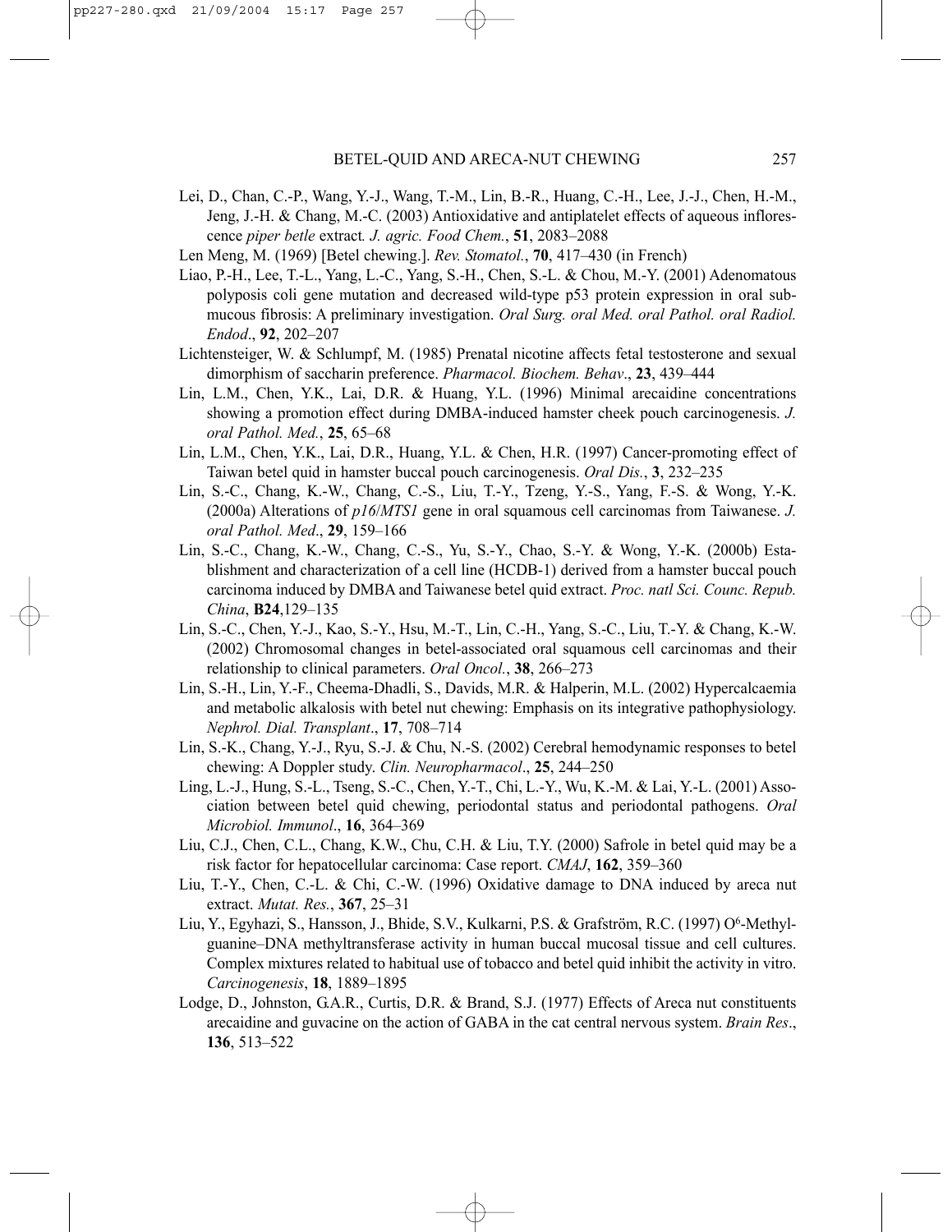- Lord, G.A., Lim, C.K., Warnakulasuriya, S. & Peters, T.J. (2002) Chemical and analytical aspects of areca nut. *Addict. Biol*., **7**, 99–102
- Lu, C.T., Lan, S.J., Hsieh, C.C., Yang, M.J., Ko, Y.C., Tsai, C.C. & Yen, Y.Y. (1993) Prevalence and characteristics of areca nut chewers among junior high school students in Changhua county, Taiwan. *Community Dent. oral Epidemiol.*, **21**, 370–373
- Lu, C.T., Yen, Y.Y., Ho, C.S., Ko, Y.C., Tsai, C.C., Hsieh, C.C. & Lan, S.J. (1996) A case–control study of oral cancer in Changhua County, Taiwan. *J. oral Pathol. Med*., **25**, 245–248
- Ma, R.H., Tsai, C.C. & Shieh, T.Y. (1995) Increased lysyl oxidase activity in fibroblasts cultured from oral submucous fibrosis associated with betel nut chewing in Taiwan. *J. oral Pathol. Med*., **24**, 407–412
- MacDonald, D.G. (1986) Effects of arecaidine application to hamster cheek pouch. *J. oral Med*., **41**, 269–270
- MacDonald, D.G. (1987) Effects of arecaidine application to hamster cheek pouch. *J. oral Med*., **42**, 61–62
- MacLennan, R., Paissat, D., Ring, A. & Thomas, S. (1985) Possible aetiology of oral cancer in Papua New Guinea. *Papua New Guinea med. J.*, **28**, 3–8
- Mahale, A. & Saranath, D. (2000) Microsatellite alterations on chromosome 9 in chewing tobaccoinduced oral squamous cell carcinomas from India*. Oral Oncol.*, **36**, 199–206
- Maher, R., Lee, A.J., Warnakulasuriya, K.A.A.S., Lewis, J.A. & Johnson, N.W. (1994) Role of areca nut in the causation of oral submucous fibrosis: A case–control study in Pakistan. *J. oral Pathol. Med*., **23**, 65–69
- Mahmood, Z., Jafarey, N.A., Samiuddin, M., Rais, A.K., Malik, S. & Qureshi, S.A. (1974) Dietary and other habits of the people of Karachi*. J. Pak. med. Assoc*., **24**, 222–229
- Mannan, N., Boucher, B.J. & Evans, S.J.W. (2000) Increased waist size and weight in relation to consumption of *Areca catechu* (betel-nut); a risk factor for increased glycaemia in Asians in East London. *Br. J. Nutr*., **83**, 267–275
- Marmot, M.G., Adelstein, A.M. & Bulusu, L. (1984) *Immigrant Mortality in England and Wales 1970-78* (Office of Population Censuses and Surveys. Studies on Medical and Population Subjects No. 47), London, Her Majesty's Stationery Office
- Marsden, A.T.H. (1960) Betel cancer in Malaya. *Med. J. Malaya*, **14**, 162–165
- Martin, W.M.C., Sengupta, S.K., Murthy, D.P. & Barua, D.L. (1992) The spectrum of cancer in Papua New Guinea. *Cancer*, **70**, 2942–2950
- Martino, G.V., Tappaz, M.L., Braghi, S., Dozio, N., Canal, N., Pozza, G., Bottazzo, G.F., Grimaldi, M.E. & Bosi, E. (1991) Autoantibodies to glutamic acid decarboxylase (GAD) detected by an immuno-trapping enzyme activity assay: Relation to insulin-dependent diabetes mellitus and islet cell antibodies. *J. Autoimmun*., **4**, 915–923
- McAllister-Sistilli, C.G., Caggiula, A.R., Knopf, S., Rose, C.A., Miller, A.L. & Donny, E.C. (1998) The effects of nicotine on the immune system. *Psychoneuroendocrinology*, **23**, 175–187
- McGurk, M. & Craig, G.T. (1984) Oral submucous fibrosis; two cases of malignant transformation in Asian immigrants to the United Kingdom. *Br. J. oral max. facial Surg*., **22**, 56–64
- Meghji, S., Scutt, A., Harvey, W. & Canniff, J.P. (1987) An in-vitro comparison of human fibroblasts from normal and oral submucous fibrosis tissue. *Arch. oral Biol.*, **32**, 213–215
- Mehta, F.S., Sanjana, M.K., Shroff, B.C. & Doctor, R.H. (1961) Incidence of leukoplakia among 'pan' (betel leaf) chewers and 'bidi' smokers: A study of a sample survey. *Indian J. med. Res.,* **49***,* 393–399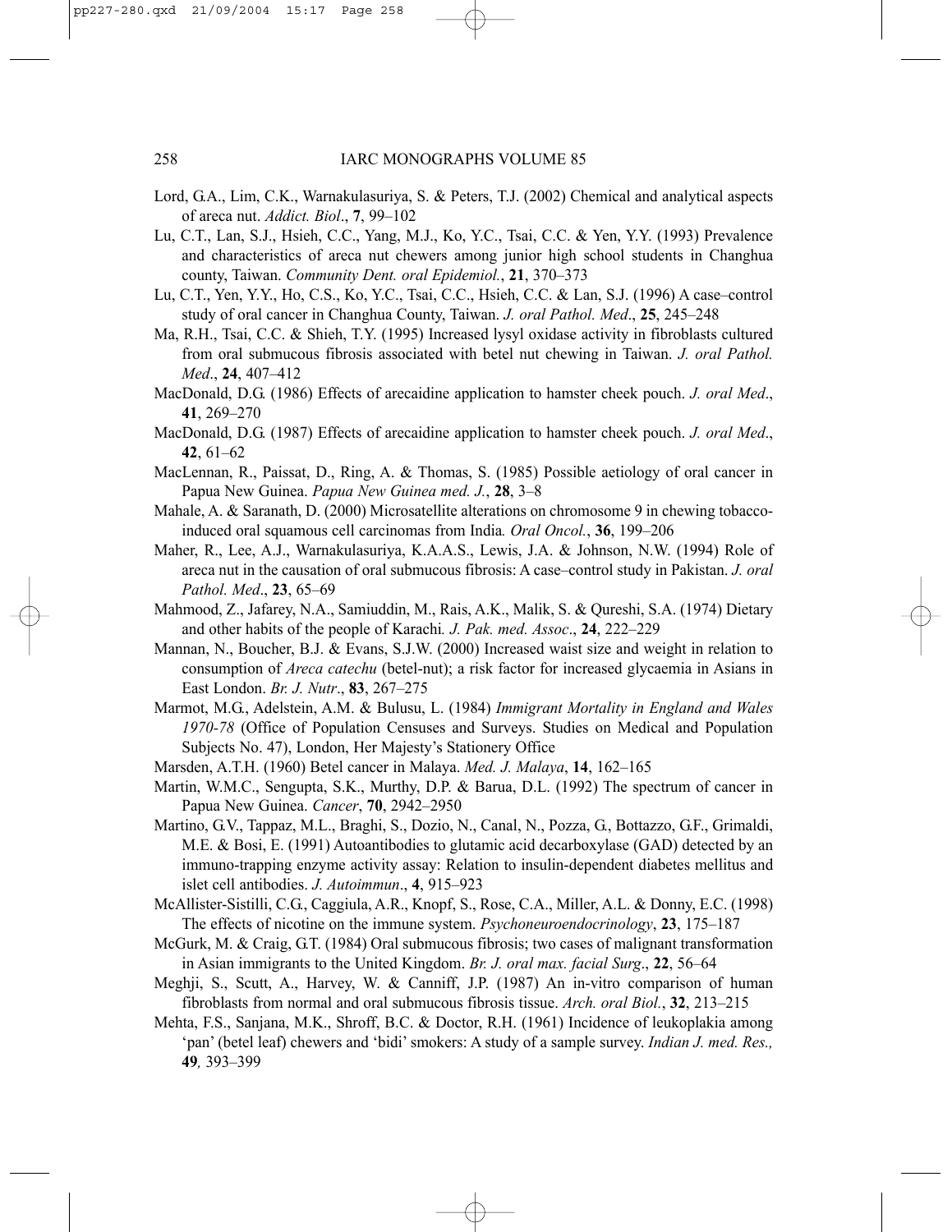- Mehta, F.S., Daftary, D.K., Shroff, B.C. & Sanghvi, L.D. (1969) Clinical and histologic study of oral leukoplakia in relation to habits. *Oral Pathol.,* **28***,* 372–388
- Mehta, F.S., Pindborg, J.J., Hamner, J.E., Gupta, P.C., Daftary, D.K., Sahiar, B.E., Shroff, B.C., Sanghvi, L.D., Bhonsle, R.B., Choksi, S.K., Dandekar, V.V., Mehta, Y.N., Pitkar, V.K., Sinor, P.N., Shah, N.C., Turner, P.S. & Upadhyay, S.A. (1971) *Report on Investigations of Oral Cancer and Precancerous Conditions in Indian Rural populations. 1966–1969,* Copenhagen, Munksgaard, pp. 48, 68, 89, 107, 120
- Mehta, F.S., Shroff, B.C., Gupta, P.C. & Daftary, D.K. (1972a) Oral leukoplakia in relation to tobacco habits. A ten-year follow-up study of Bombay policemen. *Oral Surg. oral Med. oral Pathol*., **34**, 426–433
- Mehta, F.S., Gupta, P.C., Daftary, D.K., Pindborg, J.J. & Choksi, S.K. (1972b) An epidemiologic study of oral cancer and precancerous conditions among 101 761 villagers in Maharashtra, India. *Int. J. Cancer*, **10**, 134–141
- Mendelson, R.W. & Ellis, A.G. (1924) Cancer as a public health problem in Siam. *J. trop. Med. Hyg*., **27**, 274–278
- Merchant, A., Husain, S.S.M., Hosain, M., Fikree, F.F., Pitiphat, W., Siddiqui, A.R., Hayder, S.J., Haider, S.M., Ikram, M., Chuang, S.K. & Saeed, S.A. (2000) Paan without tobacco: An independent risk factor for oral cancer. *Int. J. Cancer*, **86**, 128–131
- Ministry of Health (1998) *National Oral Health Survey, Sri Lanka, 1994/1995*, Colombo, Ministry of Health
- de Miranda, C.M., van Wyk, C.W., van der Bijl, P. & Basson, N.J. (1996) The effect of areca nut on salivary and selected oral microorganisms. *Int. dent. J.*, **46**, 350–356
- Miyazawa, T. (2000) Absorption, metabolism and antioxidative effects of tea catechin in humans. *Biofactors*, **13**, 55–59
- Molinengo, L., Cassone, M.C. & Orsetti, M. (1986) Action of arecoline on the levels of acetylcholine, norepinephrine and dopamine in the mouse central nervous system. *Pharmacol. Biochem. Behav*., **24**, 1801–1803
- Möller, I.J., Pindborg, J.J. & Effendi, I. (1977) The relation between betel chewing and dental caries. *Scand. J. dent. Res.*, **85**, 64–70
- Monheit, A.G., Van Vunakis, H., Key, T.C. & Resnik, R. (1983) Maternal and fetal cardiovascular effects of nicotine infusion in pregnant sheep. *Am. J. Obstet. Gynecol*., **145**, 290–296
- Mori, H., Matsubara, N., Ushimaru, Y. & Hirono, I. (1979) Carcinogenicity examination of betel nuts and piper betel leaves. *Experientia*, **35**, 384–385
- Mougne, C., MacLennan, R. & Atsana, S. (1982) Smoking, chewing and drinking in Ban Pong, Northern Thailand. *Soc. Sci. Med.*, **16**, 99–106
- Muir, C.S. & Kirk, R. (1960) Betel, tobacco, and cancer of the mouth. *Br. J. Cancer*, **14**, 597–608
- Muir, C.S. (1962) Cancer of the buccal cavity and nasopharynx in Singapore. *Br. J. Cancer*, **14**, 597–608
- Mujumdar, A.M., Kapadi, A.H. & Pendse, G.S. (1979) Chemistry and pharmacology of betel nut *Areca catechu* Linn. *J. plant. Crops*, **7**, 69–92
- Mujumdar, A.M., Kapadi, A.H. & Pendse, G.S. (1982) Pharmacological properties. In: Bavappa, K.V.A., ed., *The Areca Nut Palm, Central Plant Crop Research Institute Publication*, pp. 245–261
- Mukherjee, A. & Giri, A.K. (1991) Sister chromatid exchange induced by 'pan masala' (a betel quid ingredient) in male mice *in vivo*. *Food chem. Toxicol.*, **29**, 401–403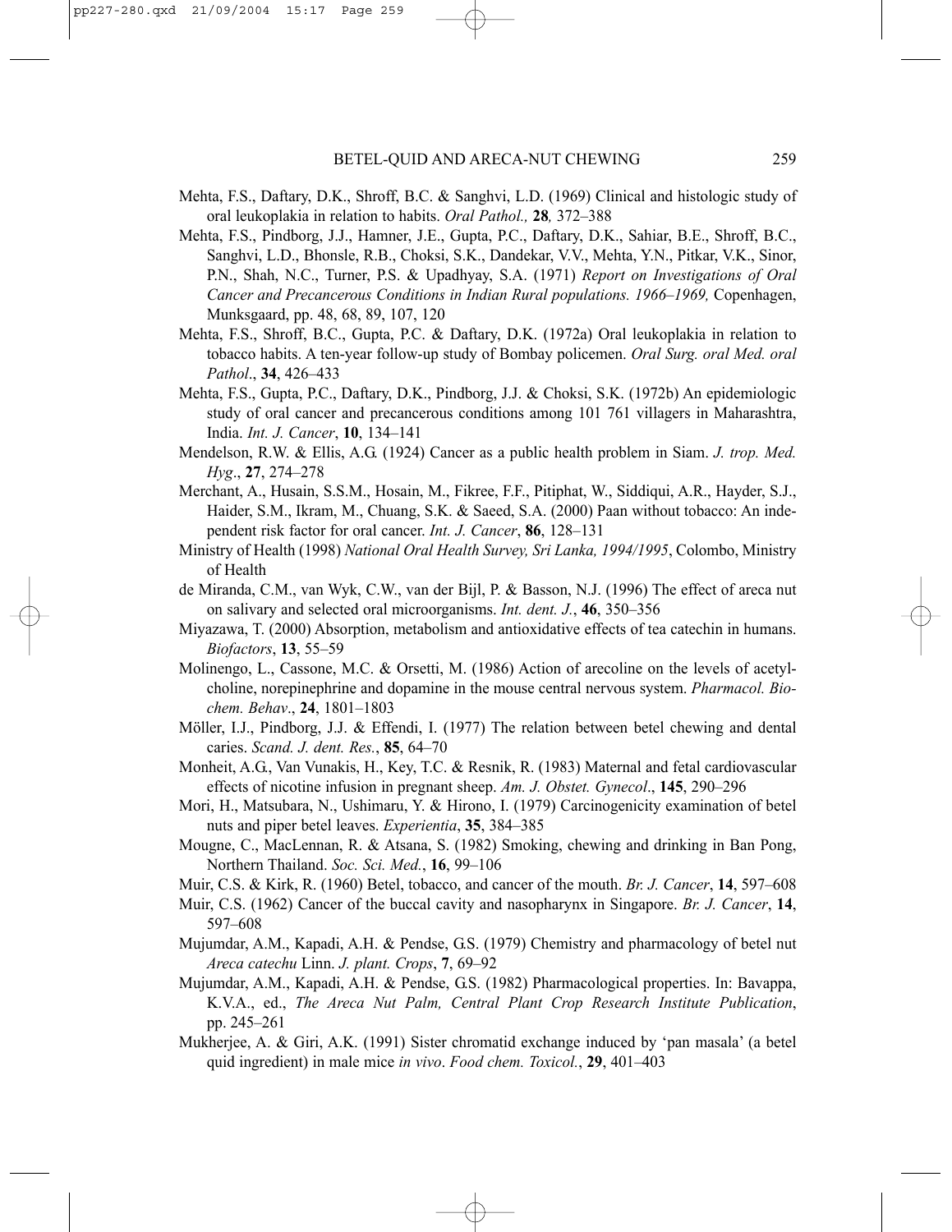- Mukherjee, A., Chakrabarti, J., Chakrabarti, A., Banerjee, T. & Sarma, A. (1991) Effect of 'Pan masala' on the germ cells of male mice. *Cancer Lett.*, **58**, 161–165
- Munirajan, A.K., Tutsumi-Ishii, Y., Mohanprasad, B.K.C., Hirano, Y., Munakata, N., Shanmugam, G. & Tsuchida, N. (1996) *p53* Gene mutations in oral carcinomas from India. *Int. J. Cancer*, **66**, 297–300
- Munirajan, A.K., Mohanprasad, B.K., Shanmugam, G. & Tsuchida, N. (1998) Detection of a rare point mutation at codon 59 and relatively high incidence of H-*ras* mutation in Indian oral cancer. *Int. J. Oncol*., **13**, 971–974
- Murti, P.R., Bhonsle, R.B., Pindborg, J.J., Daftary, D.K., Gupta, P.C. & Mehta, F.S. (1985) Malignant transformation rate in oral submucous fibrosis over a 17-year period. *Community dent. oral Epidemiol*., **13**, 340–341
- Murti, P.R., Gupta, P.C., Bhonsle, R.B., Daftary, D.K., Mehta, F.S. & Pindborg, J.J. (1990) Effect on the incidence of oral submucous fibrosis of intervention in the areca nut chewing habit. *J. oral Pathol. Med*., **19**, 99–100
- Murti, P.R., Bhonsle, R.B., Gupta, P.C., Daftary, D.K., Pindborg, J.J. & Mehta, F.S. (1995) Etiology of oral submucous fibrosis with special reference to the role of areca nut chewing. *J. oral Pathol. Med*., **24**, 145–152
- Murti, P.R., Warnakulasuriya, K.A.A.S., Johnson, N.W., Bhonsle, R.B., Gupta, P.C., Daftary, D.K. & Mehta, F.S. (1998) p53 Expression in oral precancer as a marker for malignant potential. *J. oral Pathol. Med*., **27**, 191–196
- Nagabhushan, M. & Bhide, S.V. (1988) Anti-mutagenicity of catechin against environmental mutagens. *Mutagenesis*, **3**, 293–296
- Nagabhushan, M., Amonkar, A.J., D'Souza, A.V. & Bhide, S.V. (1987) Nonmutagenicity of betel leaf and its antimutagenic action against environmental mutagens. *Neoplasma*, **34**, 159–167
- Nagabhushan, M., Amonkar, A.J., Nair, U.J., Santhanam, U., Ammigan, N., D'Souza, A.V. & Bhide, S.V. (1988) Catechin as an antimutagen: Its mode of action. *J. Cancer Res. clin. Oncol.*, **114**, 177–182
- Nagabhushan, M., Amonkar, A.J., Nair, U.J., D'Souza, A.V. & Bhide, S.V. (1989) Hydroxychavicol: A new anti-nitrosating phenolic compound from betel leaf. *Mutagenesis*, **4**, 200–204
- Nagpal, J.K., Patnaik, S. & Das, B.R. (2002a) Prevalence of high-risk human papilloma virus types and its association with p53 codon 72 polymorphism in tobacco addicted oral squamous cell carcinoma (OSCC) patients of eastern India. *Int. J. Cancer*, **97**, 649–653
- Nagpal, J.K., Mishra, R. & Das, B.R. (2002b) Activation of Stat-3 as one of the early events in tobacco chewing-mediated oral carcinogenesis. *Cancer*, **94**, 2393–2400
- Naik, G.H., Priyadarsini, K.I., Satav, J.G., Banavalikar, M.M., Sohoni, D.P., Biyani, M.K. & Mohan, H. (2003) Comparative antioxidant activity of individual herbal components used in Ayurvedic medicine. *Phytochemistry*, **63**, 97–104
- Nair, U. & Bartsch, H. (2001) Metabolic polymorphisms as susceptibility markers for lung and oral cavity cancer. In: Miller, A.B., Bartsch, H., Boffetta, P., Dragsted, L. & Vainio, H., eds, *Biomarkers in Cancer Chemoprevention* (IARC Scientific Publications 154), Lyon, *IARC*Press, pp. 271–290
- Nair, J., Ohshima, H., Friesen, M., Croisy, A., Bhide, S.V. & Bartsch, H. (1985) Tobacco-specific and betel nut-specific *N-*nitroso compounds: Occurrence in saliva and urine of betel quid chewers and formation *in vitro* by nitrosation of betel quid. *Carcinogenesis*, **6**, 295–303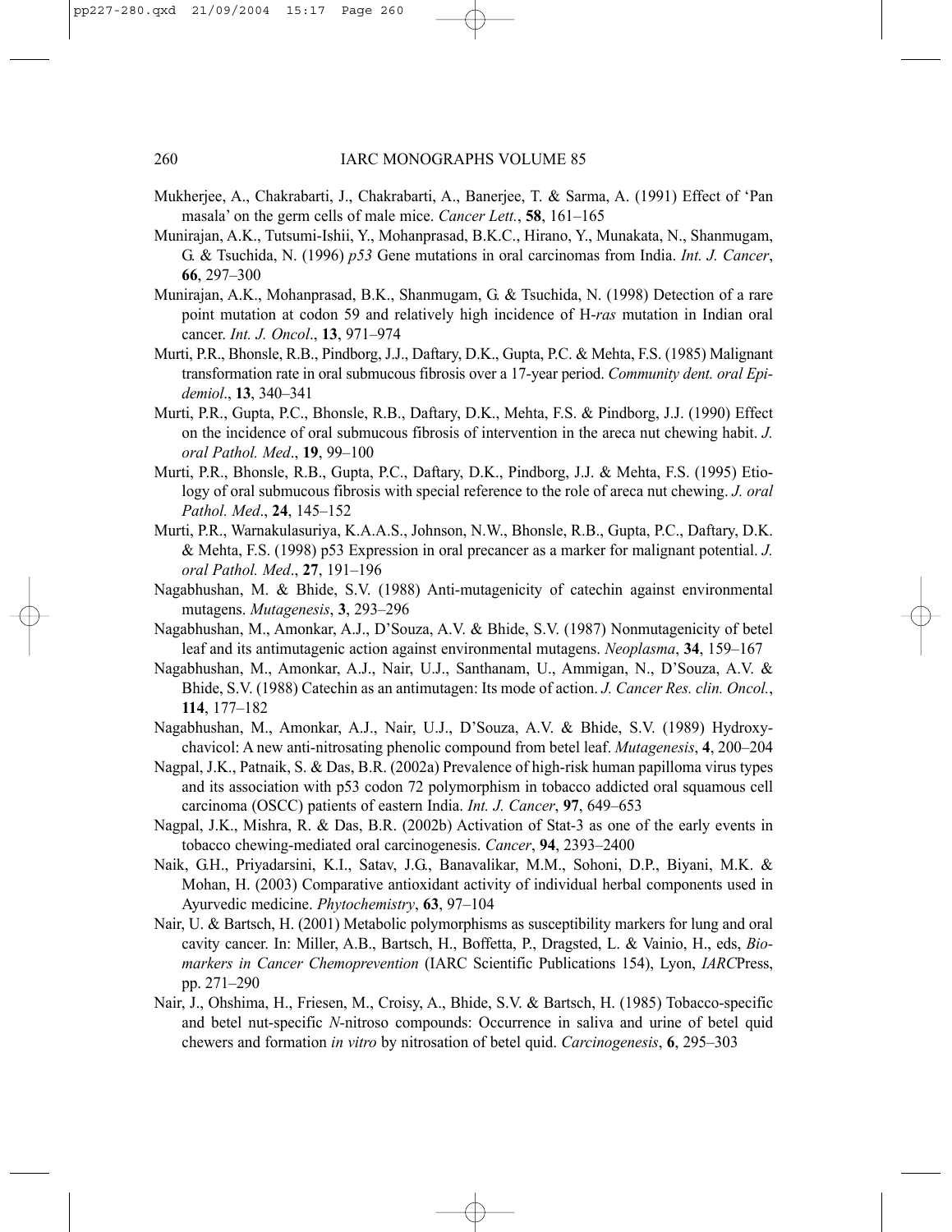- Nair, J., Ohshima, H., Pignatelli, B., Friesen, M., Malaveille, C, Calmels, S. & Bartsch, H. (1986) Modifiers of endogenous carcinogen formation: Studies on in vivo nitrosation in tobacco users. In: Hoffman, D. & Harris, C.C., eds, *Mechanisms in Tobacco Carcinogenisis* (Banbury Report 23), Cold Spring Harbor, NY, CSH Press, pp. 45–61
- Nair, J., Nair, U.J., Ohshima, H., Bhide, S.V., & Bartsch, H. (1987) Endogenous nitrosation in the oral cavity of chewers while chewing betel quid with or without tobacco. In: Bartsch, H., O'Neill, I.K. & Schulte-Hermann, R., eds, *The Relevence of* N-*Nitroso Compounds in Human Cancer: Exposure and Mechanisms* (IARC Scientific Publications 84), Lyon, *IARC*Press, pp. 465–469
- Nair, U.J., Floyd, R.A., Nair, J., Bussachini, V., Friesen, M. & Bartsch, H. (1987) Formation of reactive oxygen species and of 8-hydroxydeoxyguanosine in DNA in vitro with betel quid ingredients. *Chem.-biol. Interactions*, **63**, 157–169
- Nair, U.J., Friesen, M., Richard, I., MacLennan, R., Thomas, S. & Bartsch, H. (1990) Effect of lime composition on the formation of reactive oxygen species from areca nut extract *in vitro*. *Carcinogenesis*, **11**, 2145–2148
- Nair, U., Obe, G., Nair, J., Maru, G.B., Bhide, S.V., Pieper, R. & Bartsch, H. (1991) Evaluation of frequency of micronucleated oral mucosal cells as a marker for genotoxic damage in chewers of betel quid with or without tobacco. *Mutat. Res.*, **261**, 163–168
- Nair, U.J., Obe, G., Friesen, M., Goldberg, M.T. & Bartsch, H. (1992) Role of lime in the generation of reactive oxygen species from betel-quid ingredients. *Environ. Health Perspect.*, **98**, 203–205
- Nair, U.J., Nair, J., Friesen, M.D., Bartsch, H. & Ohshima, H. (1995) *ortho* and *meta*-Tyrosine formation from phenylalanine in human saliva as a marker of hydroxyl radical generation during betel quid chewing. *Carcinogenesis*, **16**, 1195–1198
- Nair, J., Ohshima, H., Nair, U.J. & Bartsch, H. (1996) Endogenous formation of nitrosamines and oxidative DNA-damaging agents in tobacco users. *Crit. Rev.Toxicol*., **26**, 149–161
- Nair, U.J., Nair, J., Mathew, B. & Bartsch, H. (1999) Glutathione *S*-transferase M1 and T1 null genotypes as risk factors for oral leukoplakia in ethnic Indian betel quid/tobacco chewers. *Carcinogenesis*, **20**, 743–748
- Nandakumar, A., Thimmasetty, K.T., Sreeramareddy, N.M., Venugopal, T.C., Rajanna, Vinutha, A.T., Srinivas & Bhargava, M.K. (1990) A population-based case–control investigation on cancers of the oral cavity in Bangalore, India. *Br. J. Cancer*, **62**, 847–851
- National Centre for Transcultural Oral Health (2001) *Educational Programme for Trading Standards and Customs and Excise Officers*, London, Resolutions, p. 17
- Nery, R. (1971) The metabolic interconversion of arecoline and arecoline 1-oxide in the rat. *Biochem. J*., **122**, 503–508
- Ng, K.H., Siar, C.H., Ramanathan, K. & Murugasu, P. (1986) A study on the prevalence of oral habits in 100 cases of squamous cell carcinoma in Malaysia. *Ann. Dent.*, **45**, 7–10
- Nieschulz, O. & Schmersahl, P. (1968) [On the pharmacology of active materials from betel. 2. Transformation of arecoline to arecaidine.] *Arzneim.-Forsch.*, **18**, 222–225 (in German)
- Nigam, P. & Srivastava, A.B. (1990) Betel chewing and dental decay. *Fed. Oper. Dent*., **1**, 36–38
- Nikolic, D., Fan, P.W., Bolton, J.L. & van Breemen, R.B. (1999) Screening for xenobiotic electrophilic metabolites using pulsed ultrafiltration–mass spectrometry. *Comb. Chem. high Throughput Screen*., **2**, 165–175
- Norton, S.A. (1998) Betel: Consumption and consequences. *J. Am. Acad. Dermatol*., **38**, 81–88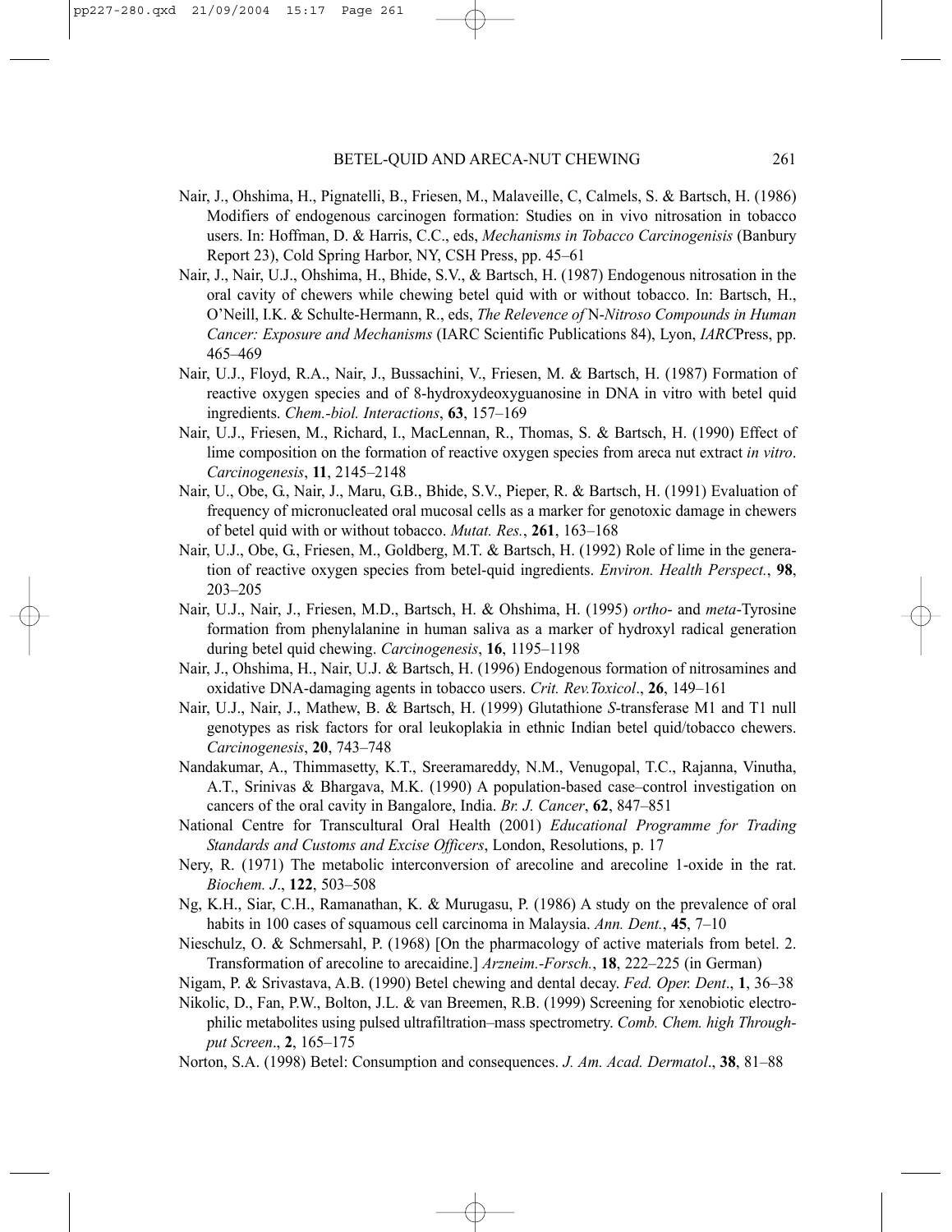- Notani, P.N. & Sanghvi, L.D. (1976) Role of diet in the cancers of the oral cavity. *Indian J. Cancer*, **13**, 156–160
- Obeid, O.A., Mannan, N., Perry, G., Iles, R.A. & Boucher, B.J. (1998) Homocysteine and folate in healthy East London Bangladeshis. *Lancet*, **352**, 1829–1830
- Ohshima, H. & Bartsch, H. (1981) Quantitative estimation of endogenous nitrosation in humans by monitoring *N*-nitrosoproline excreted in the urine. *Cancer Res*., **41**, 3658–3662
- Ohshima, H., Friesen, M. & Bartsch, H. (1989) Identification in rats of N-nitrosonipecotic acid as a major urinary metabolite of the areca-nut alkaloid-derived nitrosamines, N-nitrosoguvacoline and N-nitrosoguvacine. *Cancer Lett.*, **44**, 211–216
- Oliver, A.J. & Radden, B.G. (1992) Oral submucous fibrosis. Case report and review of the literature. *Austr. Dent. J.*, **37**, 31–34
- Orr, I.M. (1933) Oral cancers in betel nut chewers in Travancore: Its aetiology, pathology, and treatment. *Lancet*, **ii**, 575–580
- Osman, S., Warnakulasuriya, S., Cooper, D. & Gelbier, S. (1997) Betel quid chewing and tobacco habits among Asian schoolchildren in Bedfordshire. *J. dent. Res*., **76**, 1054
- Padma, P.R., Lalitha, V.S., Amonkar, A.J. & Bhide, S.V. (1989a) Anticarcinogenic effect of betel leaf extract against tobacco carcinogens. *Cancer Lett.*, **45**, 195–202
- Padma, P.R., Amonkar, A.J. & Bhide, S.V. (1989b) Antimutagenic effects of betel leaf extract against the mutagenicity of two tobacco-specific *N*-nitrosamines. *Mutagenesis*, **4**, 154–156
- Padmavathy, G. & Reddy, D.J. (1960) Aetiological factors of carcinoma of the mouth and pharynx in Guntur. *J. Indian med. Assoc.*, **34**, 84–88
- Pai, S.R., Shirke, A.J. & Gothoskar, S.V. (1981) Long-term feeding study in C17 mice administered saccharin coated betel nut and 1,4-dinitrosopiperazine in combination. *Carcinogenesis*, **2**, 175–177
- Pai, C.-Y., Hsieh, L.-L., Tsai, C.-W., Chiou, F.-S., Yang, C.-H. & Hsu, B.-D. (2002) Allelic alterations at the STR markers in the buccal tissue cells of oral cancer patients and the oral epithelial cells of healthy betel quid-chewers: An evaluation of forensic applicability. *Forensic Sci. int*., **129**, 158–167
- Panda, S. & Kar, A. (1998) Dual role of betel leaf extract on thyroid function in male mice. *Pharmacol. Res*., **38**, 493–496
- Pande, P., Mathur, M., Shukla, N.K. & Ralhan, R. (1998) pRb and p16 Protein alterations in human oral tumorigenesis. *Oral Oncol*., **34**, 396–403
- Pande, P., Soni, S., Chakravarti, N., Mathur, M., Shukla, N.K., Ralhan R. (2001) Prognostic impact of Ets-1 overexpression in betel and tobacco related oral cancer. *Cancer Detect. Prev.*, **25**, 496–501
- Pande, P., Soni, S., Kaur, J., Agarwal, S., Mathur, M., Shukla, N.K., Ralhan, R. (2002) Prognostic factors in betel and tobacco related oral cancer. *Oral Oncol.*, **38**, 491–499
- Pandey, G.K., Raut, D.K., Hazra, S., Vajpayee, A., Pandey, A. & Chatterjee, P. (2001) Patterns of tobacco use amongst school teachers. *Indian J. public Health*, **45**, 82–87
- Panigrahi, G.B. & Rao, A.R. (1984) Induction of in vivo sister chromatid exchanges by arecaidine, a betel nut alkaloid, in mouse bone-marrow cells. *Cancer Lett.*, **23**, 189–192
- Panigrahi, G.B. & Rao, A.R. (1986) Study of the genotoxicity of the total aqueous extract of betel nut and its tannin*. Carcinogenesis*, **7**, 37–39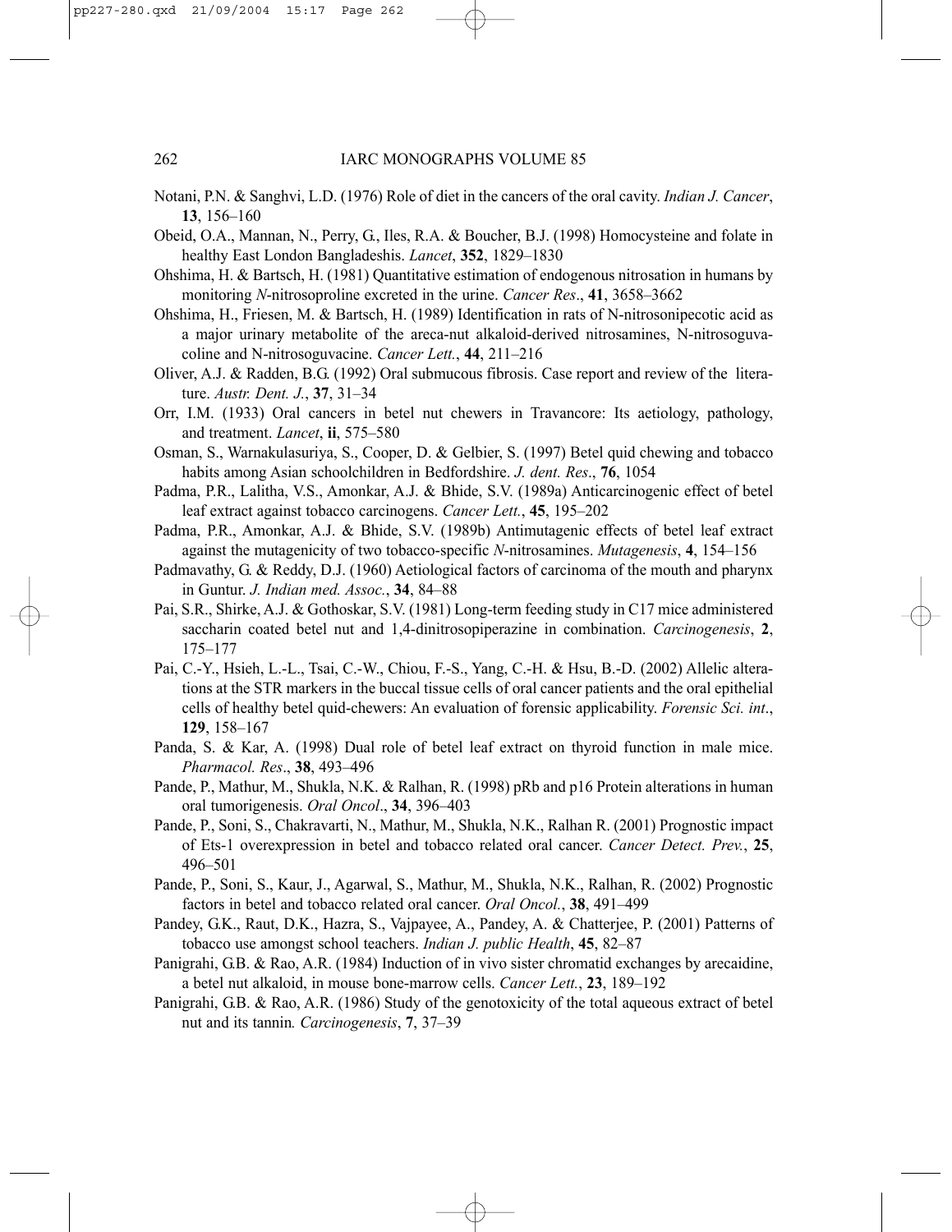- Park, Y.B., Jeon, S.-M., Byun, S.-J., Kim, H.-S. & Choi, M.-S. (2002) Absorption of intestinal free cholesterol is lowered by supplementation of *Areca catechu* L. extracts in rats. *Life Sci*., **70**, 1849–1859
- Parkin, D.M., Srivatanakul, P., Khlat, M., Chenvidhya, D., Chotiwan, P., Insiripong, S., L'Abbe, K.A. & Wild, C.P. (1991) Liver cancer in Thailand. I. A case–control study of cholangiocarcinoma. *Int. J. Cancer*, **48**, 323–328
- Parkin, D.M., Whelan, S.L., Ferlay, J., Teppo, L. & Thomas, D.B. (2003) *Cancer Incidence in Five Continents, Vol. VIII* (IARC Scientific Publication No. 155), Lyon, IARC*Press*
- Patel, R.S. & Rajorhia, G.S. (1979) Antioxidative role of curry (*Murraya Koenigi*) and betel (*Piper betel*) leaves in ghee. *J. Food Sci. Technol*., **16**, 158–160
- Patel, R.K., Jaju, R.J., Bakshi, S.R., Trivedi, A.H., Dave, B.J. & Adhvaryu, S.G. (1994a) Pan masala — A genotoxic menace. *Mutat. Res.*, **320**, 245–249
- Patel, R.K., Trivedi, A.H., Jaju, R.J., Adhvaryu, S.G. & Balar, D.B. (1994b) Ethanol potentiates the clastogenicity of pan masala — An *in vitro* experience. *Carcinogenesis*, **15**, 2017–2021
- Patnaik, S., Nayak, B.K. & Das, B.R., (1999) Genetic alterations of P53 in oral tumors. In: Varma, A.K., ed., *Oral Oncology*, Vol. VI, *Proceedings of the 6th International Congress on Oral Cancer*, New Delhi, Macmillan, pp. 87–92
- Patterson, T.A. & Kosh, J.W. (1993) Elucidation of the rapid *in vivo* metabolism of arecoline. *Gen. Pharmacol*., **24**, 641–647
- Paul, K., Moitra, P.K., Maity, C.R. & Ghosal, S.K. (1996) Teratogenicity of crude areca nut extract in chick embryos. *Indian J. phys. all. Sci*., **50**, 182–187
- Paul, K., Moitra, P.K. & Ghosal, S.K. (1997) Developmental toxicity of crude *areca* nut extract in chick embryos. *Trans. zool. Soc. India*, **1**, 14–17
- Paul, K., Moitra, P.K., Mukherjee, I., Maity, C. & Ghosal, S.K. (1999) Teratogenicity of arecoline hydrobromide on developing chick embryos: A preliminary report. *Bull. environ. Contam. Toxicol*., **62**, 356–362
- Paymaster, J.C. (1956) Cancer of the buccal mucosa. A clinical study of 650 cases in Indian patients. *Cancer,* **9**, 431–435
- Paymaster, J.C. (1962) Some observations on oral and pharyngeal carcinomas in the State of Bombay. *Cancer*, **15**, 578–583
- Paymaster, J.C. & Gangadharan, P. (1970) Cancer in the Parsi community of Bombay. *Int. J. Cancer*, **5**, 426–431
- Pearson, N.K. (1994) *Oral Health Status and Dental Treatment Needs of an Adult Bangladeshi Population Resident in Tower Hamlets*, MSc Thesis, London, University of London
- Pearson, N., Croucher, R., Marcenes, W. & O'Farrell, M. (1999) Dental service use and the implications for oral cancer screening in a sample of Bangladeshi adult medical care users living in Tower Hamlets, UK. *Br. Dent. J.*, **186**, 517–521
- Pearson, N., Croucher, R., Marcenes, W. & O'Farrell, M. (2001) Prevalence of oral lesions among a sample of Bangladeshi medical users aged 40 years and over living in Tower Hamlets, UK. *Int. dent. J*., **51**, 30–34
- Petro, T.M., Peterson, D.S & Fung, Y.K. (1992) Nicotine enhances interleukin production of rat splenic T lymphocytes. *Immunopharmacol. Immunotoxicol*., **14**, 463–475
- Phukan, R.K., Ali, M.S., Chetia, C.K. & Mahanta, J. (2001) Betel nut and tobacco chewing: Potential risk factors of cancer of oesophagus in Assam, India. *Br. J. Cancer*, **85**, 661–667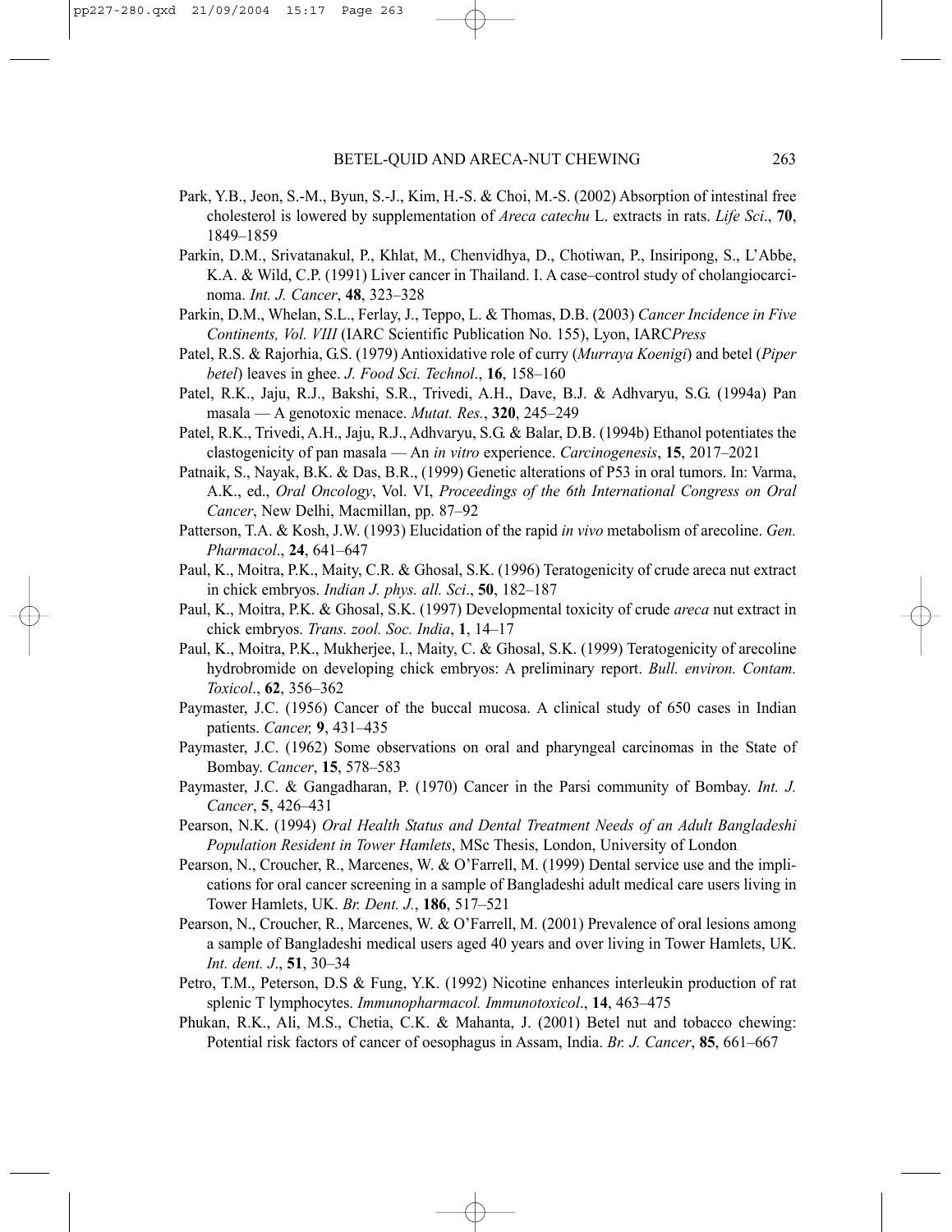- Pickwell, S.M., Schimelpfening, S. & Palinkas, L.A. (1994) 'Betelmania'. Betel quid chewing by Cambodian women in the United States and its potential health effects. *West. J. Med*., **160**, 326–330
- Pignatelli, B., Bereziat, J.-C., Descotes, G. & Bartsch, H. (1982) Catalysis of nitrosation *in vitro* and *in vivo* in rats by catechin and resorcinol and inhibition by chlorogenic acid. *Carcinogenesis*, **3**, 1045–1049
- Pillai, M.R., Balaram, P., Abraham, T. & Nair, M.K. (1987) Lymphocyte populations in premalignant lesions and cancer of the oral cavity. *Neoplasma*, **34**, 469–479
- Pillai, M.R., Balaram, P., Kannan, S., Sudha, L., Nalinakumari, K.R., Hareendran, N.K. & Nair, M.K. (1990) Interferon activation of latent natural killer cells and alterations in kinetics of target cell lysis: Clinical implications for oral precancerous lesions. *Oral Surg. oral Med. oral Pathol*., **70**, 458–461
- Pindborg, J.J. (1965) Oral precancerous conditions in South East Asia. *Int. dent. J*., **15**, 190–199
- Pindborg, J.J., Chawla, T.N., Misra, R.K., Nagpaul, R.K. & Gupta, V.K. (1965) Frequency of oral carcinoma, leukoplakia, leukokeratosis, leukoedema, submucous fibrosis, and lichen planus in 10 000 Indians in Lucknow, Uttar Pradesh, India. *J. dent. Res.*, **44**, 615
- Pindborg, J.J., Kiaer, J., Gupta, P.C. & Chawla, T.N. (1967) Studies in oral leukoplakias. Prevalence of leukoplakia among 10 000 persons in Lucknow, India, with special reference to use of tobacco and betel nut. *Bull. World Health Organ.,* **37**, 109–116
- Pindborg, J.J., Barmes, D. & Roed-Petersen, B. (1968) Epidemiology and histology of oral leukoplakia and leukoedema among Papuans and New Guineans. *Cancer*, **22**, 379–384
- Pindborg, J.J., Mehta, F.S., Daftary, D.K., Gupta, P.C. & Bhonsle, R.B. (1972) Prevalence of oral lichen planus among 7639 Indian villagers in Kerala, South India. *Acta Derm. Venereol*., **52**, 216–220
- Pindborg, J.J., Zheng, K.-H., Kong, C.-R. & Lin, F.-X. (1984a) Pilot survey of oral mucosa in areca (betel) nut chewers on Hainan Island of the People's Republic of China. *Commun. Dent. oral Epidemiol.,* **12***,* 195–196
- Pindborg, J.J., Murti, P.R., Bhonsle, R.B., Gupta, P.C., Daftary, D.K. & Mehta, F.S. (1984b) Oral submucous fibrosis as a precancerous condition. *Scand. J. dent. Res.,* **92***,* 224–229
- Pindborg, J.J., Reichart, P.A., Smith, C.J. & van der Waal, I. (1996) In: Sobin, L.H., *Histological Typing of Cancer and Precancer of the Oral Mucosa, Second Edition, International Histological Classification of Tumours*, World Health Organization
- Piyaratn, P. (1959) Relative incidence of malignant neoplasms in Thailand. *Cancer*, **12**, 693–696
- Polasa, K., Babu, S., Shenolikar, I.S. (1993) Dose-dependent genotoxic effect of Pan masala and areca nut in the *Salmonella typhimurium* assay. *Food chem. Toxicol.*, **31**, 439–442
- Prabhu, M.S., Patel, K., Saraswathi, G. & Srinivasan, K. (1995) Effect of orally administered betel leaf (*Piper betle* Linn.) on digestive enzymes of pancreas and intestinal mucosa and on bile production in rats. *Indian J. exp. Biol*., **33**, 752–756
- Prabhu, N.T., Warnakulasuriya, K.A.A.S., Gelbier, S. & Robinson, P.G. (2001) Betel quid chewing among Bangladeshi adolescents living in East London. *Int. J. paediatr. Dent*., **11**, 18–24
- Prokopczyk, B., Rivenson, A., Bertinato, P., Brunnemann, K.D. & Hoffmann, D. (1987) 3-(Methylnitrosamino)propionitrile: Occurrence in saliva of betel quid chewers, carcinogenicity, and DNA methylation in F344 rats. *Cancer Res.*, **47**, 467–471
- Prokopczyk, B., Bertinato, P. & Hoffmann, D. (1988) Cyanoethylation of DNA in vivo by 3-(methylnitrosamino)propionitrile, an Areca-derived carcinogen. *Cancer Res.*, **48**, 6780–6784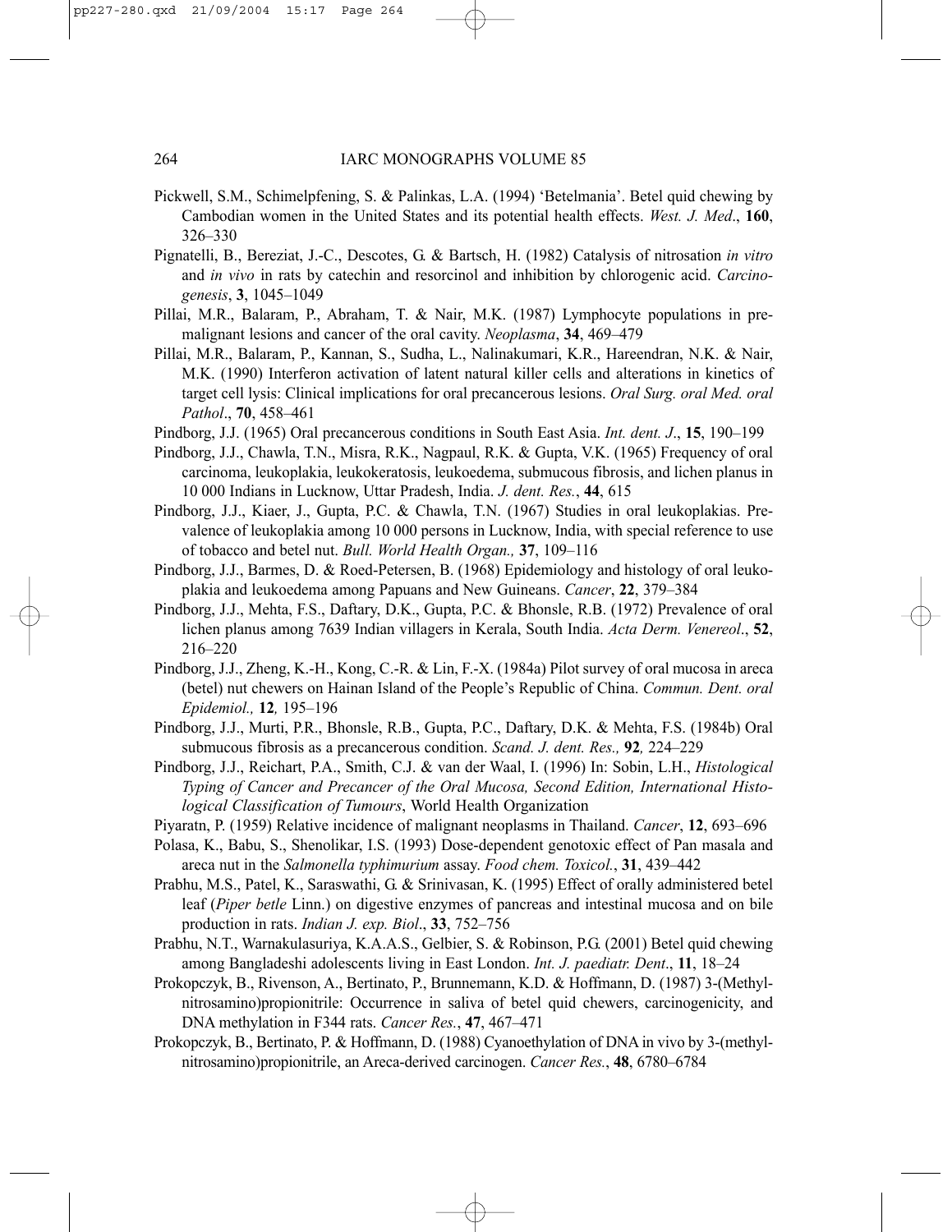- Raghavan, V. & Baruah, H.K. (1958) Arecanut: India's popular masticatory History, chemistry and utilization. *Econom. Bot*., **12**, 315–325
- Rahman, Z.A.A., Zain, R.B., Abang, Z., Ikeda, N., Razak, I.A., Aung, S. & Abdullah, F. (1997) A pilot study of oral mucosal lesions among Sarawak indigenous people. *Dent. J. Malaysia*, **18**, 26–29
- Raisuddin, S. & Misra, J.K. (1991) Aflatoxin in betel nut and its control by use of food preservatives. *Food Addit. Contam*., **8**, 707–712
- Rajendran, R., Sugathan, C.K., Remani, P., Ankathil, R. & Vijayakumar, T. (1986) Cell mediated and humoral immune responses in oral submucous fibrosis. *Cancer*, **58**, 2628–2631
- Rajkumar, T., Franceschi, S., Vaccarella, S., Gajalakshmi, V., Sharmila, A., Snijders, P.J.F., Munoz, N., Meijer, C.J.L.M. & Herrero, R. (2003) Role of paan chewing and dietary habits in cervical carcinoma in Chennai, India. *Br. J. Cancer*, **88**, 1388–1393
- Ralhan, R., Agarwal, S., Nath, N., Mathur, M., Wasylyk, B. & Srivastava, A. (2001) Correlation between *p53* gene mutations and circulating antibodies in betel- and tobacco-consuming North Indian population. *Oral Oncol*., **37**, 243–250
- Ramanathan, K. & Lakshimi, S. (1976) Oral carcinoma in Peninsular Malaysia: Racial variations in the Indians, Malays, Chinese, and Caucasians. *Gann Monogr. Cancer Res.*, **18**, 27–36
- Ramchandani, A.G., D'Souza, A.V., Borges, A.M. & Bhisey, R.A. (1998) Evaluation of carcinogenic/co-carcinogenic activity of a common chewing product, pan masala, in mouse skin, stomach and esophagus. *Int. J. Cancer*, **75**, 225–232
- Ranadive, K.J., Gothoskar, S.V., Rao, A.R., Tezabwalla, B.U. & Ambaye, R.Y. (1976) Experimental studies on betel nut and tobacco carcinogenicity. *Int. J. Cancer*, **17**, 469–476
- Ranadive, K.J., Ranadive, S.N., Shivapurkar, N.M. & Gothoskar, S.V. (1979) Betel quid chewing and oral cancer: Experimental studies on hamsters. *Int. J. Cancer*, **24**, 835–843
- Ranasinghe, A., MacGeoch, C., Dyer, S., Spurr, N. & Johnson, N.W. (1993a) Some oral carcinomas from Sri Lankan betel/tobacco chewers overexpress p53 oncoprotein but lack mutations in exons 5–9. *Anticancer Res*., **13**, 2065–2068
- Ranasinghe, A.W., Warnakulasuriya, K.A.A.S. & Johnson, N.W. (1993b) Low prevalence of expression of p53 oncoprotein in oral carcinomas from Sri Lanka associated with betel and tobacco chewing. *Eur. J. Cancer*, **29B**, 147–150
- Rao, A.R. (1984) Modifying influences of betel quid ingredients on B(a)P-induced carcinogenesis in the buccal pouch of hamster. *Int. J. Cancer*, **33**, 581–586
- Rao, A.R. & Das, P. (1989) Evaluation of the carcinogenicity of different preparations of areca nut in mice. *Int J. Cancer*, **43**, 728–732
- Rao, D.N. & Desai, P.B. (1998) Risk assessment of tobacco, alcohol and diet in cancers of base tongue and oral tongue — A case–control study. *Indian J. Cancer*, **35**, 65–72
- Rao, A.R,. Sinha, A. & Selvan, R.S. (1985) Inhibitory action of *Piper betle* on the initiation of 7.12-dimethylbenz[*a*]anthracene-induced mammary carcinogenesis in rats. *Cancer Lett*., **26**, 207–214
- Ravi, D., Nalinakumari, K.R, Rajaram, R.S., Nair, M.K. & Pillai, M.R. (1996) Expression of programmed cell death, regulatory p53 and bcl-2 proteins in oral lesions. *Cancer Lett*., **105**, 139–146
- Ravi, D., Ramadas, K., Mathew, B.S., Nalinakumari, K.R., Nair, M.K. & Pillai, M.R. (1999) *De novo* programmed cell death in oral cancer. *Histopathology*, **34**, 241–249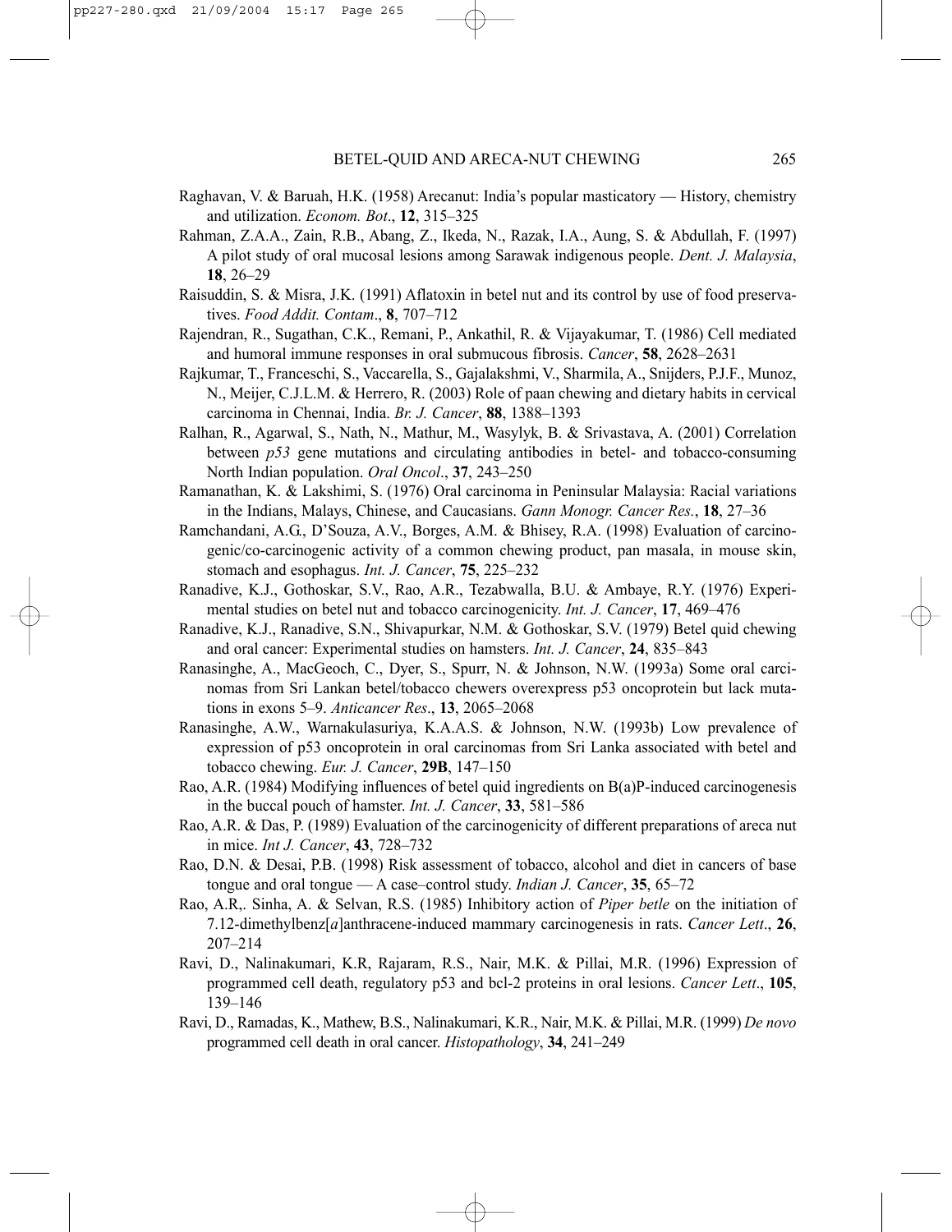- Reddy, D.G. & Anguli, V.C. (1967) Experimental production of cancer with betel nut, tobacco and slaked lime mixture. *J. Indian med. Assoc*., **49**, 315–318
- Reddy, M.S., Naik, S.R., Bagga, O.P. & Chuttani, H.K. (1980) Effect of chronic tobacco-betel-lime 'quid' chewing on human salivary secretions. *Am. J. clin. Nutr*., **33**, 77–80
- Reichart, P.A. (1995) Oral cancer and precancer related to betel and *miang* chewing in Thailand: A review. *J. oral Pathol. Med.*, **24**, 241–243
- Reichart, P. & Gehring, F. (1984) *Streptococcus mutans* and caries prevalence in Lisu and Karen of Northern Thailand. *J. dent. Res*., **63**, 56–58
- Reichart, P., Böning, W., Srisuwan, S., Theetranont, C. & Mohr, U. (1984) Ultrastructural findings in the oral mucosa of betel chewers. *J. oral Pathol.*, **13**, 166–177
- Reichart, P.A., Mohr, U., Srisuwan, S., Geerlings, H., Theetranont, C. & Kangwanpong T. (1987) Precancerous and other oral mucosal lesions related to chewing, smoking and drinking habits in Thailand. *Community dent. oral Epidemiol.*, **15**, 152–160
- Reichart, P.A., Schmidtberg, W. & Scheifele, C. (1996) Betel chewer's mucosa in elderly Cambodian women. *J. oral Pathol. Med.*, **25**, 367–370
- Reichart, P.A., Schmidtberg, W. & Scheifele, C. (1997) Khmer dental and medical students' knowledge about the betel quid chewing habit in Cambodia. *Eur. J. dent. Educ.*, **1**, 129–132
- Reichart, P.A., Khongkhunthian, P., Scheifele, C. & Lohsuwan, P. (1999) Thai dental students' knowledge of the betel quid chewing habit in Thailand. *Eur. J. dent. Educ.*, **3**, 126–132
- Reichart, P.A., Schmidtberg, W., Samaranayake, L.P. & Scheifele, C. (2002) Betel quid-associated oral lesions and oral *Candida* species in a female Cambodian cohort. *J. oral Pathol. Med.*, **31**, 468–472
- Remani, P., Ankathil, R., Vijayan, K.K., Haseena Beevi, V.M., Rajendran, R. & Vijayakumar, T. (1988) Circulating immune complexes as an immunological marker in premalignant and malignant lesions of the oral cavity. *Cancer Lett*., **40**, 185–191
- Ridge, C., Akanle, O. & Spyrou, N.M. (2001) Elemental composition of betel nut and associated chewing materials. *J. radioanal. nucl. Chem*., **249**, 67–70
- Ridge, C., Okanle, O. & Spyrou, N.M. (2001) Elemental composition of betel nut and associated chewing materials. *J. radioanal. nucl. Chem*., **249**, 67–70
- Rosazza, J.P.N., Huang, Z., Dostal, L., Volm, T. & Rousseau, B. (1995) Review: Biocatalytic transformations of ferulic acid: An abundant aromatic natural product. *J. ind. Microbiol.*, **15**, 457–471
- Rosin, M.P. (1984) The influence of pH on the convertogenic activity of plant phenolics. *Mutat. Res*., **135**, 109–113
- Rudat, K. (1994) *Black and Minority Ethnic Groups in England: Health and Lifestyles*, London, Health Education Authority, pp. 82–83
- Rupa, D.S. & Eastmond, D.A. (1997) Chromosomal alterations affecting the 1cen-1q12 region in buccal mucosal cells of betel quid chewers detected using multicolor fluorescence *in situ* hybridization. *Carcinogenesis*, **18**, 2347–2351
- Saikia, M. & Vaidehi, M.P. (1983) Studies on the pathological effects of feeding betel-nut meal in albino rats. *Br. J. exp. Med*., **64**, 515–517
- Salley, J.J. (1954) Experimental carcinogenesis in the cheek pouch of the Syrian hamster. *J. dent. Res.*, **33**, 253–262
- Samuel, K.C., Navani, H. & Logani, K.B. (1969) Epidemiology of oral carcinoma in eastern districts of Uttar Pradesh. *J. Indian med. Assoc*., **53**, 179–186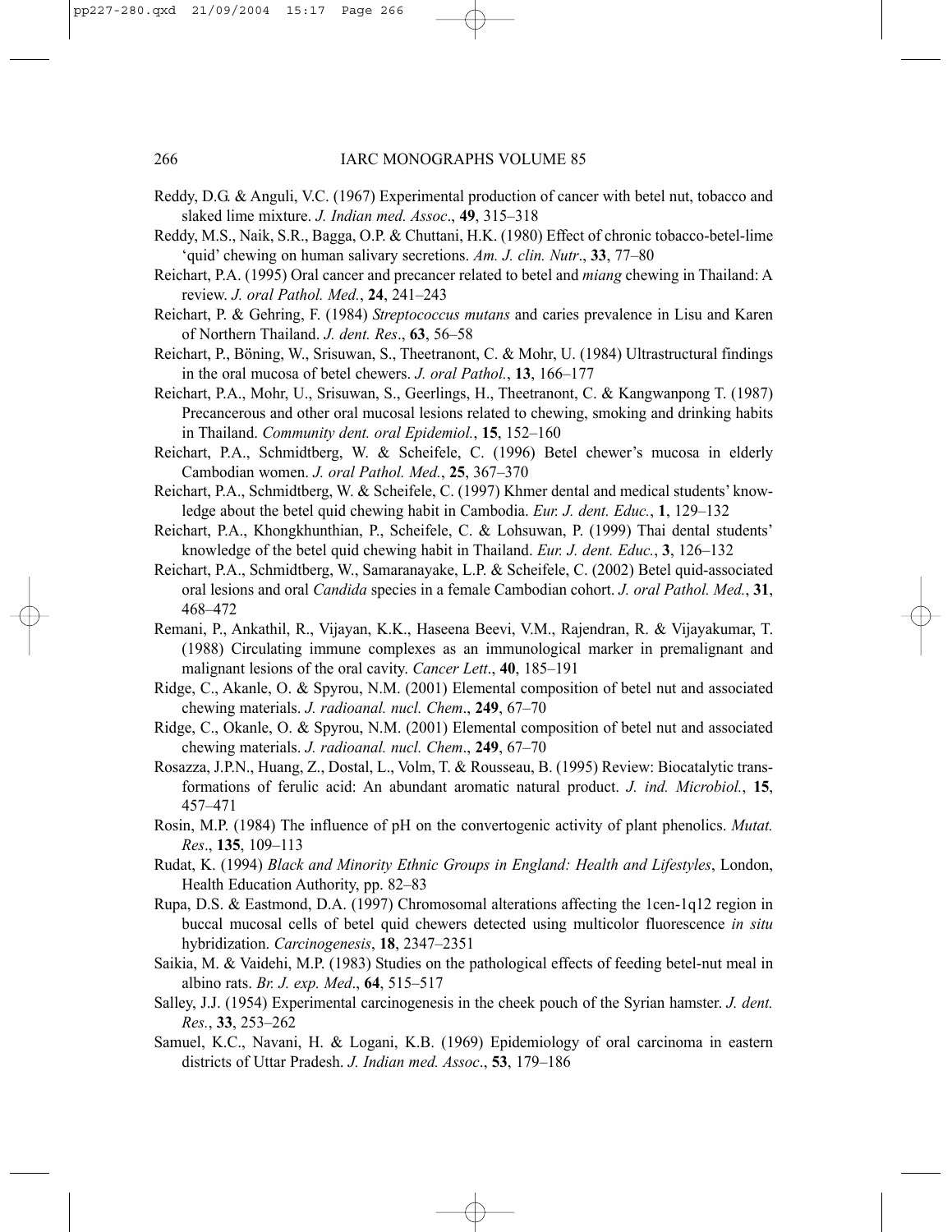- Sanghvi, L.D., Rao, K.C.M. & Khanolkar, V.R. (1955) Smoking and chewing of tobacco in relation to cancer of the upper alimentary tract. *Br. med. J*., **i**, 1111–1114
- Sankaranarayanan, R., Duffy, S.W., Day, N.E., Nair, M.K. & Padmakumary, G. (1989a) A case– control investigation of cancer of the oral tongue and the floor of the mouth in Southern India. *Int. J. Cancer*, **44**, 617–621
- Sankaranarayanan, R., Duffy, S.W., Padmakumary, G., Day, N.E. & Padmanabhan, T.K. (1989b) Tobacco chewing, alcohol and nasal snuff in cancer of the gingiva in Kerala, India. *Br. J. Cancer*, **60**, 638–643
- Sankaranarayanan, R., Duffy, S.W., Padmakumary, G., Day, N.E. & Nair, M.K. (1990a) Risk factors for cancer of the buccal and labial mucosa in Kerala, southern India. *J. Epidemiol. Community Health*, **44**, 286–292
- Sankaranarayanan, R., Duffy, S.W., Nair, M.K., Padmakumary, G. & Day, N.E. (1990b) Tobacco and alcohol as risk factors in cancer of the larynx in Kerala, India. *Int. J. Cancer*, **45**, 879–882
- Sankaranarayanan, R., Duffy, S.W., Padmakumary, G., Muralidharan Nair, S., Day, N.E. & Padmanabhan, T.K. (1991) Risk factors for cancer of the oesophagus in Kerala, India. *Int. J. Cancer*, **49**, 485–489
- Sankaranarayanan, R., Mathew, B., Jacob, B.J., Thomas, G., Somanathan,T., Pisani, P., Pandey, M., Ramadas, K., Najeeb, K. & Abraham, E. for the Trivandrum Oral Cancer Screening Study Group (2000) Early findings from a community-based, cluster-randomized, controlled oral cancer screening trial in Kerala, India. *Cancer*, **188**, 664–673
- Saranath, D., Mukhopadhyaya, R., Rao, R.S., Fakih, A.R., Naik, S.L. & Gangal, S.G. (1985) Cellmediated immune status in patients with squamous cell carcinoma of the oral cavity. *Cancer*, **56**, 1062–1070
- Saranath, D., Bhoite, L.T., Mehta, A.R., Sanghavi, V. & Deo, M.G. (1991a) Loss of allelic heterozygosity at the harvey *ras* locus in human oral carcinomas. *Cancer Res. clin. Oncol*., **117**, 484–488
- Saranath, D., Chang, S.E., Bhoite, L.T., Panchal, R.B., Kerr, I.B., Mehta, A.R., Johnson, N.W. & Deo, M.G. (1991b) High frequency mutation in codons 12 and 61 of H-*ras* oncogene in chewing tobacco-related human oral carcinoma in India. *Br. J. Cancer*, **63**, 573–578
- Saranath, D., Tandle, A.T., Teni, T.R., Dedhia, P.M., Borges, A.M., Parikh, D., Sanghavi, V. & Mehta, A.R. (1999) p53 Inactivation in chewing tobacco-induced oral cancers and leukoplakias from India. *Oral Oncol*., **35**, 242–250
- Sarkar, M., Gangopadhyay, P., Basak, B., Chakrabarty, K., Banerji, J., Adhikary, P. & Chatterjee, A. (2000) The reversible antifertility effect of *Piper betle* Linn. on Swiss albino male mice. *Contraception*, **62**, 271–274
- Sarma, S.N. (1958) A study into the incidence and etiology of cancer of the larynx and adjacent parts in Assam. *Indian J. med. Res*., **46**, 525–533
- Sarma, A.B., Chakrabarti, J., Chakrabarti, A., Banerjee, T.S., Roy, D., Mukherjee, D. & Mukherjee, A. (1992) Evaluation of pan masala for toxic effects on liver and other organs. *Food chem. Toxicol*., **30**, 161–163
- Saunders, J., Showell, G.A., Snow, R.J., Baker, R., Harley, E.A. & Freedman, S.B. (1988) 2- Methyl-1,3-dioxaazaspiro[4,5]decanes as novel muscarinic cholinergic agonists. *J. med. Chem*., **31**, 486–491
- Scalbert, A., Morand, C., Manach, C. & Rémésy, C. (2002) Absorption and metabolism of polyphenols in the gut and impact on health. *Biomed. Pharmacother.*, **56**, 276–282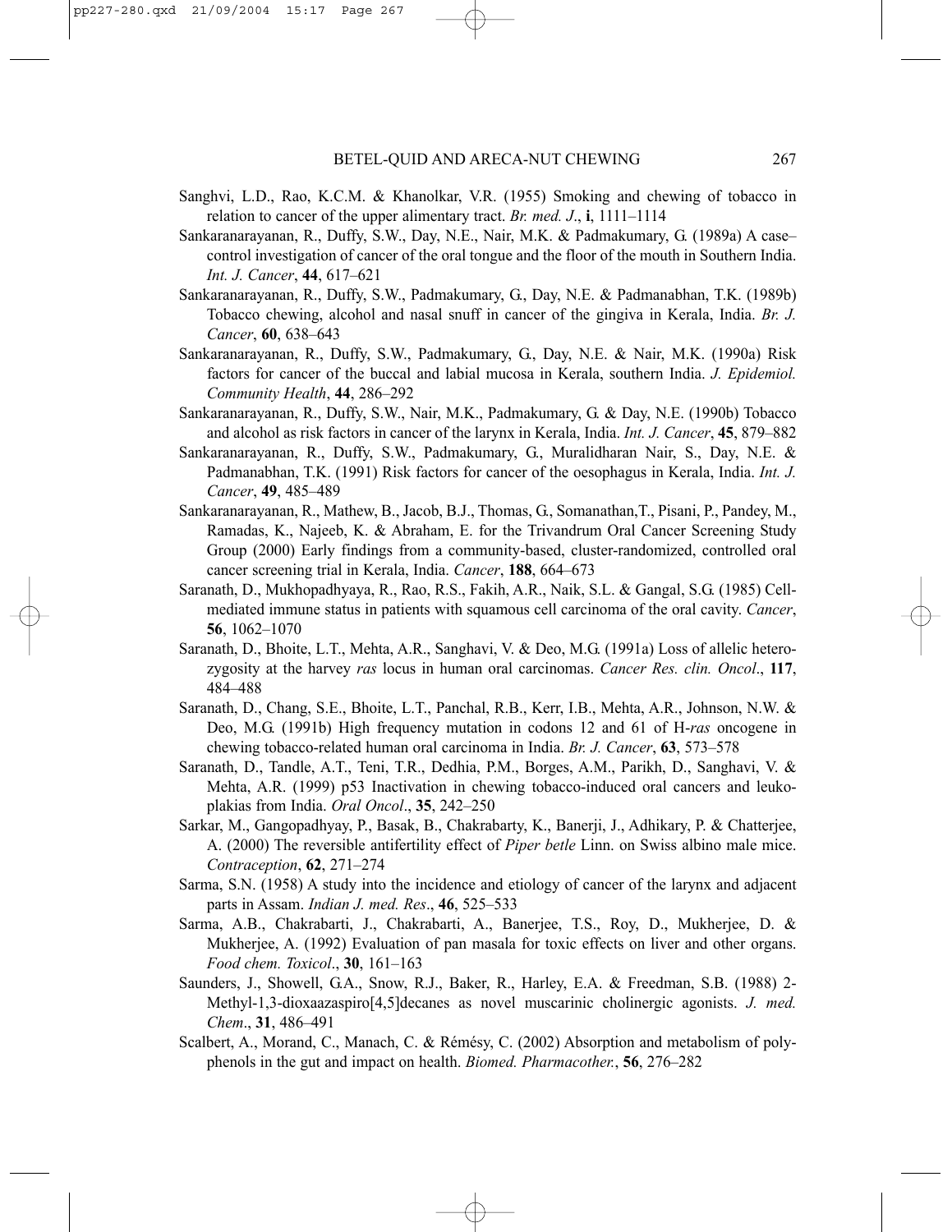- Schamschula, R.G., Adkins, B.L., Barmes, D.E. & Charlton, G. (1977) Betel chewing and caries experience in New Guinea. *Community dent. oral Epidemiol*., **5**, 284–286
- Schneider, E. (1986) [Betel A popular pleasure giving substance in South Asia.] *Pharm. Uns. Zeit*, **15**, 161–166 (in German)
- Schonland, M.N. & Bradshaw, E. (1969) Upper alimentary tract cancer in Natal Indians with special reference to the betel-chewing habit. *Br. J. Cancer*, **23**, 670–682
- Scrimgeour, E.M. & Jolley, D. (1983) Trends in tobacco consumption and incidences of associated neoplasms in Papua New Guinea. *Br. med. J.*, **286**, 1414–1416
- Scutt, A., Meghji, S., Canniff, J.P. & Harvey, W. (1987) Stabilisation of collagen by betel nut polyphenols as a mechanism in oral submucous fibrosis. Experientia, 43, 391–393
- Seedat, H.A. (1985) *Oral Submucous Fibrosis in Durban, Natal: A Study of its Epidemiology, Aetiology and Morphological Features* (PhD Thesis), Stellenbosch, University of Stellenbosch, South Africa
- Seedat, H.A. & Van Wyk, C.W. (1988) Betel-nut chewing and submucous fibrosis in Durban. *S. Afr. Med. J.*, **74**, 568–571
- Sein, K., Maung, K.K. & Aung, T.H. (1992) An epidemiologic study of 70 oral cancer cases at the Institute of Dental Medicine, Yangon, Myanmar, 1985–1988. *Odontostomatol. Trop.*, **15**, 5–8
- Self, R., Jones, A. & Holdsworth, D.K. (1999) Gas chromatography/mass spectrometry analysis of alkaloids in betel nut (*Areca catechu*). *Eur. mass Spectrom*., **5**, 213–219
- Selvan, R.S. & Rao, A.R. (1993) Influence of arecoline on immune system: III. Suppression of B cellmediated immune response in mice after short-term exposure. *Immunopharmacol. Immunotoxicol*., **15**, 291–305
- Selvan, R.S., Venkateswaran, K.S. & Rao, A.R. (1989) Influence of arecoline on immune system: I. Short term effects on general parameters and on the adrenal and lymphoid organs. *Immunopharmacol. Immunotoxicol*., **11**, 347–377
- Selvan, R.S., Selvakumaran, M. & Rao, A.R. (1991) Influence of arecoline on immune system: II. Suppression of thymus-dependent immune responses and parameter of non-specific resistance after short-term exposure. *Immunopharmacol. Immunotoxicol*., **13**, 281–309
- Senewiratne, B. & Uragoda, C.G. (1973) Betel chewing in Ceylon. *Am. J. trop. Med. Hyg*., **22**, 418–422
- Shah, N. & Sharma, P.P. (1998) Role of chewing and smoking habits in the etiology of oral submucous fibrosis (OSF): A case–control study. *J. oral Pathol. Med*., **27**, 475–479
- Shah, N., Kumar, R. & Shah, M.K. (1994) Immunological studies in oral submucous fibrosis. *Indian J. dent. Res*., **5**, 81–87
- Shah, B., Lewis, M.A.O. & Bedi, R. (2001) Oral submucous fibrosis in a 11-year-old Bangladeshi girl living in the United Kingdom. *Br. dent. J*., **191**, 130–132
- Shah, S.M.A., Merchant, A.T., Luby, S.P. & Chotani, R.A. (2002) Addicted schoolchildren: Prevalence and characteristics of areca nut chewers among primary school children in Karachi, Pakistan. *J. Paediatr. Child Health*, **38**, 507–510
- Shahabuddin, S. Rao, A.R. & Mustafa, A.S. (1980) Effect of arecoline on the humoral and cellmediated immune responses in mice. *Indian J. exp. Biol*., **18**, 1493–1494
- Shannon, H.E., Bymaster, F.P., Calligaro, D.O., Greenwood, B., Mitch, C.H., Sawyer, B.D., Ward, J.S., Wong, D.T., Olesen, P.H., Sheardown, M.J., Swedberg, M.D.B., Suzdak, P.D. & Sauerberg, P. (1994) Xanomeline: A novel muscarinic receptor agonist with functional selectivity for M1 receptors. *J. Pharmacol. exp. Ther*., **269**, 271–281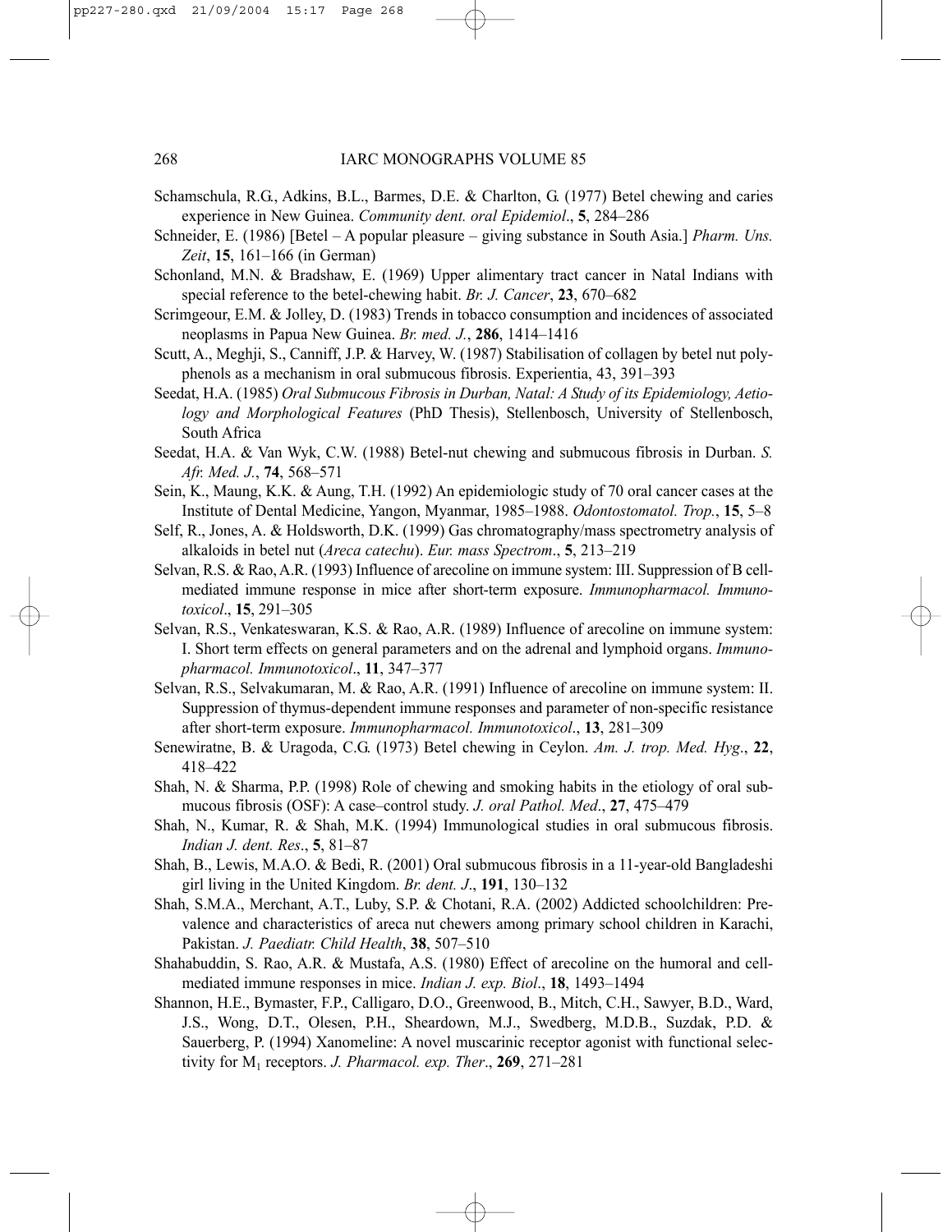- Shanta, V. & Krishnamurthi, S. (1959) A study of aetiological factors in oral squamous cell carcinoma. *Br. J. Cancer*, **13**, 381–388
- Shanta, V. & Krishnamurthi, S. (1963) Further study in aetiology of carcinomas of the upper alimentary tract. *Br. J. Cancer*, **17**, 8–23
- Sharan, R.N. & Wary, K.K. (1992) Study of unscheduled DNA synthesis following exposure of human cells to arecoline and extracts of betel nut in vitro. *Mutat. Res.*, **278**, 271–276
- Sharma, B.B. (2002) *Prevention of Food Adulteration Act, 1954* (Notification No. PFA/574- 2002/7, dated 23 July), Mumbai, Commissioner for Food and Drug Administration and Food (Health) Authority, Maharashtra State
- Shear, M., Lemmer, J. & Dockrat, I. (1967) Oral submucous fibrosis in South African Indians: An epidemiological study. *S. Afr. J. med. Sci.*, **32**, 41–46
- Shetty, K.V. & Johnson, N.W. (1999) Knowledge, attitudes and beliefs of adult South Asians living in London regarding risk factors and signs for oral cancer. *Community Dent. Health*, **16**, 227–231
- Shirname, L.P., Menon, M.M., Nair, J. & Bhide, S.V. (1983) Correlation of mutagenicity and tumorigenicity of betel quid and its ingredients. *Nutr. Cancer*, **5**, 87–91
- Shirname, L.P., Menon, M.M. & Bhide, S.V. (1984) Mutagenicity of betel quid and its ingredients using mammalian test systems. *Carcinogenesis*, **5**, 501–503
- Shiu, M.N., Chen, T.H.H., Chang, S.H. & Hahn, L.J. (2000) Risk factors for leukoplakia and malignant transformation to oral carcinoma: A leukoplakia cohort in Taiwan. *Br. J. Cancer*, **82**, 1871–1874
- Shivapurkar, N.M. & Bhide, S.V. (1979) Effect of betel-nut constituents on nucleic acid metabolism. *Indian J. exp. Biol*., **17**, 1141–1144
- Shivapurkar, N.M., Bhide, S.V. & Ranadive, K.J. (1978) Biochemical studies of betel nut constituents. *Indian J. Pharmacol*., **10**, 191–200
- Shivapurkar, N.M., Ranadive, S.N., Gothoskar, S.V., Bhide, S.V. & Ranadive, K.J. (1980) Tumorigenic effect of aqueous and polyphenolic fractions of betel nut in Swiss strain mice. *Indian J. exp. Biol*., **18**, 1159–1161
- Shivashankar, S., Dhanaraj, S., Mathew, A.G., Srinivasa Murthy, S., Vyasamurthy, M.N. & Govindarajan, V.S. (1969) Physical and chemical characteristics of processed areca nuts. *J. Food Sci. Technol*., **41**, 113–116
- Shwe, M., Chiguchi, G., Yamada, S., Nakajima, T., Maung, K.K., Takagi, M., Amagasa, T. & Tsuchida, N. (2001) p53 and MDM2 co-expression in tobacco and betel chewing-associated oral squamous cell carcinomas. *J. med. dent. Sci*., **48**, 113–119
- Sidiq, Y., Rajagopalan, K.R., & Krishnamurthy M.S. (1964) Aetiology and epidemiology of oral cavity cancers. *J. Indian med. Assoc*. **43**, 526–529
- Silverman, S., Jr, Bhargava, K., Mani, N.J., Smith, L.W. & Malaowalla, A.M. (1976) Malignant transformation and natural history of oral leukoplakia in 57 518 industrial workers of Gujarat, India. *Cancer,* **38***,* 1790–1795
- Simarak, S., de Jong, U.W., Breslow, N., Dahl, C.J., Ruckphaopunt, K., Scheelings, P. & MacLennan, R. (1977) Cancer of the oral cavity, pharynx/larynx and lung in North Thailand: Case–control study and analysis of cigar smoke. *Br. J. Cancer*, **36**, 130–140
- Singh, A.D. & von Essen, C.F. (1966) Buccal mucosa cancer in South India. Etiologic and clinical aspects. *Am. J. Roentgenol. Radium Ther. Nucl. Med*., **96**, 6–14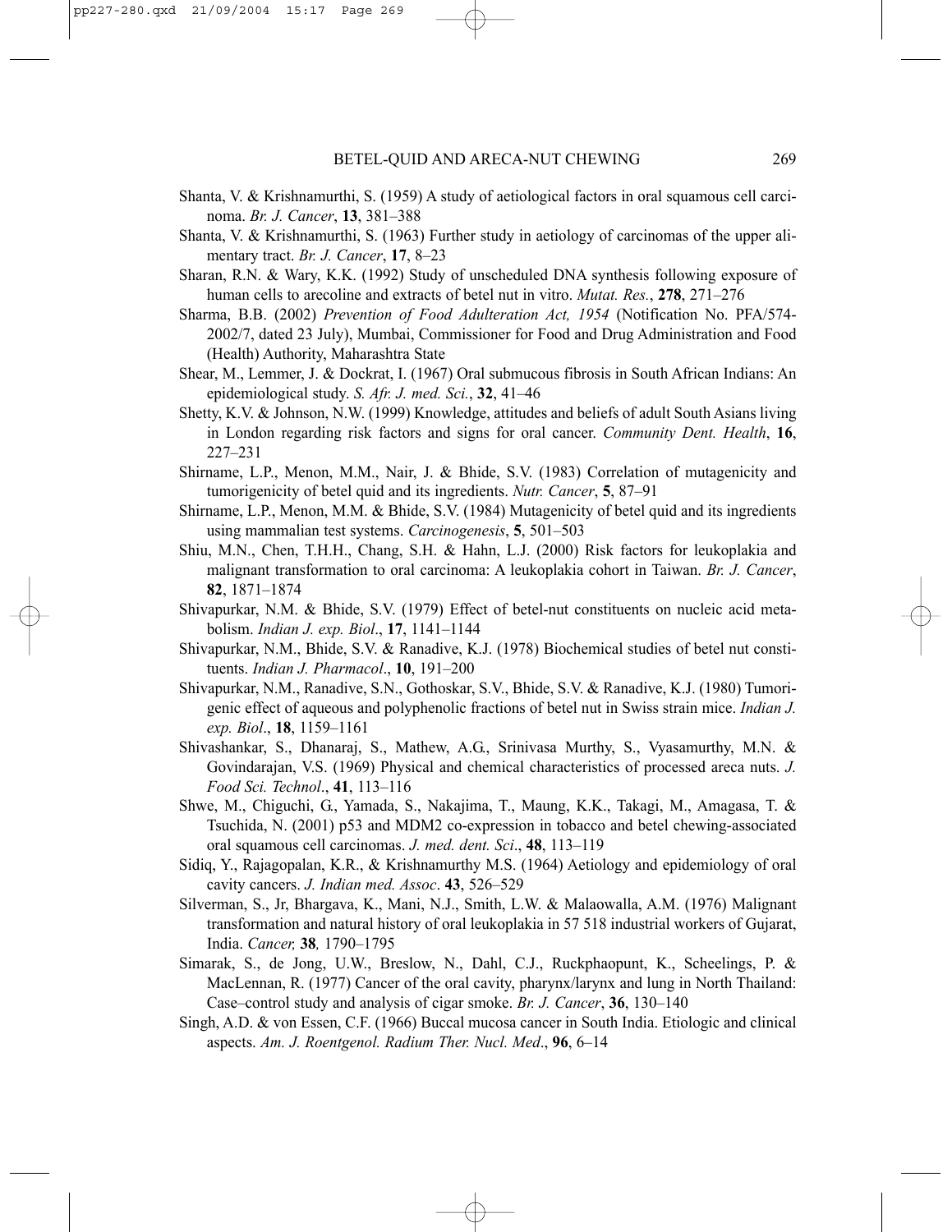## 270 IARC MONOGRAPHS VOLUME 85

- Singh, A. & Rao, A.R. (1993a) Modulatory effect of areca nut on the action of MACE (*Myristica fragrans*, Houtt) on hepatic detoxification system in mice. *Food chem. Toxicol*., **31**, 517–521
- Singh, A. & Rao, A.R. (1993b) Effect of arecanut on the black mustard (*Brassica niger*, L.) mediated detoxication enzymes and sulfhydryl content in the liver of mice. *Cancer Lett.*, **72**, 45–51
- Singh, A. & Rao, A.R. (1993c) Effect of arecoline on Phase I and Phase II drug metabolizing system of enzymes, sulphydryl content and lipid peroxidation in mouse liver. *Biochem. mol. Biol. int*., **30**, 763–772
- Singh, A. & Rao, A.R. (1995a) Modulatory influence of arecanut on the mouse hepatic xenobiotic detoxication system and skin papillomagenesis. *Teratog. Carcinog. Mutag.*, **15**, 135–146
- Singh, A. & Rao, A.R. (1995b) Evaluation of the modifying influence of arecanut on the garlicmodulated hepatic detoxication system enzymes, sulfyhydryl content and lipid peroxidation. *Teratog. Carcinog. Mutag*., **15**, 127–134
- Singh, A. & Rao, A.R. (1995c) Modulatory influence of arecanut on antioxidant 2(3)-*tert*-butyl-4 hydroxy anisole-induced hepatic detoxification system and antioxidant defence mechanism in mice. *Cancer Lett*., **91**, 107–114
- Singh, A., Sing, S.P. & Bamezai, R. (1996) Postnatal effect of arecoline on chlorophyllinmodulated hepatic biotransformation system enzymes in suckling neonate and lactating mice. *Teratog. Carcinog. Mutag*., **16**, 89–96
- Singh, A., Singh, S.P. & Bamezai, R. (1997) Modulatory influence of arecoline on the phytic acidaltered hepatic biotransformation system enzymes, sulfhydryl content and lipid peroxidation in a murine system. *Cancer Lett*., **117**, 1–6
- Singh, A., Singh, S.P. & Bamezai, R. (2000) Direct and translactational effect of arecoline alkaloid on the clocimum oil-modulated hepatic drug metabolizing enzymes in mice. *Food. chem. Toxicol*., **38**, 627–635
- Sinha, A. & Rao, A.R. (1985a) Embryotoxicity of betel nuts in mice. *Toxicology*, **37**, 315–326
- Sinha, A. & Rao, A.R. (1985b) Induction of shape abnormality and unscheduled DNA synthesis by arecoline in the germ cells of mice. *Mutat. Res*., **158**, 189–192
- Sinha, A. & Rao, A.R. (1985c) Transplacental micronucleus inducing ability of arecoline, a betel nut alkaloid, in mice. *Mutat. Res*., **158**, 193–194
- Sinha, D.N. & Gupta, P.C. (2001) Tobacco and areca nut use in male medical students of Patna. *Natl med. J. India*, **14**, 176–178
- Sinor, P.N., Gupta, P.C., Murti, P.R., Bhonsle, R.B., Daftary, D.K., Mehta, F.S. & Pindborg, J.J. (1990) A case–control study of oral submucous fibrosis with special reference to the etiologic role of areca nut. *J. oral Pathol. Med*., **19**, 94–98
- Sirsat, S.M. & Khanolkar, V.R. (1962) The effect of arecoline on the palatal and buccal mucosa of the Wistar rat. An optical and electron microscope study. *Indian J. med. Sci*., **16**, 198–202
- Slotkin, T.A. (1992) Prenatal exposure to nicotine: What can we learn from animal models? In: Zagon, I.S. & Slotkin. T.A., eds, *Maternal Substance Abuse and the Developing Nervous System*, San Diego, Academic Press, pp. 97–124
- Slotkin, T.A., Greer, N., Faust, J., Cho, H. & Seidler, F.J. (1986) Effects of maternal nicotine injections on brain development in the rat: Ornithine decarboxylase activity, nucleic acids and proteins in discrete brain regions. *Brain Res. Bull*., **17**, 41–50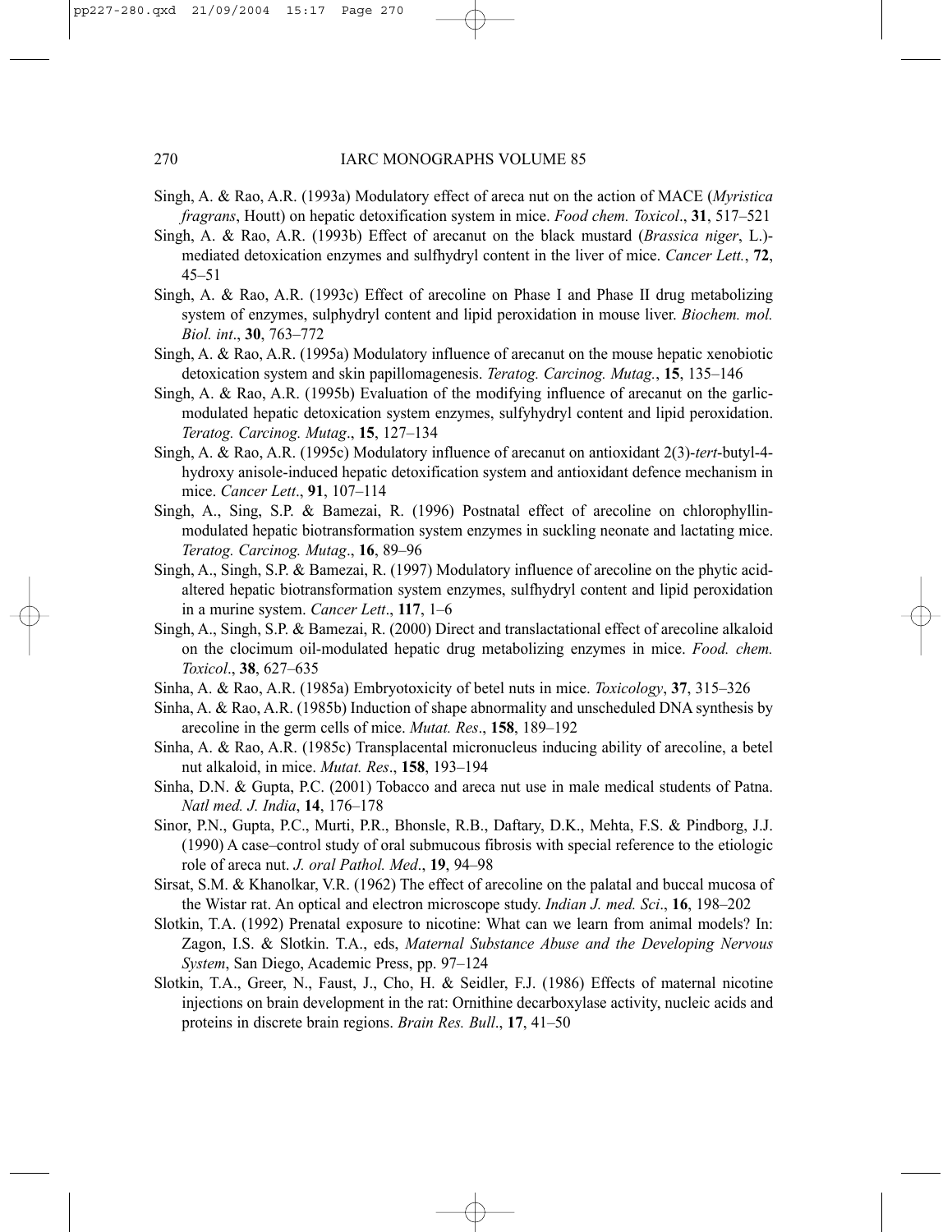- Slotkin, T.A., Lappi, S.E. & Seidler, F.J. (1993) Impact of fetal nicotine exposure on development of rat brain regions: Critical sensitive periods or effects of withdrawal? *Brain Res. Bull*., **31**, 319–328
- Smismans, A., Schuit, F. & Pipeleers, D. (1997) Nutrient regulation of gamma-butyric acid release from islet beta cells. *Diabetologia*, **40**, 1411–1415
- Smith, L.W., Bhargava, K., Mani, N.J., Malaowalla, A.M. & Silverman, S., Jr (1975) Oral cancer and precancerous lesions in 57,518 industrial workers of Gujarat, India. *Indian J. Cancer*, **12**, 118–123
- Sopori, M.L & Kozak, W. (1998) Immunomodulatory effects of cigarette smoke. *J. Neuroimmunol*., **83**, 148–156
- Sorenson, R.L., Garry, D.G. & Brelje, T.C. (1991) Structural and functional considerations of GABA in islets of Langerhans, β-cells and nerves. *Diabetes*, **40**, 1365–1374
- Srinivasan, M. & Jewell, S.D. (2001a) Quantitative estimation of PCNA, *c-myc*, EGFR and TGF-α in oral submucous fibrosis — An immunohistochemical study. *Oral Oncol*., **37**, 461–467
- Srinivasan, M. & Jewell, S.D. (2001b) Evaluation of TGF-α and EGFR expression in oral leukoplakia and oral submucous fibrosis by quantitative immunohistochemistry. *Oncology*, **61**, 284–292
- Srivastava, S.P. & Sharma, S.C. (1968) Gingival cancer. *Indian J. Cancer*, **5**, 89–97
- Srivatanakul, P., Parkin, D.M., Khlat, M., Chenvidhya, D., Chotiwan, P., Insiripong, S., L'Abbe, K.A. & Wild C.P. (1991) Liver cancer in Thailand. II. A case–control study of hepatocellular carcinoma. *Int. J. Cancer*, **48**, 329–332
- Stanley, K. & Stjernsward, J. (1986) A survey on the control of oral cancer in India. *Indian J. Cancer*, **23**, 105–111
- Stephen, S.J. & Uragoda, C.G. (1970) Some observations on oesophageal carcinoma in Ceylon including its relationship to betel chewing. *Br. J. Cancer*, **24**, 11–15
- Stich, H.F. & Dunn, B.P. (1986) Relationship between cellular levels of beta-carotene and sensitivity to genotoxic agents. *Int. J. Cancer*, **38**, 713–717
- Stich, H.F. & Tsang, S.S. (1989) Promoting activity of betel quid ingredients and their inhibition by retinol. *Cancer Lett.*, **45**, 71–77
- Stich, H.F., Stich, W. & Parida, B.B. (1982) Elevated frequency of micronucleated cells in the buccal mucosa of individuals at high risk for oral cancer: Betel quid chewers. *Cancer Lett*., **17**, 125–134
- Stich, H.F., Ohshima, H., Pignatelli, B., Michelon, J. & Bartsch, H. (1983) Inhibitory effect of betel nut extracts on endogenous nitrosation in humans. *J. natl Cancer Inst*., **70**, 1047–1050
- Stich, H.F., Dunn, B.P., Pignatelli, B., Ohshima, H. & Bartsch, H. (1984a) Dietary phenolics and betel nut extracts as modifiers of *N*-nitrosation in rat and man. In: O'Neill, I.K., von Borstel, R.C., Miller, C.T., Long, J. & Bartsch, H., eds, N-*Nitroso Compounds: Occurrence, Biological Effects and Relevance to Human Cancer* (IARC Scientific Publications No. 57), Lyon, *IARC*Press, pp. 213–222
- Stich, H.F., Rosin, M.P. & Vallejera, M.O. (1984b) Reduction with vitamin A and beta-carotene administration of proportion of micronucleated buccal mucosal cells in Asian betel nut and tobacco chewers. *Lancet*, **i**, 1204–1206
- Stich, H.F., Stich, W., Rosin, M.P. & Vallejera, M.O. (1984c) Use of the micronucleus test to monitor the effect of vitamin A, beta-carotene and canthaxanthin on the buccal mucosa of betel nut/tobacco chewers. *Int. J. Cancer*, **34**, 745–750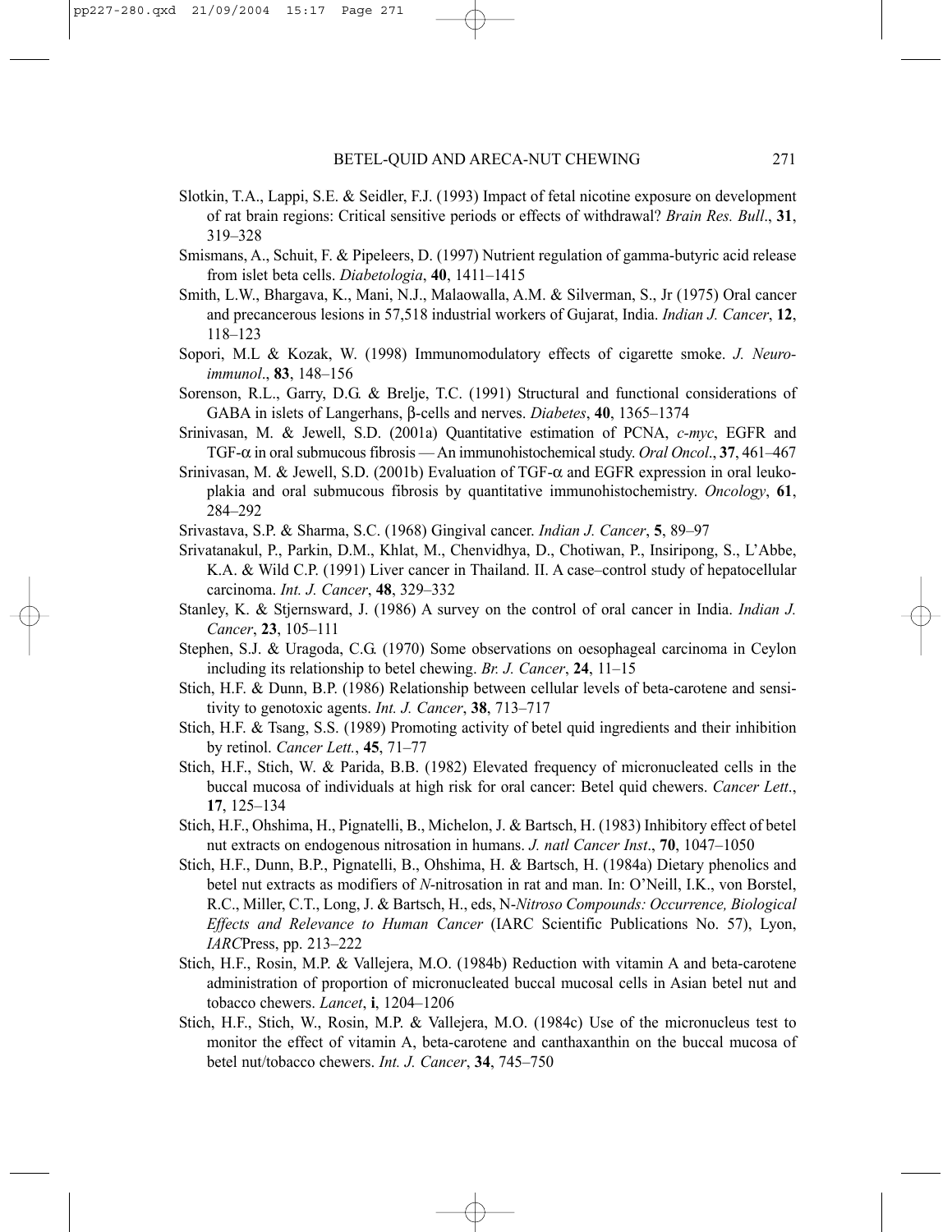- Stich, H.F., Rosin, M.P. & Brunnemann, K.D. (1986) Oral lesions, genotoxicity and nitrosamines in betel quid chewers with no obvious increase in oral cancer risk. *Cancer Lett.*, **31**, 15–25
- Stich, H.F., Rosin, M.P., Hornby, A.P., Mathew, B., Sankaranarayanan, R. & Nair, M.K. (1988) Remission of oral leukoplakias and micronuclei in tobacco/betel quid chewers treated with beta-carotene and with beta-carotene plus vitamin A. *Int. J. Cancer*, **42**, 195–199
- Stich, H.F., Brunnemann, K.D., Mathew, B., Sankaranayanan, R. & Nair, M.K. (1989) Chemopreventive trials with vitamin A and β-carotene: Some unresolved issues. *Prev. Med.*, **18**, 732–739
- Stich, H.F., Mathew, B., Sankaranarayanan, R. & Nair, M.K. (1991) Remission of precancerous lesions in the oral cavity of tobacco chewers and maintenance of the protective effect of β-carotene or vitamin A. *Am. J. clin. Nutr.*, **53**, 298S–304S
- Strickland, S.S. & Duffield, A.E. (1997) Anthropometric status and resting metabolic rate in users of the areca nut and smokers of tobacco in rural Sarawak. *Ann. hum. Biol*., **25**, 453–474
- Strickland, S.S., Veena, G.V., Houghton, P.J., Stanford S.C. & Kurpad, A.V. (2003) Areca nut, energy metabolism and hunger in Asian men. *Ann. hum. Biol*., **30**, 26–52
- Sullivan, R.J. & Hagen, E.H. (2002) Psychotropic substance-seeking: Evolutionary pathology or adaptation? *Addiction*, **97**, 389–400
- Summers, R.M., Williams, S.A. & Curzon, M.E.J. (1994) The use of tobacco and betel quid ('pan') among Bangladeshi women in West Yorkshire. *Community Dent. Health*, **11**, 12–16
- Sun, C.A., Wu, D.M., Lin, C.C., Lu, S.N., You, S.L., Wang, L.Y., Wu, M.H. & Chen, C.J. (2003) Incidence and cofactors of hepatitis C virus-related hepatocellular carcinoma: A prospective study of 12 008 men in Taiwan. *Am. J. Epidemiol*., **157**, 674–682
- Sundqvist, K. & Grafström, R.C. (1992) Effects of areca nut on growth, differentiation and formation of DNA damage in cultured human buccal epithelial cells. *Int. J. Cancer*, **52**, 305–310
- Sundqvist, K., Liu, Y., Nair, J., Bartsch, H., Arvidson, K. & Grafström, R.C. (1989) Cytotoxic and genotoxic effects of areca nut-related compounds in cultured human buccal epithelial cells. *Cancer Res.*, **49**, 5294–5298
- Suri, K., Goldman, H.M. & Wells, H. (1971) Carcinogenic effect of a dimethyl sulphoxide extract of betel nut on the mucosa of the hamster buccal pouch. *Nature*, **230**, 383–384
- Swerdlow, A.J., Marmot, M.G., Grulich, A.E. & Head, J. (1995) Cancer mortality in Indian and British ethnic immigrants from the Indian subcontinent to England and Wales. *Br. J. Cancer*, **72**, 1312–1319
- Syiem, D., Syngai, G., Khup, P.Z., Khongwir, B.S., Kharbuli, B. & Kayang, H. (2002) Hypoglycemic effects of *Potentilla fulgens* L. in normal and alloxan-induced diabetic mice. *J. Ethnopharmacol*., **83**, 55–61
- Talonu, N.T. (1989) Observation on betel-nut use, habituation, addiction and carcinogenesis in Papua New Guineans. *Papua New Guinea med. J*., **32**, 195–197
- Tan, B.S., Rosman, A., Ng, K.H. & Ahmad, N. (2000) Profile of the betel/tobacco quid chewers in six Malaysian estates. *Annal. Dent. Univ. Malaya*, **7**, 1–5
- Tanaka, T., Mori, H., Fujii, M., Takahashi, M. & Hirono, I. (1983) Carcinogenicity examination of betel quid. II. Effect of vitamin A deficiency on rats fed semipurified diet containing betel nut and calcium hydroxide. *Nutr. Cancer*, **4**, 260–266
- Tanaka, T., Kuniyasu, T., Shima, H., Sugie, S., Mori, H., Takahashi, M. & Hirono, I. (1986) Carcinogenicity of betel quid. III. Enhancement of 4-nitroquinoline-1-oxide- and N-2-fluo-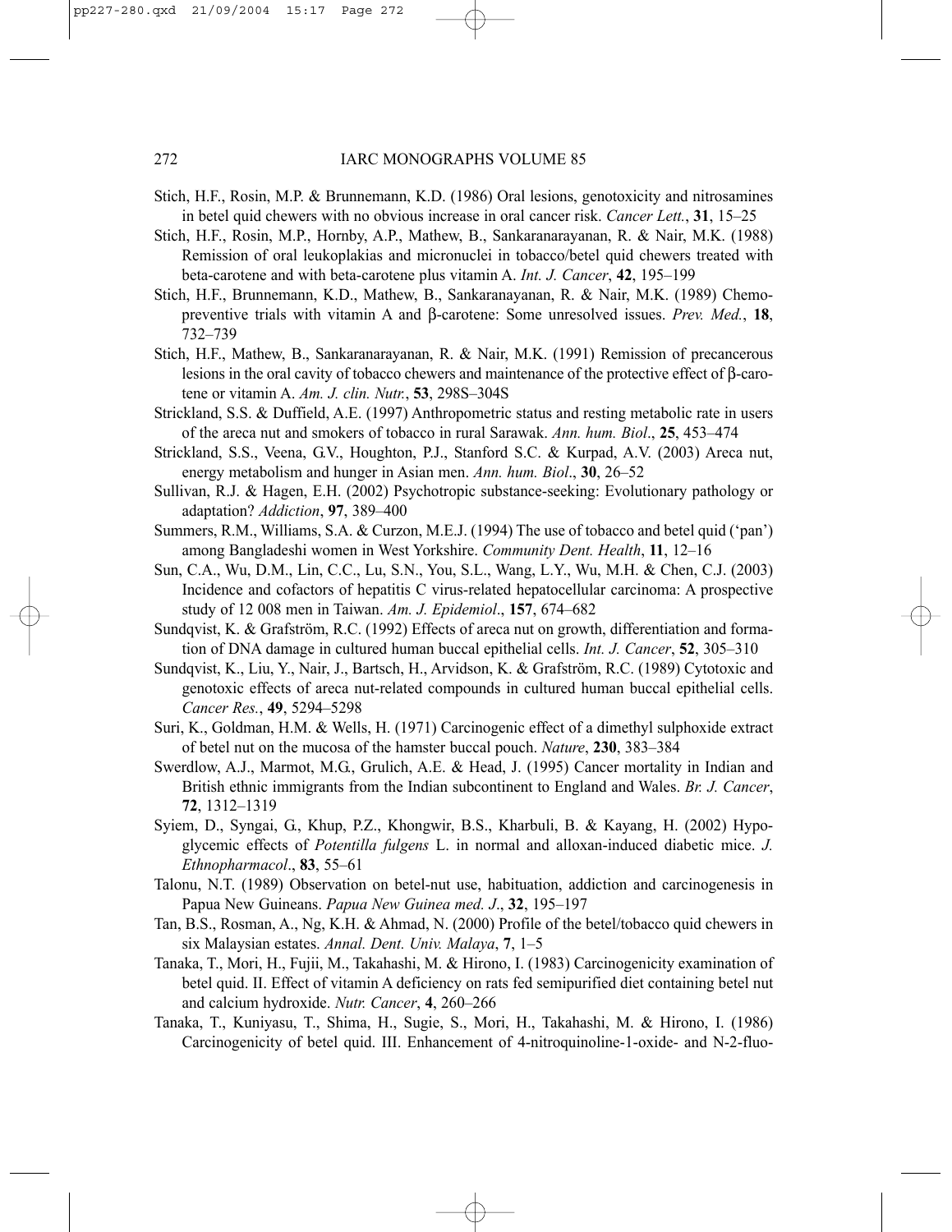renylacetamide-induced carcinogenesis in rats by subsequent administration of betel nut. *J. natl Cancer Inst.*, **77**, 777–781

- Tandle, A.T., Sanghvi, V. & Saranath, D. (2001) Determination of *p53* genotypes in oral cancer patients from India. *Br. J. Cancer*, **84**, 739–742
- Tang, J.G., Jian, X.F., Gao, M.L., Ling, T.Y. & Zhang, K.H. (1997) Epidemiological survey of oral submucous fibrosis in Xiangtan City, Hunan Province, China. *Community Dent. Oral Epidemiol.*, **25**, 177–180
- Tang, J.G., Jian, X.F., Gao, M.L., Ling, T.Y. & Zhang, K.H. (1997) Epidemiological survey of oral submucous fibrosis in Xiangtan City, Hunan Province, China. *Community dent. oral Epidemiol*., **25**, 177–178
- Taylor, F., Al-Jarad, N., John, L.M.E., Conroy, D.M. & Barnes, N.C. (1992) Betel-nut chewing and asthma. *Lancet*, **339**, 1134–1136
- Thomas, S.J. & MacLennan, R. (1992) Slaked lime and betel nut cancer in Papua New Guinea. *Lancet*, **340**, 577–578
- Thomas, S., Brennan, J., Martel, G., Frazer, I., Montesano, R., Sidransky, D. & Hollstein, M. (1994) Mutations in the conserved regions of *p53* are infrequent in betel-associated oral cancers from Papua-New Guinea. *Cancer Res*., **54**, 3588–3593
- Thomas, G., Hashibe, M., Jacob, B.J., Ramadas, K., Mathew, B., Sankaranarayanan, R. & Zhang, Z.F. (2003) Risk factors for multiple oral premalignant lesions. *Int. J. Cancer*, **107**, 285–291
- Thompson, D.C., Thompson, J.A., Sugumaran, M. & Moldéus, P. (1993) Biological and toxicological consequences of quinone methide formation. *Chem.-biol. Interactions*, **86**, 129–162
- Thongsuksai, P. & Boonyaphiphat, P. (2001) Lack of association between p53 expression and betel nut chewing in oral cancers from Thailand. *Oral Oncol.*, **37**, 276–281
- Timms, P.M., Srikanthan, V.A., Lindsay, M., Maxwell, P., Wright, A. & Dunn, F.G. (1998) Plasma tissue inhibitor of metalloproteinase-1 is elevated in hypertension (Abstract). *Am. J. Hypertens*., **11**, 1A
- Timms, P.M., Mannan, N., Hitman, G.A., Noonan, K., Mills, P.G., Syndercombe-Court, Y.D., Aganna, E., Price, C.P. & Boucher, B.J. (2002a) Circulating MMP9, vitamin D and variation in the TIMP-1 response with VDR genotype: Mechanisms for inflammatory damage in chronic disorders? *Q. J. Med*., **95**, 787–796
- Timms, P.M., Wright, A., Maxwell, P., Campbell, S., Dawnay, A.B. & Srikanthan, V. (2002b) Plasma tissue inhibitor of metalloproteinase-1 levels are elevated in essential hypertension and related to left ventricular hypertrophy. *Am. J. Hypertens*., **15**, 269–272
- Tolentino, A.D., Jr, Erese, B.C. & Soriano, O.L. (1963) Malignant and pre-malignant lesions of the oral cavity. *Philippine J. Cancer*, **5**, 406–416
- Topcu, Z., Chiba, I., Fujieda, M., Shibata, T., Ariyoshi, N., Yamazaki, H., Sevgican, F., Muthumala, M., Kobayashi, H. & Kamataki, T. (2002) *CYP2A6* gene deletion reduces oral cancer risk in betel quid chewers in Sri Lanka. *Carcinogenesis*, **23**, 595–598
- Trendelenburg, P. (1912) Physiologische und pharmakologische Untersuchungen an der isolierten Bronchialmuskulatur. *Arch. exp. Pathol*. *Pharm*., **69**, 79
- Trivedy, C.R. (2001) The legislative issues related to the sale and consumption of areca (betel) nut products in the UK: Current status and objectives for the future. *J. Indian Med. Assoc*., **1**, 10–16
- Trivedi, A.H., Dave, B.J. & Adhvaryu, S.C. (1993) Genotoxic effects of nicotine in combination with arecoline on CHO cells. *Cancer Lett.*, **74**, 105–110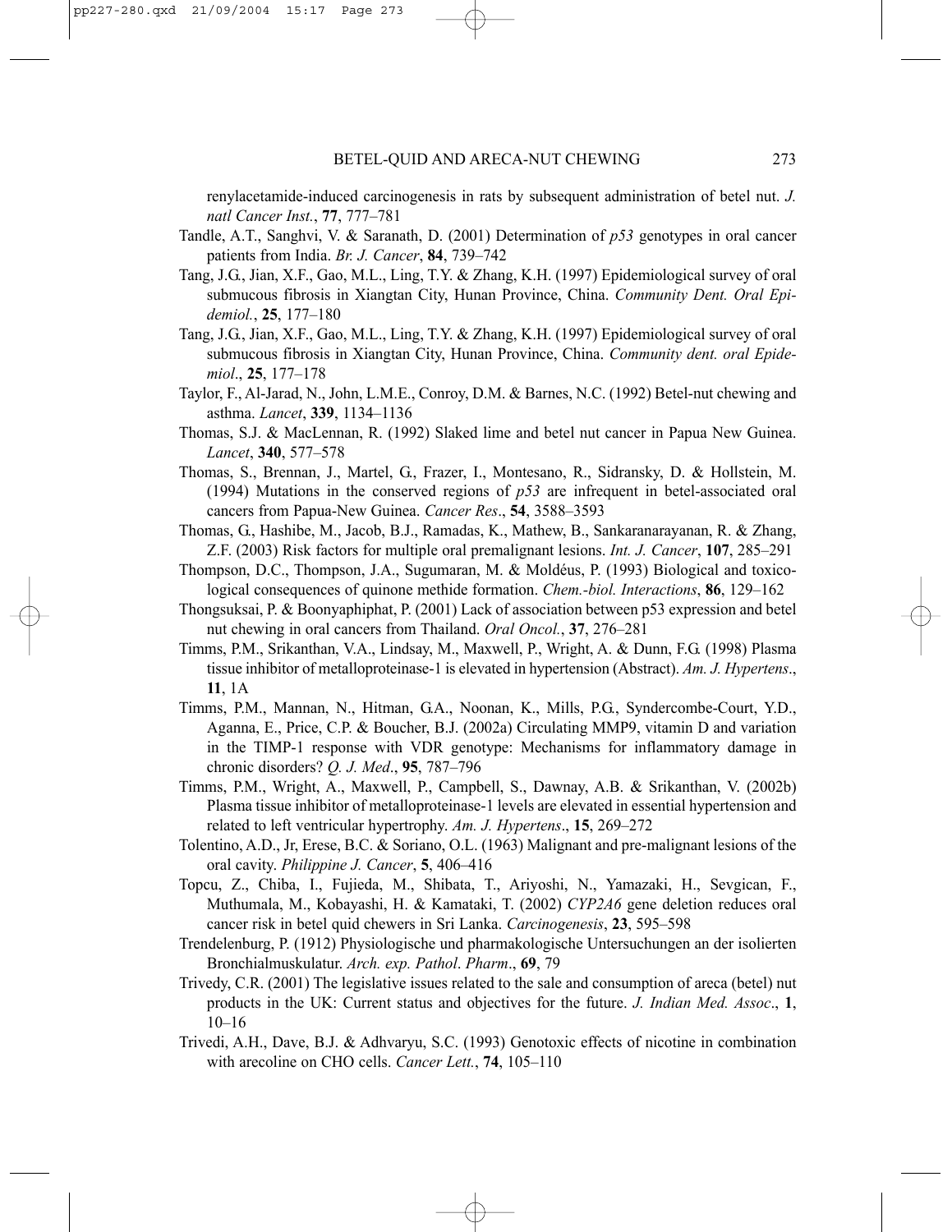- Trivedi, A.H., Roy, S.K., Patel, R.K., Adhvaryu, S.G. & Balar, D.B. (1995) Urine of tobacco/areca nut chewers causes genomic damage in Chinese hamster ovary cells. *Carcinogenesis*, **16**, 205–208
- Trivedy, C., Baldwin, D., Warnakulasuriya, S., Johnson, N. & Peters, T. (1997) Copper content in *Areca catechu* (betel nut) products and oral submucous fibrosis. *Lancet*, **349**, 1447
- Trivedy, C., Warnakulasuriya, K.A.A.S., Tavassoli, M., Steingrimsdottir, H., Penhallow, J., Maher, R. & Johnson, N.W. (1998) p53 Aberrations in oral submucous fibrosis and oral squamous cell carcinoma detected by immunocytochemistry and PCR-SSCP. *J. oral Pathol. Med*., **27**, 72–77
- Trivedy, C., Warnakulasuriya, S. & Peters, T.J. (1999a) Areca nuts can have deleterious effects. *Br. med. J.*, **318**, 1287
- Trivedy, C., Warnakulasuriya, S., Hazarey, V.K. & Johnson, N.W. (1999b) The role of copper in the aetiopathogenesis of oral submucous fibrosis. In: Varma, A.K., ed., *Oral Oncology*, Vol. VI, *Proceedings of the 6th International Congress on Oral Cancer*, New Delhi, Macmillan Press, pp. 7–10
- Trivedy, C., Warnakulasuriya, K.A.A.S., Hazarey, V.K., Tavassoli, M., Sommer, P. & Johnson, N.W. (1999c) The upregulation of lysyl oxidase in oral submucous fibrosis and squamous cell carcinoma. *J. oral Pathol. Med*., **28**, 246–251
- Trivedy, C.R., Warnakulasuriya, K.A.A.S., Peters, T.J., Senkus, R., Hazarey, V.K. & Johnson, N.W. (2000) Raised tissue copper levels in oral submucous fibrosis. *J. oral Pathol. Med.*, **29**, 241–248
- Trivedy, C., Meghji, S., Warnakulasuriya, K.A.A.S., Johnson, N.W. & Harris, M. (2001) Copper stimulates human oral fibroblasts *in vitro*: A role in the pathogenesis of oral submucous fibrosis. *J. oral Pathol. Med*., **30**, 465–470
- Tsai, C.C., Ma, R.H. & Shieh, T.Y. (1999) Deficiency in collagen and fibronectin phagocytosis by human buccal mucosa fibroblasts *in vitro* as a possible mechanism for oral submucous fibrosis. *J. oral Pathol. Med*., **28**, 59–63
- Tsai, J.F., Chuang, L.Y., Jeng, J.E., Ho, M.S., Hsieh, M.Y., Lin, Z.Y. & Wang, L.Y. (2001) Betel quid chewing as a risk factor for hepatocellular carcinoma: A case–control study. *Br. J. Cancer*, **84**, 709–713
- Tsai, C.-H., Chou, M.-Y. & Chang, Y.-C. (2003) The upregulation of cyclooxygenase-2 expression in human buccal mucosal fibroblasts by arecoline: A possible role in the pathogenesis of oral submucous fibrosis. *J. oral Pathol. Med*., **32**, 146–153
- Van der Bijl, P. & Van Wyk C.W. (1995) Estimation of areca nut consumption among South African Indians. *J. int. dent. Assoc.*, **66**, 52–54
- Van der Bijl, P., Stockenström, S., Vismer, H.F. & van Wyk, C.W. (1996) Incidence of fungi and aflatoxins in imported areca nut samples. *S. Afr. J. Sci*., **92**, 154–156
- Verma, R.C., Chansoriya, M. & Kaul, K.K. (1983) Effect of tobacco chewing by mothers on fetal outcome. *Indian Pediatr*., **20**, 105–111
- Vineis, P., d'Errico, A., Malats, N. & Boffetta, P. (1999) Overall evaluation and research perspectives. In: Vineis, P., Malats, N., Lang, M., d'Errico, A., Caporaso, J., Cuzick, J. & Boffetta, P., eds, *Metabolic Polymorphisms and Susceptibility to Cancer* (IARC Scientific Publications No. 148), Lyon, *IARC*Press, pp. 403–408
- Vora, A.R., Yeoman, C.M. & Hayter, J.P. (2000) Alcohol, tobacco and paan use and understanding of oral cancer risk among Asian males in Leicester. *Br. dent. J*., **188**, 444–451
- Wahi, P.N. (1968) The epidemiology of oral and oropharyngeal cancer. A report of the study in Mainpuri district, Uttar Pradesh, India. *Bull. World Health Organ.,* **38***,* 495–521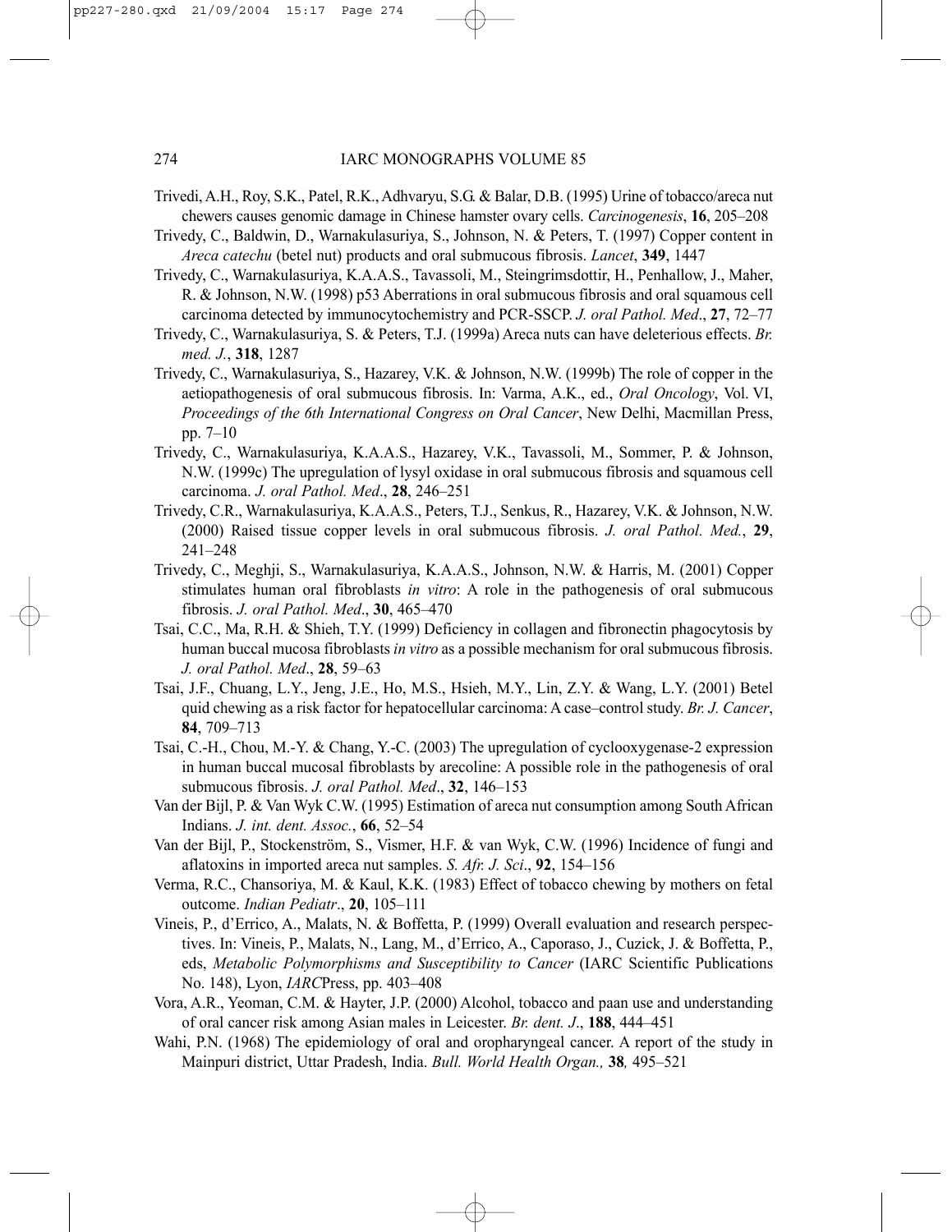- Wahi, P.N., Kehar, U. & Lahiri, B. (1965) Factors influencing oral and oropharyngeal cancers in India. *Br. J. Cancer*, **19**, 642–660
- Wahi, P.N., Lahiri, B. & Kehar, U. (1966) Epidemiology of oral and oropharyngeal cancer. A study of regional factors in Uttar Pradesh. *J. Indian med. Assoc*., **46**, 175–181
- Walker, E.A., Pignatelli, B. & Friesen, M. (1982) The role of phenols in catalysis of nitrosamine formation. *J. Sci. Food Agric.*, **33**, 81–88
- Wang, C.K. & Hwang, L.S. (1993) [Analysis of the phenolic compounds in betel quid.] *J. Chin. agric. chem. Soc.*, **31**, 623–632 (in Chinese)
- Wang, C.-K. & Peng, C.-H. (1996) The mutagenicities of alkaloids and *N*-nitrosoguvacoline from betel quid. *Mutat. Res*., **360**, 165–171
- Wang, C.-K. & Wu, M.-J. (1996) [The separation of phenolics from *Piper betle* leaf and the effect on the mutagenicity of arecoline.] *J. Chin. agric. chem. Soc.*, **34**, 638–647 (in Chinese)
- Wang, C.-K. & Hwang, L.-S. (1997) Effect of betel quid on catecholamine secretion from adrenal chromaffin cells. *Proc. natl Sci. Counc. Repub. China B*, **21**, 129–136
- Wang, C.-K., Su, H.-Y. & Lii, C.-K. (1999) Chemical composition and toxicity of Taiwanese betel quid extract. *Food. chem. Toxicol*., **37**, 135–144
- Wang, C.-K., Chen, S.-L. & Wu, M.-G. (2001) Inhibitory effect of betel quid on the volatility of methyl mercaptan. *J. agric. Food Chem*., **49**, 1979–1983
- Wani, M.K., Yarber, R.H., Ahmed, A., Hengesteg, A. & Robbins, K.T. (2001) Cancer induction in the DMBA hamster cheek-pouch: A modified technique using a promoter. *Laryngoscope*, **111**, 204–206
- Warnakulasuriya, K.A.A.S. (1990) Smoking and chewing habits in Sri Lanka: Implications for oral cancer and precancer. In: Gupta, P.C., Hammer J.E. & Murti P.R., *Control of Tobacco Related Cancer and Other Diseases*, Oxford University Press, Bombay, 1992, pp 113–118
- Warnakulasuriya, K.A.A.S. (1992) Smoking and chewing habits in Sri Lanka: Implications for oral cancer and precancer. In: Gupta, P.C., Hamner, J.E., III & Murti, P.R., eds, *Control of Tobaccorelated Cancers and Other Diseases*, Mumbai, Oxford University Press, pp. 113–118
- Warnakulasuriya, K.A.A.S. (1996) Ethnicity, race and oral cancer. In: Bedi, R., Bhal, V. & Raja, R.R., eds, *Dentists, Patients and Ethnic Minorities*, London, Faculty of General Dental Practitioners (UK), Department of Health, pp. 57–65
- Warnakulasuriya, S. (2002) Areca nut use following migration and its consequences. *Addict. Biol.*, **7**, 127–132
- Warnakulasuriya, K.A.A.S. & Johnson, N.W. (1996) Epidemiology and risk factors for oral cancer: Rising trends in Europe and possible effects of migration. *Int. dent. J.*, **46**, 245–250
- Warnakulasuriya, K.A.A.S., Ekanayake, A.N.I, Sivayoham, S., Stjernsward, J., Pindborg, J.J., Sobin, L.H. & Perera, K.S.G.P. (1984) Utilization of primary health care workers for early detection of oral cancer and precancer cases in Sri Lanka. *Bull. World Health Org*., **62**, 243–250
- Warnakulasuriya, K.A.A.S., Johnson, N.W., Linklater, K.M. & Bell, J. (1999) Cancer of mouth, pharynx and nasopharynx in Asian and Chinese immigrants resident in Thames regions. *Oral Oncol*., **35**, 471–475
- Warnakulasuriya, S., Trivedy, C. & Peters, T.J. (2002) Areca nut use: An independent risk factor for oral cancer. *Br. med. J.*, **324**, 799–800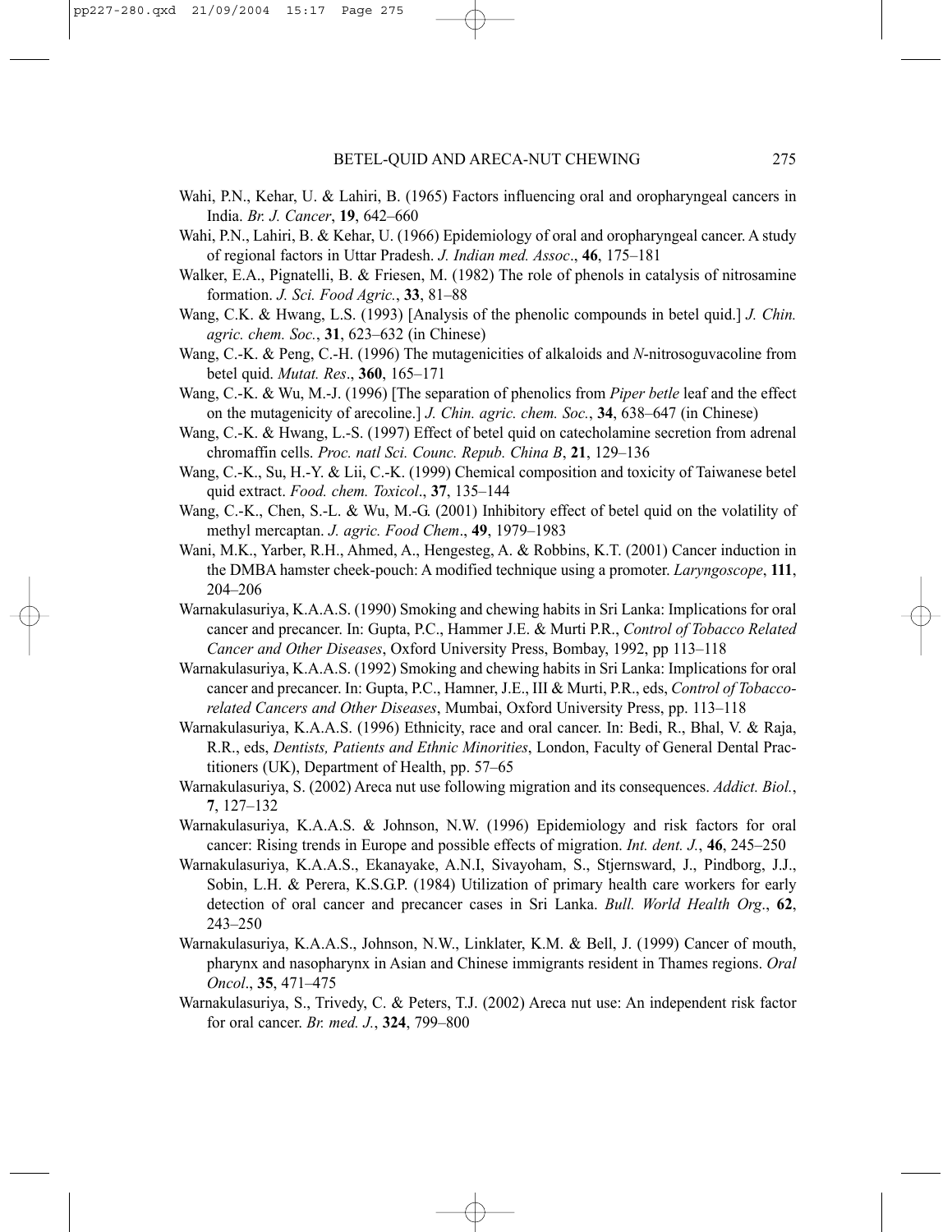- Wary, K.K. & Sharan, R.N. (1988) Aqueous extract of betel-nut of North-East India induces DNAstrand breaks and enhances rate of cell proliferation in vitro. Effect of betel-nut extract in vitro. *Cancer Res. clin. Oncol.*, **114**, 579–582
- Wary, K.K. & Sharan, R.N. (1991) Cytotoxic and cytostatic effects of arecoline and sodium nitrite on human cells *in vitro*. *Int. J. Cancer*, **47**, 396–400
- Wasnik, K.S., Ughade, S.N., Zodpey, S.P. & Ingole, D.L. (1998) Tobacco consumption practices and risk of oropharyngeal cancer: A case–control study in central India. *Southeast Asian J. trop. Med. public Health*, **29**, 827–834
- Weerapradist, W. & Boonpuknavig, V. (1983) Effect of betel nut on the buccal mucosa of the hamster cheek pouch: Comparative histological study of Thai and Indian betel nut and dimethyl benzanthracene (DMBA). *J. dent. Assoc. Thailand*, **33**, 53–66
- Wei, Y.Y. & Chung, C. (1997) Elemental analysis of Taiwanese areca nut and limes with INAA. *J. Radioanal. nucl. Chem.*, **217**, 45–51
- Wenke, G. & Hoffmann, D. (1983) A study of betel quid carcinogenesis. 1. On the *in vitro* N-nitrosation of arecoline. *Carcinogenesis*, **4**, 169–172
- Wenke, G., Brunnemann, K.D., Hoffmann, D. & Bhide, S.V. (1984) A study of betel quid carcinogenesis. IV. Analysis of the saliva of betel chewers: A preliminary report. *J. Cancer Res. clin. Oncol*., **108**, 110–113
- Williams, R.L. & Carter, M.K. (1965) The saluretic effects of arecoline hydrochloride. *Arch. int. Pharmacodyn*., **157**, 90–98
- Williams, S.A., Summers, R.M., Ahmed, I.A. & Prendergast, M.J. (1996) Caries experience, tooth loss and oral health-related behaviours among Bangladeshi women resident in West Yorkshire, UK. *Community dent. Health*, **13**, 150–156
- Williams, W.M., Hayakawa, T., Grange, E. & Rapoport, S.I. (1998) Arecoline stimulation of radiolabeled arachidonate incorporation from plasma into brain microvessels of awake rat. *Neurochem. Res*., **23**, 551–555
- Williams, S., Malik, A., Chowdhury, S. & Chauhan, S. (2002) Sociocultural aspects of areca nut use. *Addict. Biol*., **7**, 147–154
- Winstock, A.R., Trivedy, C.R., Warnakulasuriya, K.A.A.S. & Peters, T.J. (2000) A dependency syndrome related to areca nut use: Some medical and psychological aspects among areca nut users in the Gujarat community in the UK. *Addict. Biol*., **5**, 173–179
- Wong, T.Y., Jin, Y.T., Chen, H.O. & Lin, L.M. (1992) Studies on Taiwan betel quid carcinogenicity in hamster cheek-pouch. *Chinese dent. J.*, **11**, 155–162
- Wong, Y.K., Liu, T.Y., Chang. K.W., Lin, S.C., Chao, T.W., Li, P.L. & Chang, C.S. (1998) *p53* Alterations in betel quid- and tobacco-associated oral squamous cell carcinomas from Taiwan. *J. oral Pathol. Med*., **27**, 243–248
- Wu, K.-D., Chuang, R.-B., Wu, F.-L.L., Hsu, W.-A., Jan, I-.S. & Tsai, K.-S. (1996) The milk-alkali syndrome caused by betelnuts in oyster shell paste. *Clin. Toxicol*., **34**, 741–745
- Wu, M.-T., Lee, Y.-C., Chen, C.-J., Yang, P.-W., Lee, C.-J., Wu, D.-C., Hsu, H.-K., Ho, C.K., Kao, E.L. & Lee, J.M. (2001) Risk of betel chewing for oesophageal cancer in Taiwan. *Br. J. Cancer*, **85**, 658–660
- Wu, M.-T., Lee, J.-M., Wu, D.-C., Ho, C.-K., Wang, Y.-T., Lee, Y.-C., Hsu, H.-K. & Kao, E.-L. (2002) Genetic polymorphisms of cytochrome P4501A1 and oesophageal squamous-cell carcinoma in Taiwan. *Br. J. Cancer*, **87**, 529–532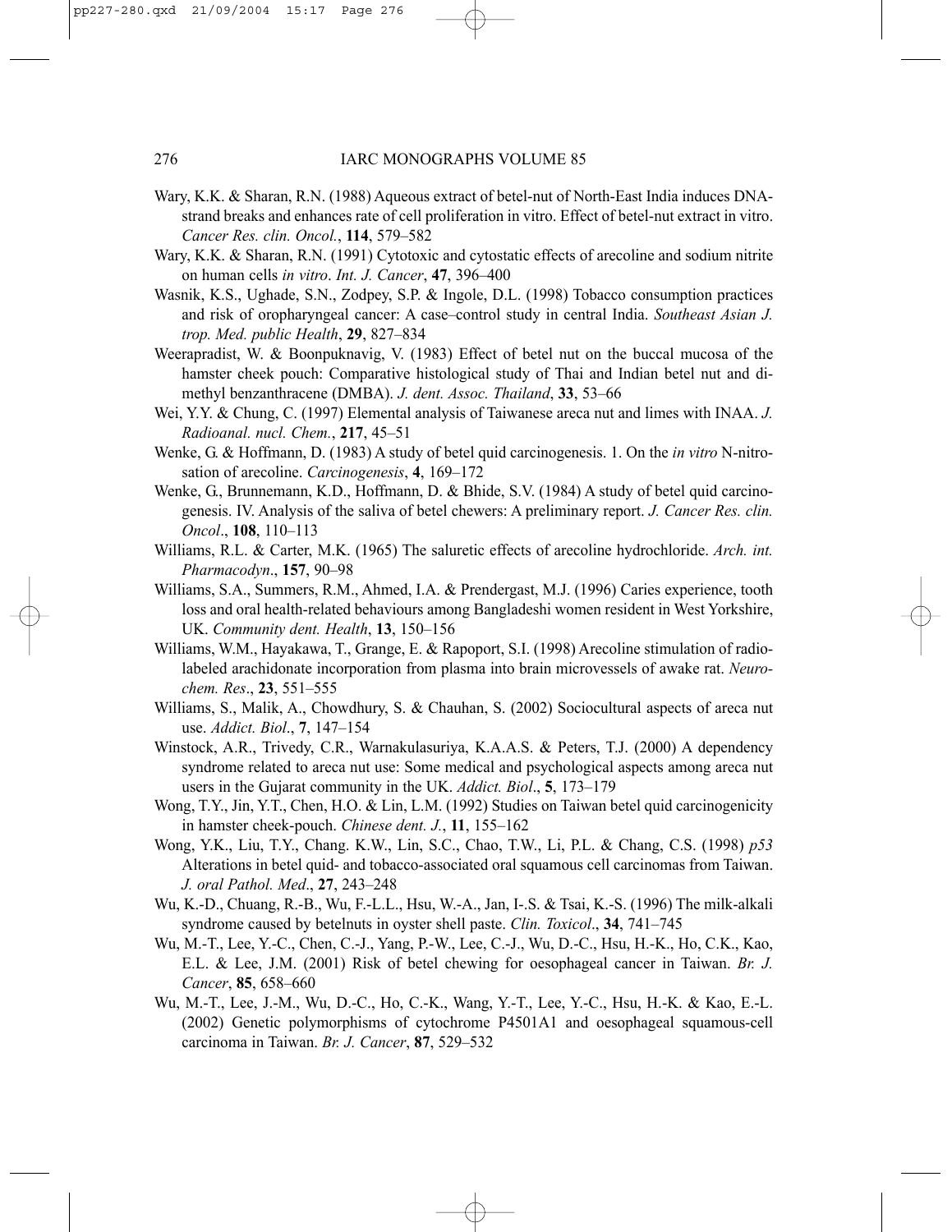- Wu, M.-T., Wang, Y.-T., Ho, C.-K., Wu, D.-C., Lee, Y.-C., Hsu, H.-K., Kao, E.-L. & Lee, J.-M. (2003) *SULT1A1* polymorphism and esophageal cancer in males. *Int. J. Cancer*, **103**, 101–104
- van Wyk, C.W., Stander, I., Padayachee, A. & Grobler-Rabie, A.F. (1993) The areca nut chewing habit and oral squamous cell carcinoma in South African Indians. A retrospective study. *S. Afr. med. J*., **83**, 425–429
- van Wyk, C.W., Olivier, A., de Miranda, C.M., van der Bijl, P. & Grobler-Rabie, A.F. (1994) Observations on the effect of areca nut extracts on oral fibroblast proliferation. *J. oral Pathol. Med.*, **23**, 145–148
- van Wyk, C.W., Olivier, A., Hoal-van Helden, E.G. & Grobler-Rabie, A.F. (1995) Growth of oral and skin fibroblasts from patients with oral submucous fibrosis. *J. oral Pathol. Med.*, **24**, 349–353
- van Wyk, C.W., de Miranda, C.M., Olivier, A. & van der Bijl, P. (1996) The effect of baked areca nut extract on the growth of buccal mucosa fibroblasts from healthy non-areca nut chewers. *J. dent. Assoc. S. Afr.*, **51**, 29–31
- Xie, D.-P., Li, W., Qu, S.-Y., Zheng, T.-Z., Yang, Y.-L., Ding, Y.-H., Wei, Y.-L. & Chen, L.-B. (2002) Effects of areca on contraction of colonic muscle strips in rats. *World J. Gastroenterol*., **8**, 350–352
- Yan, J.J., Tzeng, C.C. & Jin, Y.T. (1996) Overexpression of p53 protein in squamous cell carcinomas of buccal mucosa and tongue in Taiwan: An immunohistochemical and clinicopathological study. *Oral Pathol. Med*., **25**, 55–59
- Yang, J.A., Huber, S.A. & Lucas, Z.J. (1979) Inhibition of DNA synthesis in cultured lymphocytes and tumor cells by extracts of betel nut, tobacco and miang leaf, plant substances associated with cancer of the ororespiratory epithelium. *Cancer Res*., **39**, 4802–4809
- Yang, M.S., Su, I.H., Wen, J.K. & Ko, Y.C. (1996) Prevalence and related risk factors of betel quid chewing by adolescent students in southern Taiwan. *J. oral Pathol. Med.*, **25**, 69–71
- Yang, M.-S. Chang, F.-T. Chen S.-S. Lee, C.-H & Ko, Y.-C. (1999) Betel quid chewing and risk of adverse pregnancy outcomes among aborigines in southern Taiwan. *Public Health*, **113**, 189–192
- Yang, M.-S., Chung, T.-C., Yang, M.-J., Hsu T.-Y. & Ko, Y.-C. (2001) Betel quid chewing and risk of adverse birth outcomes among aborigines in eastern Taiwan. *J. Toxicol. environ. Health*, **A64**, 465–472
- Yang, Y.-H., Lee, H.-Y., Tung, S. & Shieh, T.-Y. (2001) Epidemiological survey of oral submucous fibrosis and leukoplakia in aborigines of Taiwan. *J. oral Pathol. Med.*, **30**, 213–219
- Yang, C.Y., Meng, C.L., van der Bijl, P. & Lee, H.K. (2002) The effect of betel nut extract on cell growth and prostaglandin endoperoxide synthase in human epidermoid carcinoma cells. *Prostaglandins other Lipid Mediat*., **67**, 181–195
- Yeh, C.-J. (1997) Fatigue root fracture: A spontaneous root fracture in non-endodontically treated teeth. *Br. dent. J.*, **182**, 261–266
- Yeole, B.B., Kurkure, A.P., Advani, S.H. & Lizzy, S. (2001) An assessment of cancer incidence patterns in Parsi and non-Parsi populations, Greater Mumbai. *Asian Pacific J. Cancer Prev*., **2**, 293–298
- Yi, M., Rosin, M.P. & Anderson, C.K. (1990) Response of fibroblast cultures from ataxiatelangiectasia patients to oxidative stress. *Cancer Lett.*, **54**, 43–50
- Yoshinaga, K., Rice, C., Krenn, J. & Pilot, R.L. (1979) Effects of nicotine on early pregnancy in the rat. *Biol. Reprod*., **20**, 294–303